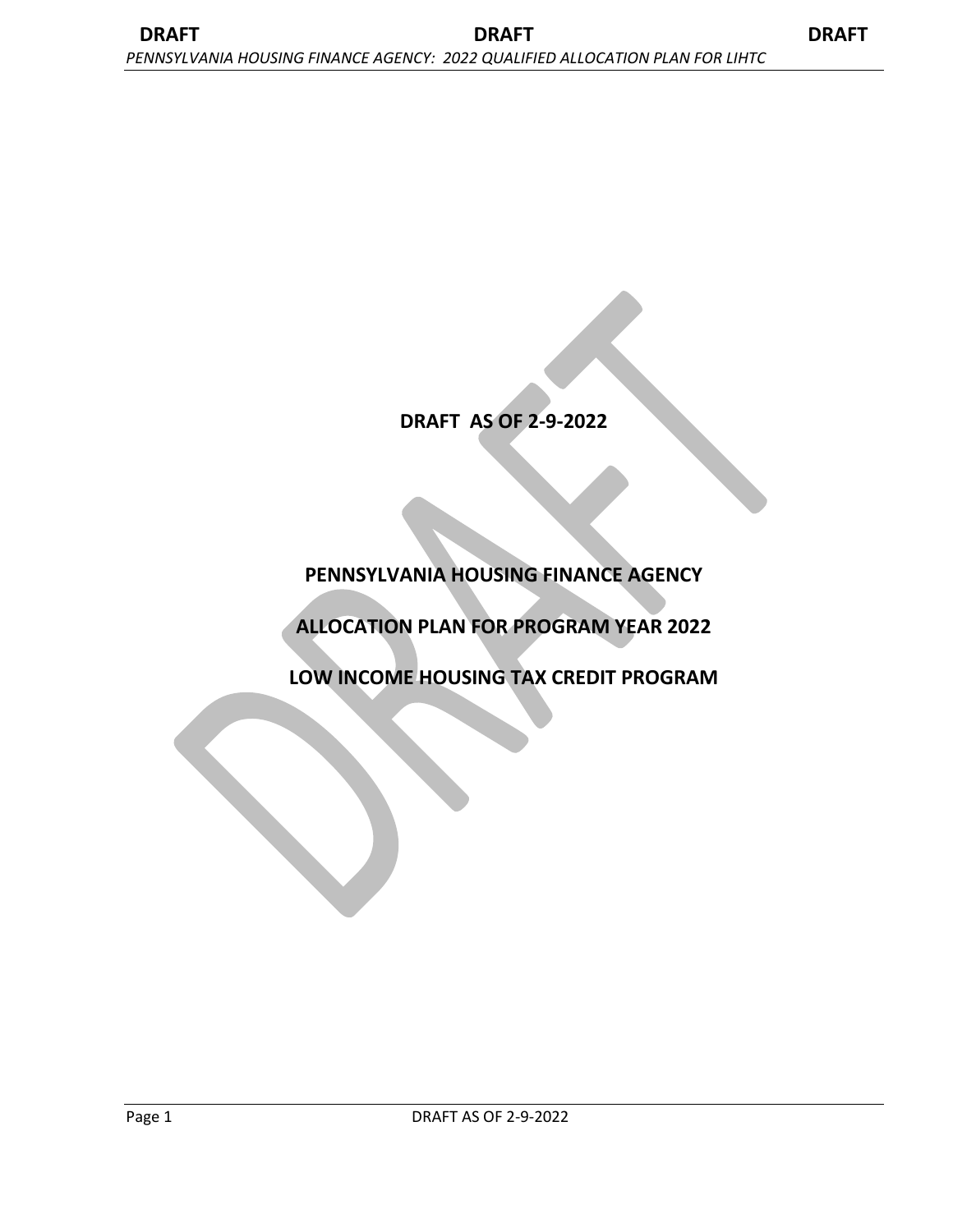# **TABLE OF CONTENTS**

**\*\* Note: need to enter page numbers at final draft**

# **1. VISION**

# **2. APPLICATION PROCESSING**

- **2.1 OVERVIEW AND APPLICATION SUBMISSION DEADLINES**
- **2.2 GENERAL PROCESSING INFORMATION AND FEES**
- **2.3 APPLICATION SUBMISSION REQUIREMENTS**
- **2.4 MAXIMUM COMPETITIVE 9% TAX CREDIT AWARD**
- **2.5 NONPROFIT SET-ASIDE OF COMPETITIVE 9% TAX CREDITS**
- **2.6 QUALIFIED CENSUS TRACTS, DIFFICULT DEVELOPMENT AREAS AND STATE DESIGNATED BASIS BOOST**
- **2.7 DEVELOPMENTS REQUESTING 4% TAX CREDITS WITH TAX EXEMPT BONDS**
- **2.8 PLACED-IN-SERVICE/CARRYOVER ALLOCATION - COMPETITIVE 9% TAX CREDITS**
- **2.9 REALLOCATIONS - COMPETITIVE 9% TAX CREDITS**
- **2.10 COST CERTIFICATION REVIEW AND ISSUANCE OF IRS FORM(s) 8609**
- **2.11 RESTRICTIVE COVENANT AGREEMENT**
- **2.12 COMPLIANCE**
- **2.13 FEDERAL SUBSIDY LAYERING REVIEWS**
- **2.14 INCOME AVERAGING**
- **2.15 OTHER AGENCY FINANCING AND REQUESTS FOR ADDITIONAL COMPETITIVE 9% TAX CREDITS**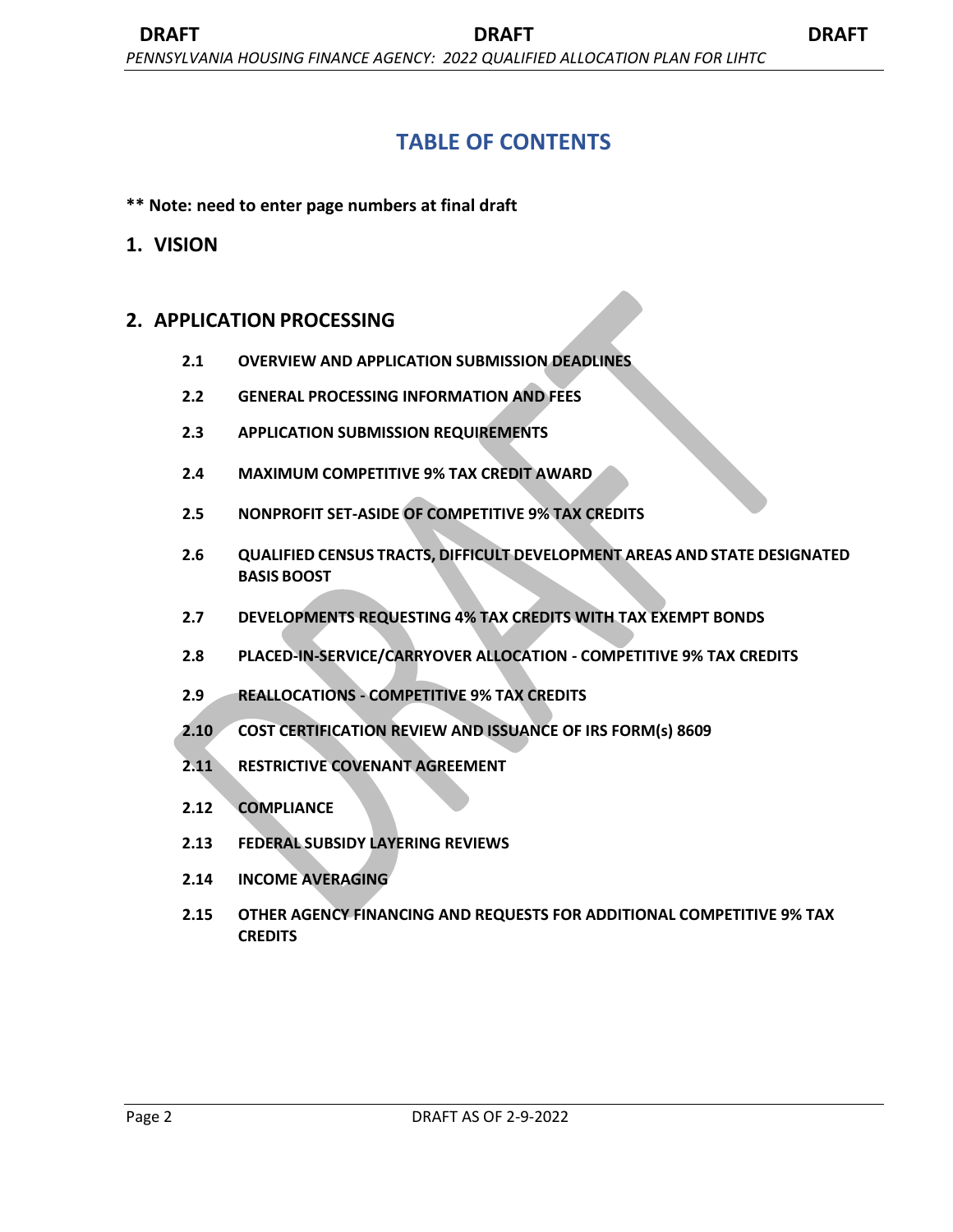# **3. THRESHOLD CRITERIA**

- **3.1 OVERVIEW**
- **3.2 GENERAL THRESHOLD CRITERIA**
- **3.3 DEVELOPMENT DESIGN THRESHOLD CRITERIA**
- **3.4 MAXIMUM PER UNIT BASIS LIMITATIONS**
- **3.5 DEVELOPER'S FEE**
- **3.6 DEVELOPMENTS WITH MULTIPLE BUILDINGS**

# **4. SELECTION CRITERIA AND PROCESS**

- **4.1 OVERVIEW**
- **4.2 SET-ASIDES, POOLS AND PREFERENCES - COMPETITIVE 9% TAX CREDITS**
- **4.3 SELECTION OF APPLICATIONS - COMPETITIVE 9% TAX CREDITS**
- **4.4 ADDITIONAL RESOURCES, SUBSEQUENT EVENTS AND SUPPLEMENTAL INFORMATION**
- **4.5 RANKING OF DEVELOPMENTS - COMPETITIVE 9% TAX CREDITS**

# **EXHIBIT SC2022 - SELECTION CRITERIA**

| A. COMMUNITY AND ECONOMIC IMPACT                                | <b>37 POINTS</b> |
|-----------------------------------------------------------------|------------------|
| <b>B. RESIDENT POPULATION AND SERVICES</b>                      | <b>55 POINTS</b> |
| C. DEVELOPMENT CHARACTERISTICS                                  | <b>28 POINTS</b> |
| <b>D. DEVELOPMENT TEAM AND PROCESS</b>                          | <b>94 POINTS</b> |
| E. DEVELOPMENT COST SAVINGS<br>Note: scoring suspended for 2022 | <b>10 POINTS</b> |
| <b>F. COMPLETE APPLICATION PACKAGE</b>                          | <b>5 POINTS</b>  |

# **EXHIBIT URBAN**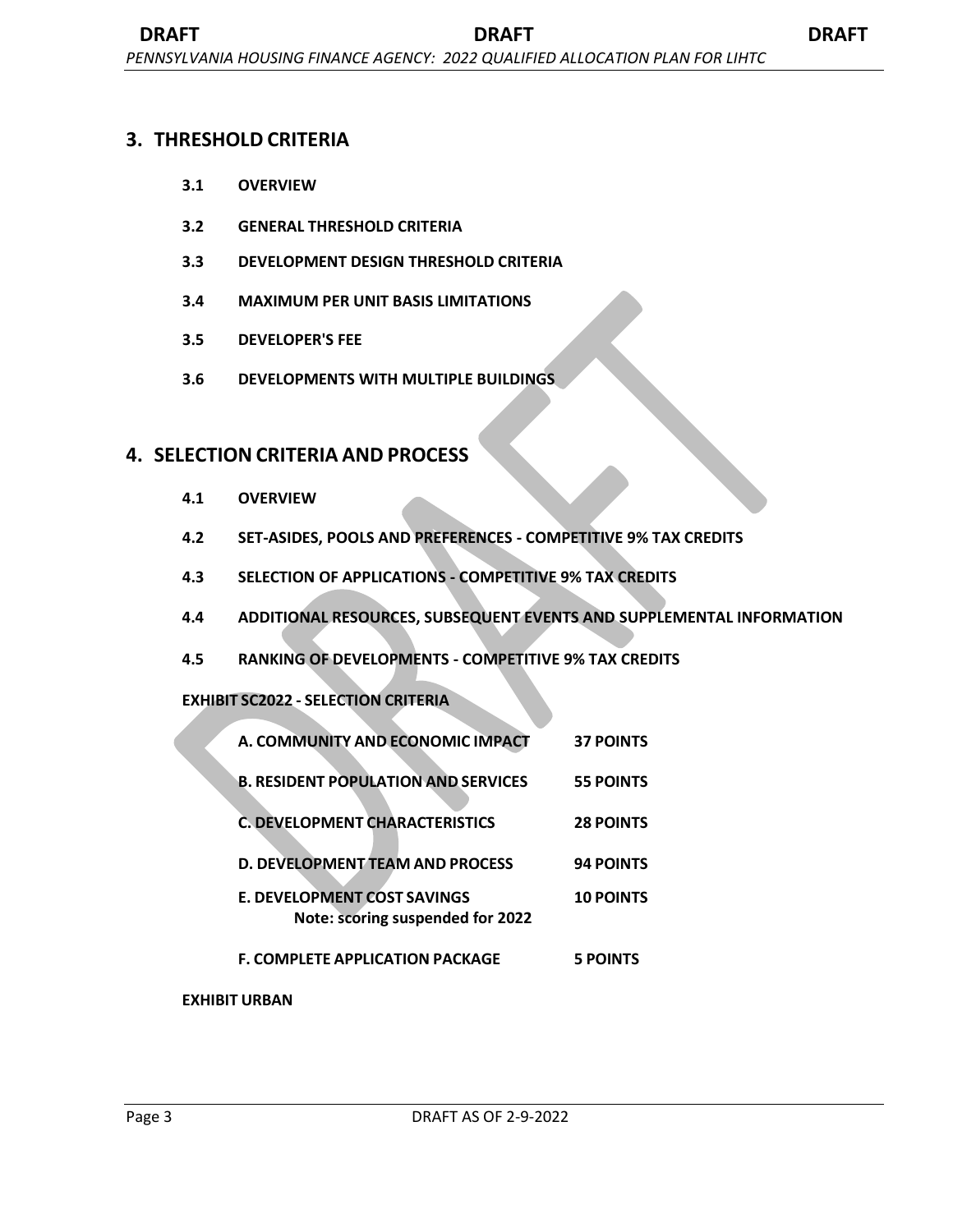# **5. WAIVERS**

- **5.1 APPLICATION WAIVER REQUESTS**
- **5.2 MAXIMUM BASIS PER UNIT**
- **5.3 STATE DESIGNATED 130% BASIS BOOST**
- **5.4 DEVELOPER'S FEE**
- **5.5 DESIGN THRESHOLD CRITERIA**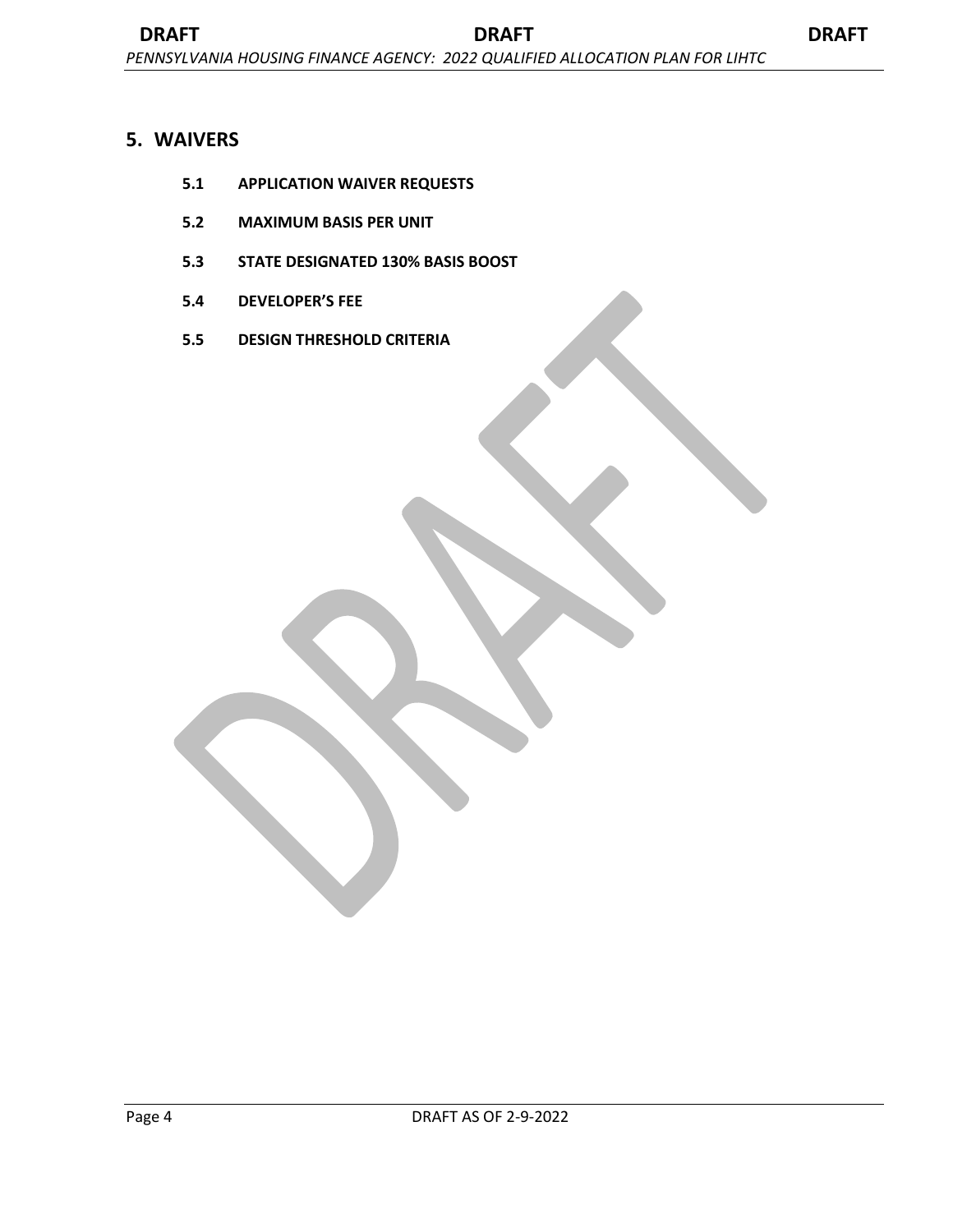# **1. Vision**

In order to make the Commonwealth of Pennsylvania a better place to live while fostering community and economic development, the Pennsylvania Housing Finance Agency (the "Agency") provides the capital for decent, safe, and affordable homes and apartments for older adults, persons of modest means, and those with special housing needs. Through its multifamily funding programs, the Agency encourages the new construction and preservation of developments that address housing insecurity for the most vulnerable, support neighborhood revitalization, is responsive to social inequities and disparities, provides opportunities in areas that lack affordable housing options and affirmatively furthers fair housing in the Commonwealth. The Agency is committed to the principles outlined above and to maximizing the production and preservation of quality affordable rental housing for the longest term possible. As a key element of the Agency's commitment to the preservation of affordable rental housing, the Agency is pro-active in encouraging the thoughtful refinancing and recapitalization of properties in its portfolio.

The Agency administers the Federal Low Income Housing Tax Credit Program ("Tax Credit Program") in the Commonwealth. Pursuant to federal law governing the Tax Credit Program, the Agency adopts a plan (the "Allocation Plan") outlining the allocation priorities and procedures to be followed in distributing Federal Low Income Housing Tax Credits ("Tax Credits") based on the housing needs of the Commonwealth. Adoption of the Allocation Plan requires approval by the Governor after a public hearing.

In the event there are changes in federal law subsequent to the adoption of this Allocation Plan or additional regulatory guidance or clarifications regarding the Tax Credit Program become available, the Agency reserves the right to modify, to supplement or to make conforming amendments to this Allocation Plan and all related documents without formal amendment or additional public hearings. In addition to notifying affected Tax Credit Program Applicants, information about such subsequent changes will be posted on the Agency's website at *www.phfa.org*.

The Agency administers other funding resources that support the development of affordable rental housing, such as the Pennsylvania Housing Tax Credit, PHARE, PennHOMEs and Housing Trust Fund. These funding resources are often used in conjunction with the Tax Credit Program, but may have different processing and selection criteria which are not included in the Qualified Allocation Plan. Each of those programs have their own guidelines which can be found on the Agency's website at [www.phfa.org.](http://www.phfa.org/)

This Allocation Plan meets the requirements outlined in Section 1909-G of Article XIX-G of the Pennsylvania Code which establishes the Pennsylvania Housing Tax Credit. Section 1909-G requires the Agency to issue guidelines and procedures for the administration of the Pennsylvania Housing Tax Credit in conjunction with this Allocation Plan and, when possible, to administer the Pennsylvania Housing Tax Credit using the same guidelines, procedures and priorities used to administer the Tax Credit Program. More information regarding the Pennsylvania Housing Tax Credit is available at (\*\* insert website link \*\*)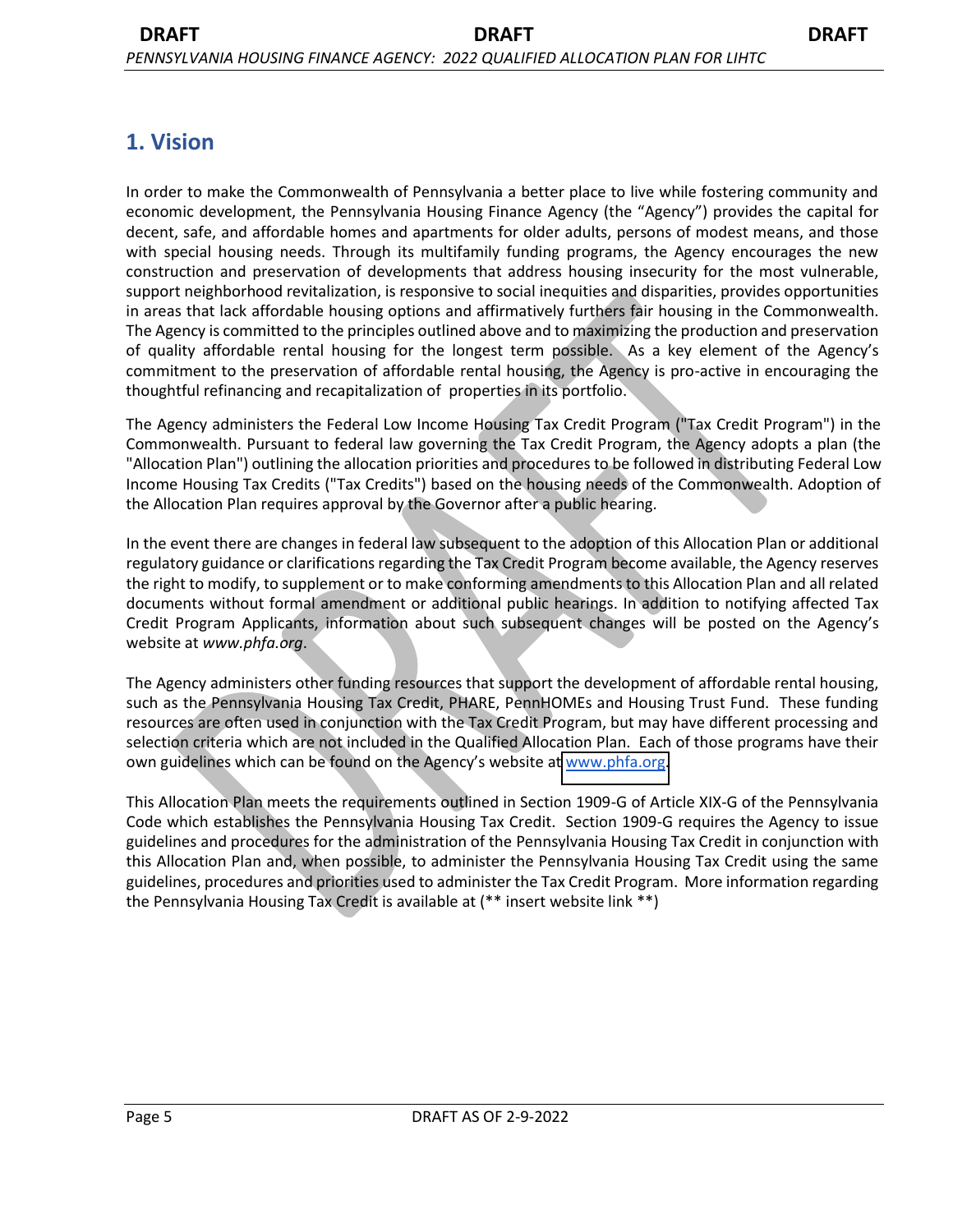# **2. Application Processing**

### **2.1 OVERVIEW AND APPLICATION SUBMISSION DEADLINES**

This Allocation Plan shall govern Applications for Tax Credits ("Application") for annual awards of Tax Credits in 2022. The Agency awards Competitive 9% Tax Credits to developments through an annual funding round; additionally, the Agency awards 4% Tax Credits for developments which are financed with tax-exempt bonds outside of the annual funding round ("4% Tax Credits with Tax-Exempt Bonds") .

For a development to be considered for a reservation of Competitive 9% Tax Credits in 2022, the entire Application package, including all exhibits, must be received by the Agency no later than 3:00 p.m. on (or such other deadline as may be established by the Agency on its website). Applications (which include receipt of an electronic submission and hard copy) not received by the closing date of the submission cycle will not be considered.

For a development to be considered for a reservation of 4% Tax Credits with Tax-Exempt Bonds in 2022, the deadline for applications is posted on PHFA's website at \*\*insert link\*\*.

In advance of submitting an Application package for Competitive 9% Tax Credits, Applicants must submit an "Intent to Submit a Tax Credit Application - Fact Sheet and Development Synopsis" (see 2022 Guidelines for form and submission guidance) no later than 60 days prior to application deadline). This submission is a mandatory requirement for the Tax Credit Program.

In advance of submitting an Application package for 4% Tax Credits with Tax-Exempt Bonds, the Applicant should refer to PHFA's website at \*\*insert link\*\* for specific requirements.

The Agency will evaluate the Applications based upon the requirements set forth herein and may request additional information from Applicants at any time during the processing of an Application in its discretion.

To achieve its affordable housing mission and to affirmatively further fair housing in the Commonwealth, the Agency reserves the right to amend, modify or waive specific nonmaterial submission requirements or requisite documentation.

The Agency may issue supplemental policy and guideline announcements affecting this Allocation Plan. Furthermore, the Agency reserves the right to suspend or otherwise alter the submission requirements and timelines in its discretion. Please refer to the Agency's website at www.phfa.org.

It is the Applicant's responsibility to be familiar and compliant with all Tax Credit Program requirements, the regulations, and the Internal Revenue Code (the "Code"), in effect both now and in the future, as applicable to any Application in the Tax Credit Program. **Applicants must disclose all relevant information in the Application to provide the Agency with a full understanding of the proposed Project.**

#### **2.2 GENERAL PROCESSING INFORMATION AND FEES**

Upon receipt of an Application, the Agency will review all information submitted for compliance with the Threshold Criteria (see Section 3). The Agency may elect to conduct a development site visit. The Agency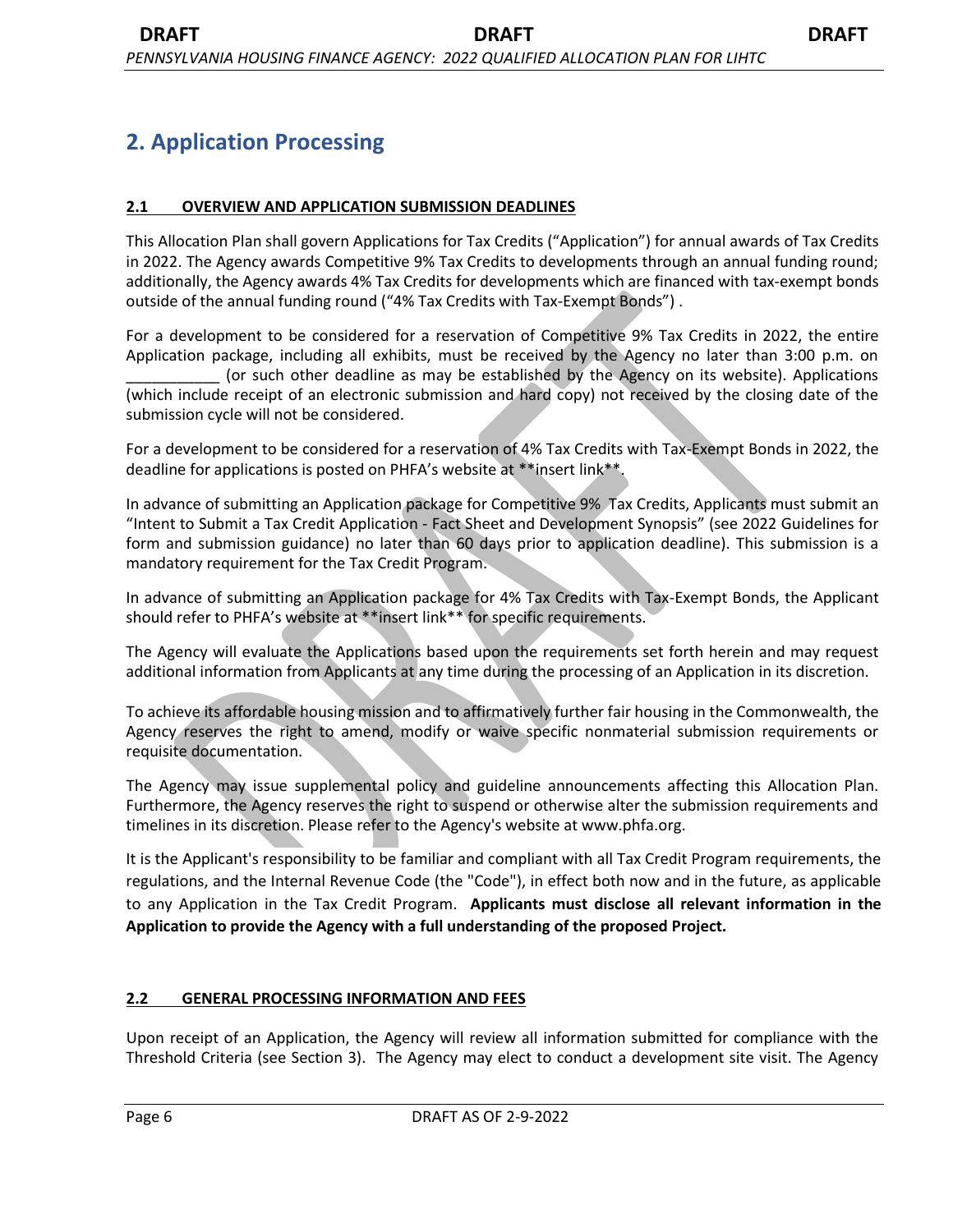anticipates that the number of Applications will significantly exceed the amount of Competitive 9% Tax Credits availability for allocation, therefore, the Agency may use the amount of resources available and readiness to proceed and commence construction as factors in making awards.

The Agency will review the Application and assign points based on the Selection Criteria (see Section 4).

The Agency reserves the right, at any time, to require submission of such documentation or additional support as it deems necessary to evidence any of the items set forth herein including, without limitation, additional independent market studies, independent appraisals, evidence of property location and accurate deed and title information, investor data and equity letters, partnership agreements, independent capital needs assessments and opinions of qualified tax counsel or certified public accountants.

All Tax Credit reservations are made based upon the information contained in the Application. Unless specifically directed or approved by the Agency, changes or supplements to an Application during the processing period for ranking are not permitted. Changes in an Application made by the Applicant after a reservation is received affecting any of the Selection Criteria features will result in reconsideration of the ranking and may lead to a rescission of the conditional reservation.

The Agency charges fees for certain activities associated with applications for financing. See the Agency Fee Schedule at (\*\*insert link\*\*) for additional information.

### **2.3 APPLICATION SUBMISSION REQUIREMENTS**

All information submitted by the Applicant or requested by the Agency in the review of the Application is the sole property of the Agency and may be made public. The Agency's processing procedures, fee schedules and limitations, and current rent and income limits are set forth in the Agency's 2022 Multifamily Housing Application Package (the "2022 Application") and 2022 Multifamily Housing Program Guidelines (the "2022 Guidelines"), which are available on the Agency's website at *[www.phfa.org](http://www.phfa.org/)*.

The entity(ies) identified as an Applicant(s) in the Application must have a general partner or managing member interest in the final ownership entity of the development. The Applicant(s) must be actively involved in both the development and ongoing control and management of the development as evidenced in the partnership agreement governing the ownership entity for the development Applications. Sale, transfer or assignment of an Applicant's interest in the proposed Tax Credit development is prohibited while the Application is pending. After reservation of Tax Credits, any such transfers, sales and assignments prior to placement in service and issuance of an IRS Form 8609 require prior written approval by Agency staff and may require submission of a new Application, additional processing fees and/or may result in recapture of Tax Credits by the Agency.

The Agency will impose a limit of no more than four (4) applications per year per entity serving as a general partner or managing member, either solely or as a co-general partner or co-managing member. Additionally, the Agency will impose a limit of no more than ten (10) Applications per year for consultants. The Agency does not limit the number of Applications per developer or consultant to proposals seeking 4% Tax Credits with Tax-Exempt Bonds; however, the Agency reserves the right to do so based on developer or consultant capacity or overall Tax Exempt Volume Cap or Agency funding requests. Depending on application volume and availability of resources, the Agency may limit the number or size of awards per developer or consultant.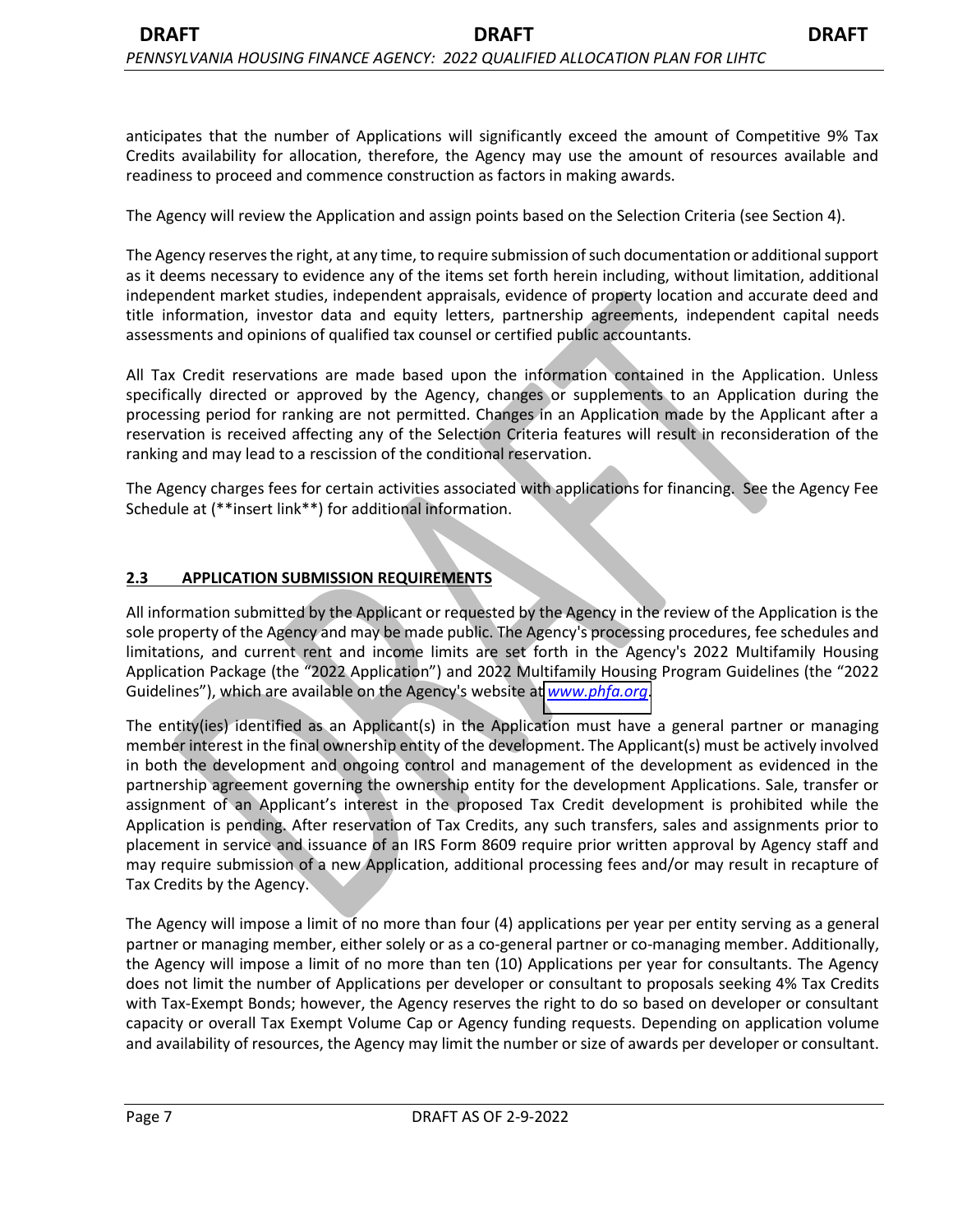The Agency may elect to not accept an Application from developers awarded Tax Credits in prior program years that have not closed on their financing and commenced construction.

The Application package submitted for review must include all of the information in the order set forth in the 2022 Application. **Any material deficiency in the Application or omission from the mandatory submissions set forth in the 2022 Application may result in immediate rejection or alternatively, negative ranking points**. All Applications must meet program eligibility requirements set forth in the Code. **Any Application, once received by the Agency, may not be altered, amended or modified except as approved by staff during underwriting and program review or except for developments participating in an Agency financing program, which may undergo subsequent substitute processing and ranking by the Agency.** Applications will be ranked based only upon the information contained in the Application package.

Applications that meet all Threshold Criteria (see Section 3) and that are financially feasible and viable will then be ranked according to the Selection Criteria (see Section 4). Applications that do not meet Threshold Criteria, are financially infeasible, do not demonstrate long term viability, or which exceed the maximum number of Applications per Applicant may be rejected by the Agency at any time.

The Agency also reserves the right, in its sole discretion, to reject any Application in the event that the costs or fees associated with the proposed development are deemed to be excessive or unreasonable. Additionally, the Agency may discontinue processing any Application for Competitive 9% Tax Credits if the Agency determines in its sole discretion that the development is infeasible as proposed, will not be able to receive a reservation of Tax Credits due to the oversubscription of Tax Credits in any Set-Aside, Pool or Preference, or if the Agency determines that there are insufficient Tax Credits available for allocation to meet overall demand.

Upon review of the Application, Agency staff may advise the Applicant of incongruities, discrepancies or incomplete items and may allow the Applicant to clarify or supplement the original submission. Such requests will be made in writing to the Applicant and response will be required within the timeframe set forth therein, **which will generally be no later than five business days from notification by staf**f. See the 2022 Guidelines for additional guidance and information about processing Applications.

Agency staff may take any actions deemed necessary by the Agency to process Applications and administer this program, which may include modifying and adjusting any allocation as it deems necessary to promote housing goals including its goal of creating and enhancing housing choices in areas of opportunity (maximizing leveraging of available program resources, and encouraging geographic distribution), and to respond to specific market needs and/or program objectives.

Agency staff is specifically instructed and authorized to make *de minimis* adjustment to any Application in processing, at any time as deemed appropriate and necessary, to carry out the housing goals of the Agency. (For these purposes, *de minimis* means an adjustment of approximately 5% of the conditional reservation or allocation.)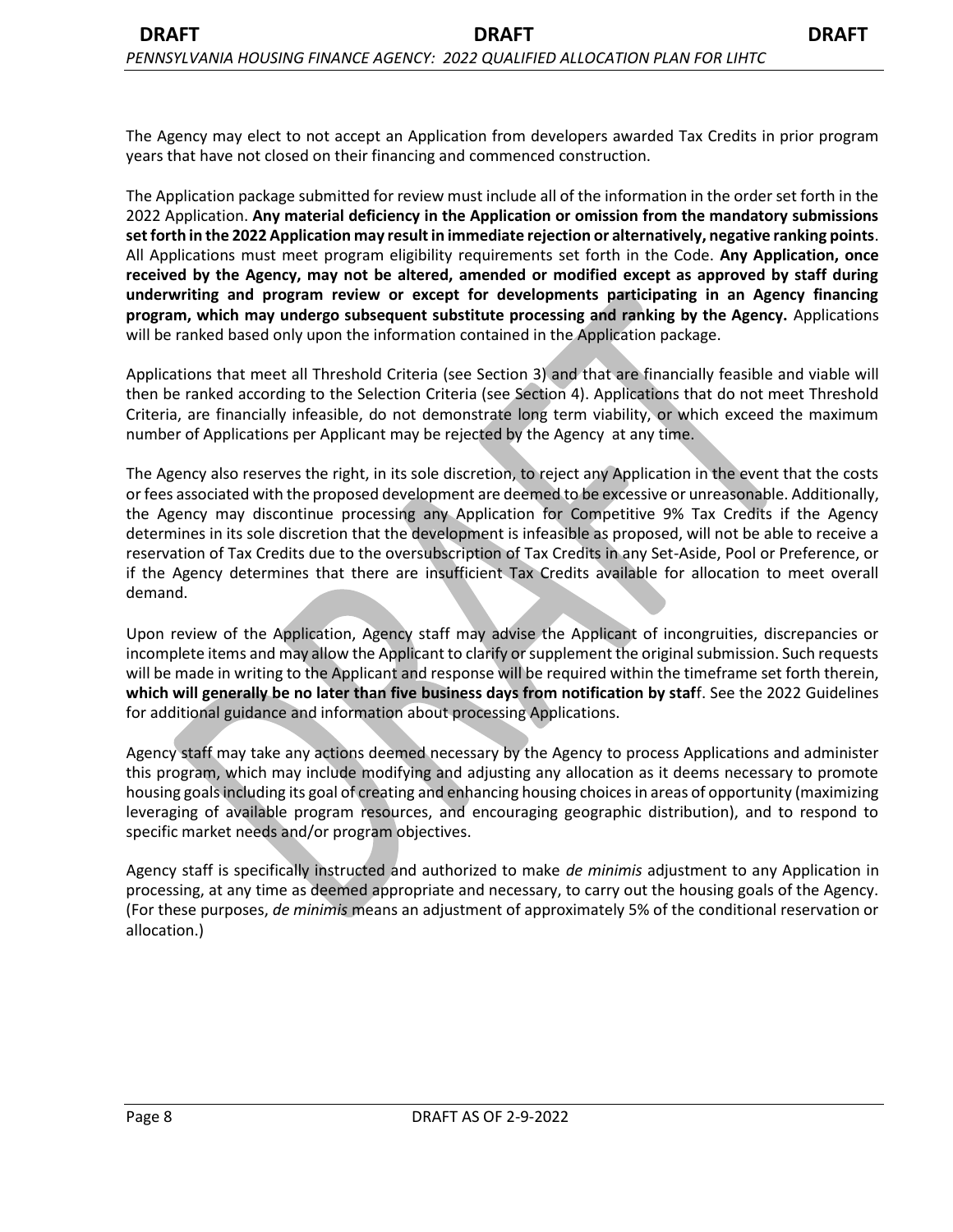#### **2.4 MAXIMUM COMPETITIVE 9% TAX CREDIT AWARD**

The Agency imposes the following per project maximums on Competitive (9%) Tax Credit awards:

- 1) \$1,450,000 for projects with 60 or more affordable units if the development demonstrates a mix of unit sizes with at least 51% of units two bedroom or larger; or
- 2) \$1,500,000 for projects which promote supportive housing opportunities to targeted populations including persons who are homeless; non-homeless households requiring supportive services including those with mental, physical, sensory, or developmental disabilities; persons with substance abuse disorders; persons diagnosed with HIV/AIDs and related diseases; persons being released from incarceration, and other special populations approved by the Agency on a case-by-case basis (which may include consideration for the specialized needs associated with affordable housing for veteran households). A minimum of twenty five percent (25%) of the units must be set aside to qualify for this preference. Designated units must be rented only to the target population (subject to fair housing laws). Developments must provide evidence that residents meeting the supportive housing preference pay no more than thirty percent (30%) of their income to their total housing expenses; or
- 3) \$1,350,000 for projects which do not meet the criteria outlined in (1) and (2), above.

The Agency reserves the right to reduce the project maximums listed above based upon market conditions. Based upon the demand for Competitive 9% Tax Credits and development rankings, the amount of Competitive 9% Tax Credits reserved for any one Applicant (or related entity or material participant including consultants) or development in any specific jurisdiction or within a particular Set-Aside, Preference and Pool may be limited at the discretion of the Agency. Similarly, based on the availability of Competitive 9% Tax Credits to the Agency, the amount of Competitive 9% Tax Credits reserved for any one Applicant or development may be adjusted.

# **2.5 NONPROFIT SET-ASIDE OF COMPETITIVE (9%) TAX CREDITS**

**The Code requires that a minimum of 10% of Competitive 9% Tax Credits be allocated to qualified nonprofit organizations.** The Agency will continue to encourage development by nonprofits which have demonstrated commitment to improving the living environment, public health, or safety of local populations in Tax Credit developments and will target a minimum of twenty-five percent (25%) of the Competitive 9% Tax Credit towards developments involving qualified nonprofit organizations (the "Nonprofit Set Aside") as described below. In meeting the Nonprofit Set Aside, the Agency will provide a preference of up to five percent (5%) of the Competitive 9% Tax Credit for Community Housing Development Organizations ("CHDOs") that are certified in Pennsylvania. To be eligible, all nonprofits and CHDOs must meet the following requirements:

A nonprofit organization or CHDO will qualify for consideration under the Nonprofit Set-Aside if it is described in paragraphs (3) or (4) of Section 501(c) of the Code, is exempt from tax under Section 501(a) and will materially participate in the Tax Credit development throughout the compliance period. In addition, the nonprofit organization must have the fostering of low income housing as one of its exempt purposes. The nonprofit organization must be the managing general partner or managing member and own (directly or through a partnership) at least a 51% interest in the managing general partner of the partnership entity in accordance with current laws and IRS regulations throughout the development's compliance period.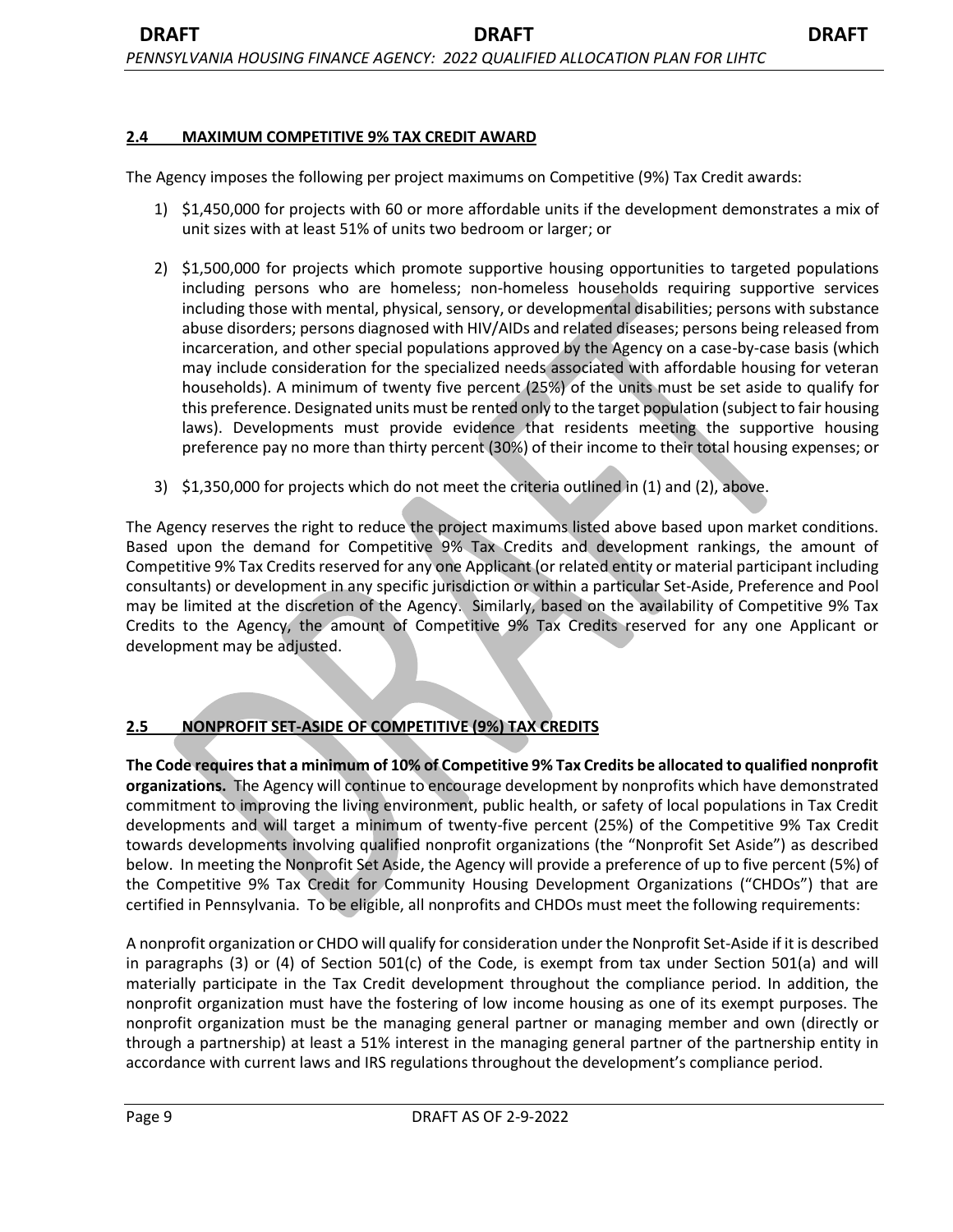The nonprofit organization or CHDO may neither be an affiliate of, nor controlled by, a for profit organization. An opinion of counsel addressing the status of the nonprofit organization and qualification for the Nonprofit Set-Aside may be required.

Priority may be given to nonprofits or CHDOs which have a substantial base of operations within the county or municipality of the proposed development. To show a substantial base of operations, the nonprofit must demonstrate that it has provided quality charitable services to persons in the county or municipality without substantial interruption for at least the last two years, or performed other such activities which demonstrate, to the satisfaction of the Agency, that the organization will further the living environment, public health, or safety of persons in the proposed development. The Agency may require certification of IRS Form 990 filings and evidence of good standing with all nonprofit IRS filing requirements.

#### **2.6 QUALIFIED CENSUS TRACTS, DIFFICULT DEVELOPMENT AREAS AND STATE DESIGNATED BASIS BOOST**

All Tax Credit developments located in a "qualified census tract" or "difficult development area", as established by HUD, may qualify for Tax Credits based on 130 percent (130%) of the eligible rehabilitation/new construction basis.

Developments requesting Competitive 9% Tax Credits must request a Waiver (see Section 5) to receive a 130% State Designated Basis Boost. The application must demonstrate that without the basis boost, a significant funding gap will remain for the proposed development. Developments requesting 4% Tax Credits with Tax-Exempt Bonds are not eligible for the 130% State Designated Basis Boost.

# **2.7 DEVELOPMENTS REQUESTING 4% TAX CREDITS WITH TAX-EXEMPT BONDS**

All developments utilizing 4% Tax Credits with Tax-Exempt Bonds in their financing plan must submit a Tax Credit Application pursuant to the 2022 Request for Proposals for Tax Exempt Volume Cap and must be evaluated in accordance with the 2022 Tax Credit Allocation Plan and the 2022 Multifamily Housing Program Guidelines. Developments which qualify for 4% Tax Credits with Tax-Exempt Bonds are not required to receive an allocation of Competitive (9%) Tax Credits through competitive allocation from the Agency.

To qualify for 4% Tax Credits with Tax-Exempt Bonds, the Agency requires that the Application meet the Threshold Criteria (see Section 3) and score at least 110 points under the Selection Criteria (see Section 4).

The Agency may require certain applicants to pursue 4% Tax Credits with Tax-Exempt Bonds as an alternative to seeking Competitive 9% Tax Credits. Specifically, developments which have access to federal resources may be required to provide information regarding the financial feasibility with 4% Tax Credits with Tax-Exempt Bonds.

For developments seeking 4% Tax Credits with Tax-Exempt Bonds, the Agency may waive such timelines, processing and program requirements, in its discretion, to encourage and facilitate such financings.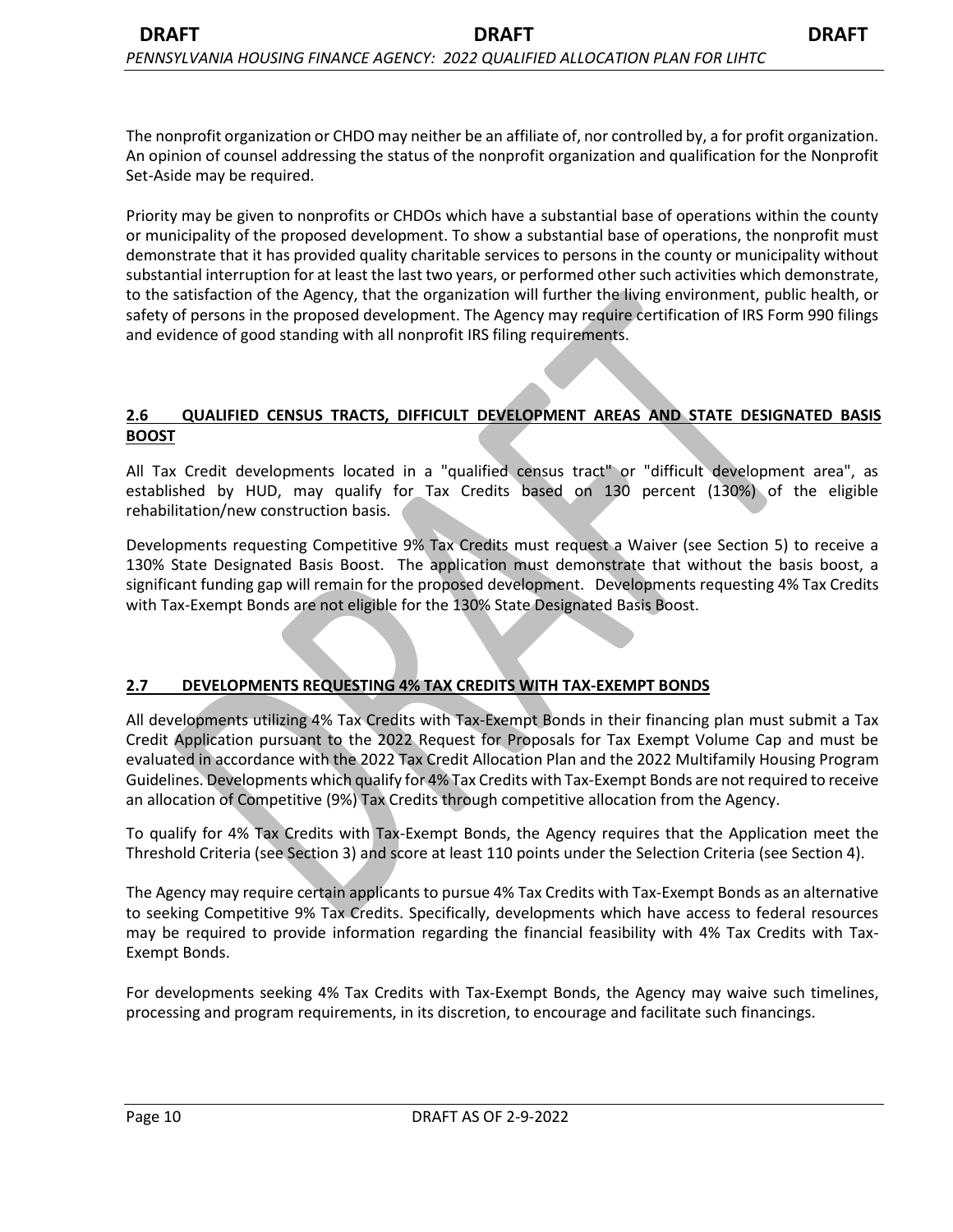#### **2.8 PLACED-IN-SERVICE/CARRYOVER ALLOCATION - COMPETITIVE 9% TAX CREDITS**

All developments receiving a conditional reservation of Competitive 9% Tax Credits in program year 2022 must either be placed in service by December 31, 2022 or, by the date set forth in the Reservation Letter, be eligible for a carryover allocation of Tax Credits pursuant to the Code. All processing deadlines for Carryover Allocations must be met. The Agency reserves the right to update or amend the Carryover Allocation deadlines and processing timeframes and will publish any and all modifications on its website.

To qualify for a Carryover Allocation, an owner must, by the required date set forth in the Reservation Letter, have evidence of ownership of the land or the depreciable real property that is part of the proposed development. The Agency may, in its sole discretion, accept either an Attorney's Opinion Letter or a Certified Public Accountant Letter that certifies that the owner has carryover allocation basis for the development pursuant to the Code; or an owner's certification which includes sufficient identification of the property (i.e. legal descriptions, surveys, title insurance) to assign building identification numbers. In making this certification, the owner accepts full responsibility for all discrepancies, errors or omissions of properties and acknowledges that subsequent adjustments may require Internal Revenue Service approval. Additionally, no later than the date set forth in the Reservation Letter, owner must incur more than 10 percent (10%) of the "reasonably expected basis" in the property, including land. The "reasonably expected basis" is that basis which is expected to be incurred as of the close of the second calendar year following the calendar year of the Carryover Allocation.

# **2.9 REALLOCATIONS - COMPETITIVE 9% TAX CREDIT**

The Agency reserves the right, in its sole discretion, to provide an allocation of Year 2022 Competitive 9% Tax Credits to a development, without requiring re-ranking under the Year 2022 Allocation Plan. The development must be currently holding a valid allocation of Competitive 9% Tax Credits and, due to extraordinary or compelling circumstances beyond its control, be unable to meet Tax Credit program placed in service deadlines. Reallocation requests will only be considered on the entire development award (which may include multiple year Competitive 9% Tax Credit allocations). The Agency will not consider requests for partial reallocation of Tax Credits.

The Competitive 9% Tax Credits will be allocated upon release and return of the prior allocation. The Agency will issue a Reallocation only if circumstances warrant such action. Such circumstances may include delays caused by local government's opposition to affordable housing; delays due to the failure of the federal government to release funding program guidelines or regulations in a timely manner or due to temporary freezes in federal government budget authority for program activity; or similar extraordinary and compelling circumstances(and but for such circumstance, Agency program deadlines and requirements would have been met). The Agency, in its sole discretion, may assess negative ranking points on subsequent Applications from the Applicant (or related entity).

# **2.10 COST CERTIFICATION REVIEW AND ISSUANCE OF IRS FORM(s) 8609**

The Agency's procedures for Cost Certification review and issuance of IRS Form(s) 8609 include the submission of documentation necessary for the Multifamily Development group to complete a final review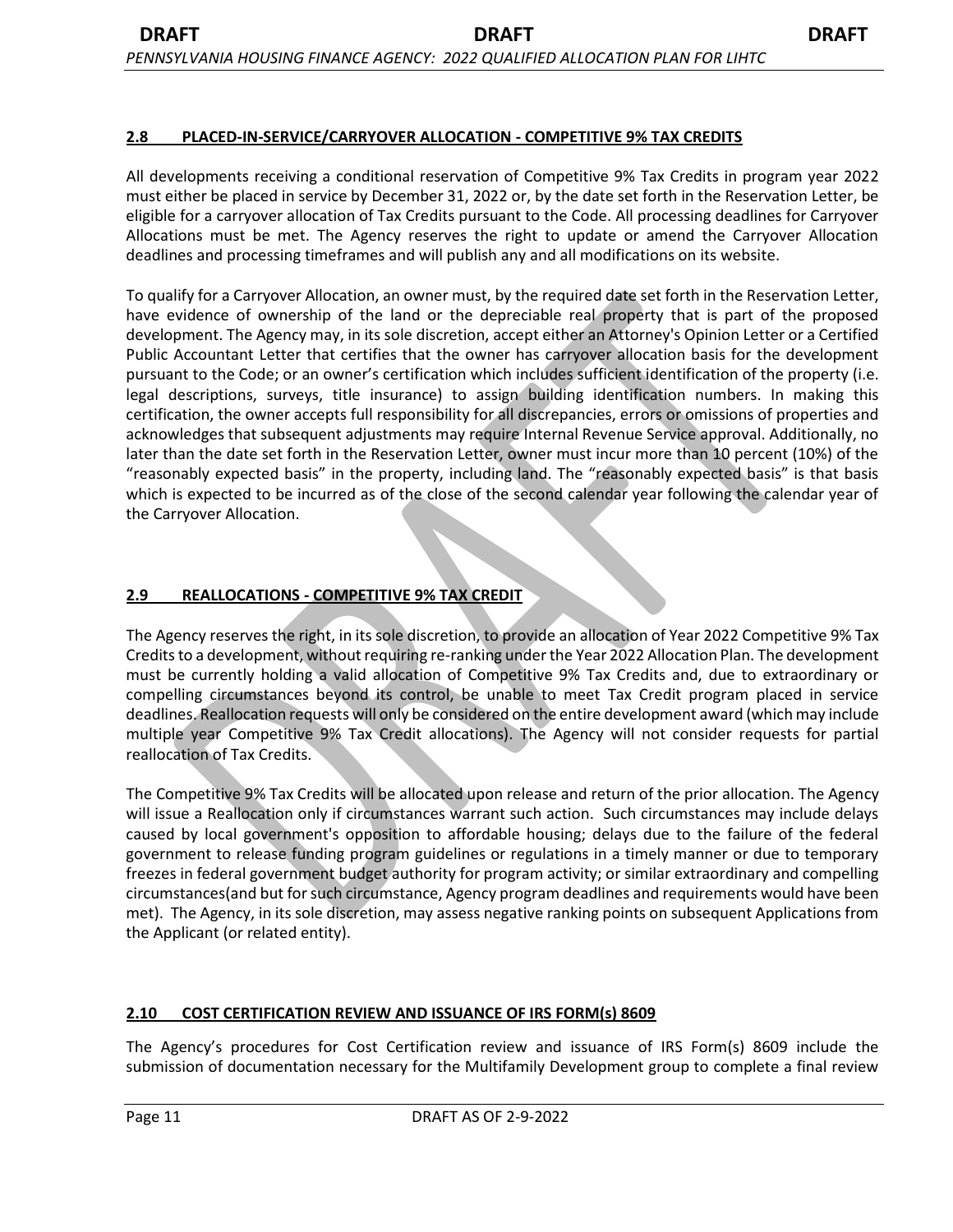of project costs and issue IRS Form(s) 8609 to allocate Tax Credits. This documentation is referred to as the Placed-in-Service package. The Agency requires the submission of the Placed-in-Service Package no later than 90 days after the last residential building receiving Tax Credits in the development is considered placed-inservice. Please note for rehabilitation buildings, the placed-in-service date for the rehab work is the close of the 24-month period when the rehabilitation is substantially complete.

The most critical item to be submitted at this stage is the Cost Certification. It is the responsibility of the owner and the LIHTC investor to review the Cost Certification prior to its submission to the Agency to ensure that all costs and sources of funds are properly included and categorized. The Cost Certification and Independent Auditor's Report must be completed by an independent, third party Certified Public Accountant who is familiar with the Code.

Only that amount of Tax Credits that is necessary to ensure feasibility and long-term viability will be issued on the IRS Form 8609. See the applicable Agency Guidelines for the appropriate documentation to be submitted and the applicable timeframes.

More information regarding the Close Out procedures for Tax Credits is available on PHFA's website at: \*\*insert link\*\*

### **2.11 RESTRICTIVE COVENANT AGREEMENT**

Each owner of a Tax Credit development must execute an agreement setting forth allowable occupancy and use restrictions, owner responsibilities and continuing qualified development characteristics (the "Restrictive Covenant Agreement"). No Tax Credits may be claimed unlessthe Restrictive Covenant Agreement isin effect and is appropriately recorded against the property in the county land records. The Agency requires the Restrictive Covenant Agreement to run for a period of at least forty (40) years. The Restrictive Covenant Agreement must include a provision to waive any rights to pursue a Qualified Contract under the terms of the Code.

Certain Selection Criteria will be incorporated into the Restrictive Covenant Agreement and monitored during the compliance period. Changes in any of the Selection Criteria subsequent to issuance of an IRS Form 8609 may result in noncompliance, may lead to specific enforcement action against the development and may result in the loss of Tax Credits to the development and its investors, and disqualification for program participation in the future.

The Restrictive Covenant Agreement includes provisions that provide the Agency with the right to approve or disapprove of the transfer of any interest in a general partner or member in the ownership entity at any time during its term. These provisions also include the Agency's rights to enforce Right of First Refusal purchase options granted to nonprofit organizations under the terms of the Code.

#### **2.12 COMPLIANCE**

Owners are responsible for ongoing compliance with all requirements of the Code and the Agency's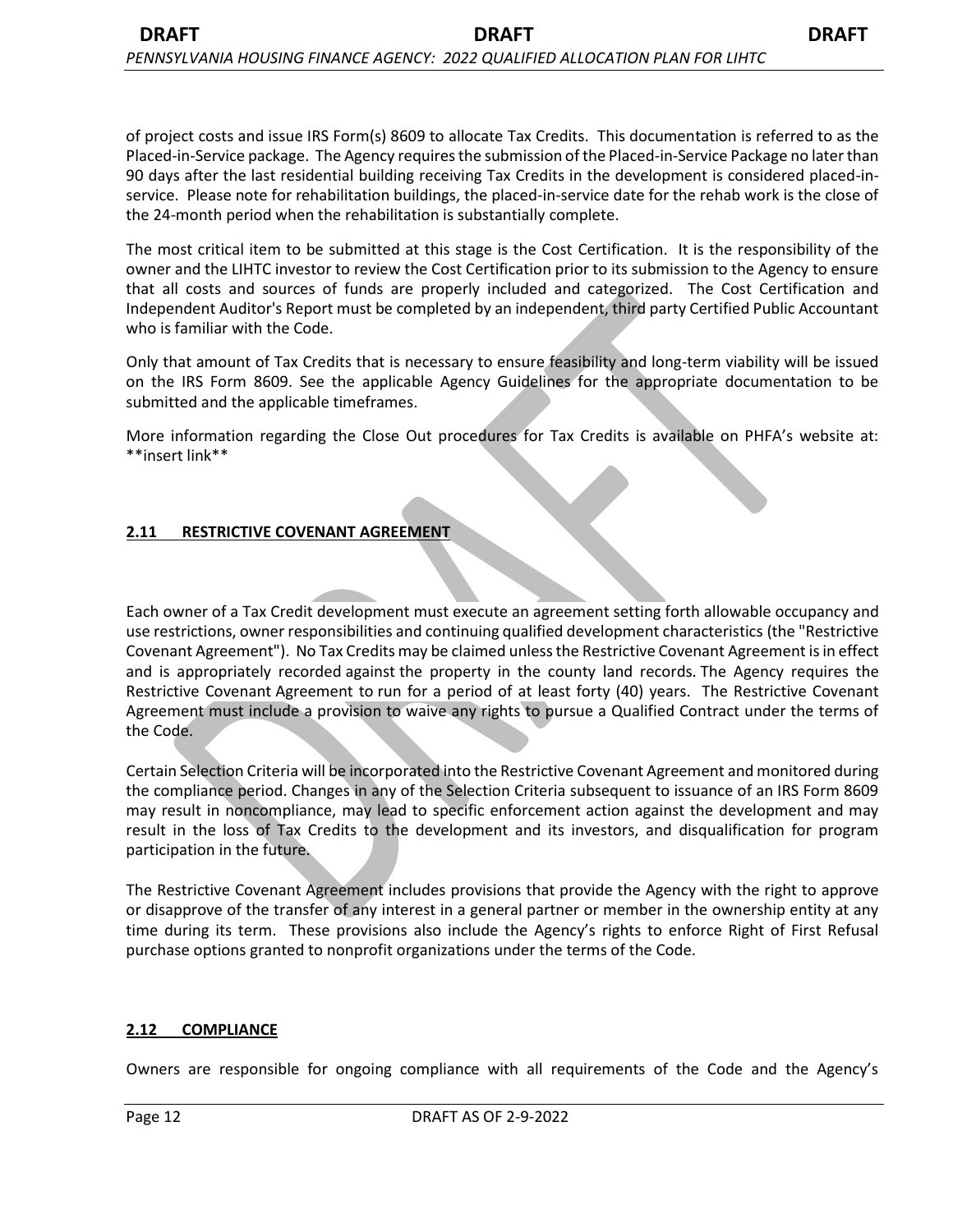Compliance Program Manual, including such rules, regulations, administrative revenue proclamations and revenue rulings as may be issued from time to time.

The Agency will monitor each Tax Credit development for compliance with the Code during the term of the Restrictive Covenants. Such requirements may change from time to time and the protocol for compliance monitoring may be adjusted as deemed necessary or appropriate by the Agency which includes compliance with Treasury Regulation Section 1.42-5. In addition to monitoring for all federal requirements, developments will be monitored for compliance with the occupancy standards, Selection Criteria and other covenants set forth in the Restrictive Covenant Agreement. A form authorizing the release of compliance information is on the Agency's website, *www.phfa.org.* However, the Agency may release related information even if no release form is submitted.

Developments must ensure all units are available to the general public and used on a non-transient basis. Developments must remain in compliance with the Fair Housing Act. The resident screening policy must not violate the Fair Housing Act, including reasonable and non-discriminatory policies around criminal background checks. Furthermore, owners must certify that no low-income resident of a Tax Credit property will be or has been evicted or otherwise had their lease terminated other than for good cause and owner must confirm that all leases state this affirmatively.

The Agency has established an interactive database ("PA Housing Search") for all affordable housing units in developments participating in any of the Agency's multifamily housing programs, to provide a resource for households seeking affordable housing throughout the Commonwealth and to provide a marketing tool to owners. All developments receiving Tax Credits must participate in this data collection effort, which may also include submission of a resident survey, and will be expected to provide information including, but not limited to unit amenities, household size, household income and move-in information and any ongoing unit vacancies in a secure and timely manner. Owners are reminded that they must comply with the Agency's Accessible Unit Policy (see 2022 Guidelines). Additionally, owners must participate in the Agency's energy benchmarking program.

\*\* insert link to compliance procedures detail on PHFA website \*\*

# **2.13 FEDERAL SUBSIDY LAYERING REVIEWS**

Pursuant to Section 911 of the Housing Community Development Act of 1992, the U.S. Department of Housing and Urban Development (HUD) has published administrative guidelines concerning Federal subsidy layering review of Tax Credit developments receiving assistance from the HUD's Office of Housing. The guidelines provide for the delegation of Federal subsidy layering reviews for certain programs to Tax Credit allocating agencies. The Agency has requested and has been delegated this Federal subsidy layering review responsibility. Section 911 guidelines provide the Tax Credit allocating agencies with standards for evaluating builder's profit, developer's fee, syndicator expenses, and net syndicator proceeds. The guidelines include both a safe harbor standard and ceiling standard for each category. The Tax Credit allocating agency may simply use the safe harbor standards or through the Allocation Plan may raise the safe harbor standards to the published maximum ceiling standards. The Agency has elected to raise the safe harbor guidelines to the maximum ceiling standards established for the Section 911 Federal subsidy layering review since the ceiling standards are within the fee and cost limitations already established for the Tax Credit Program.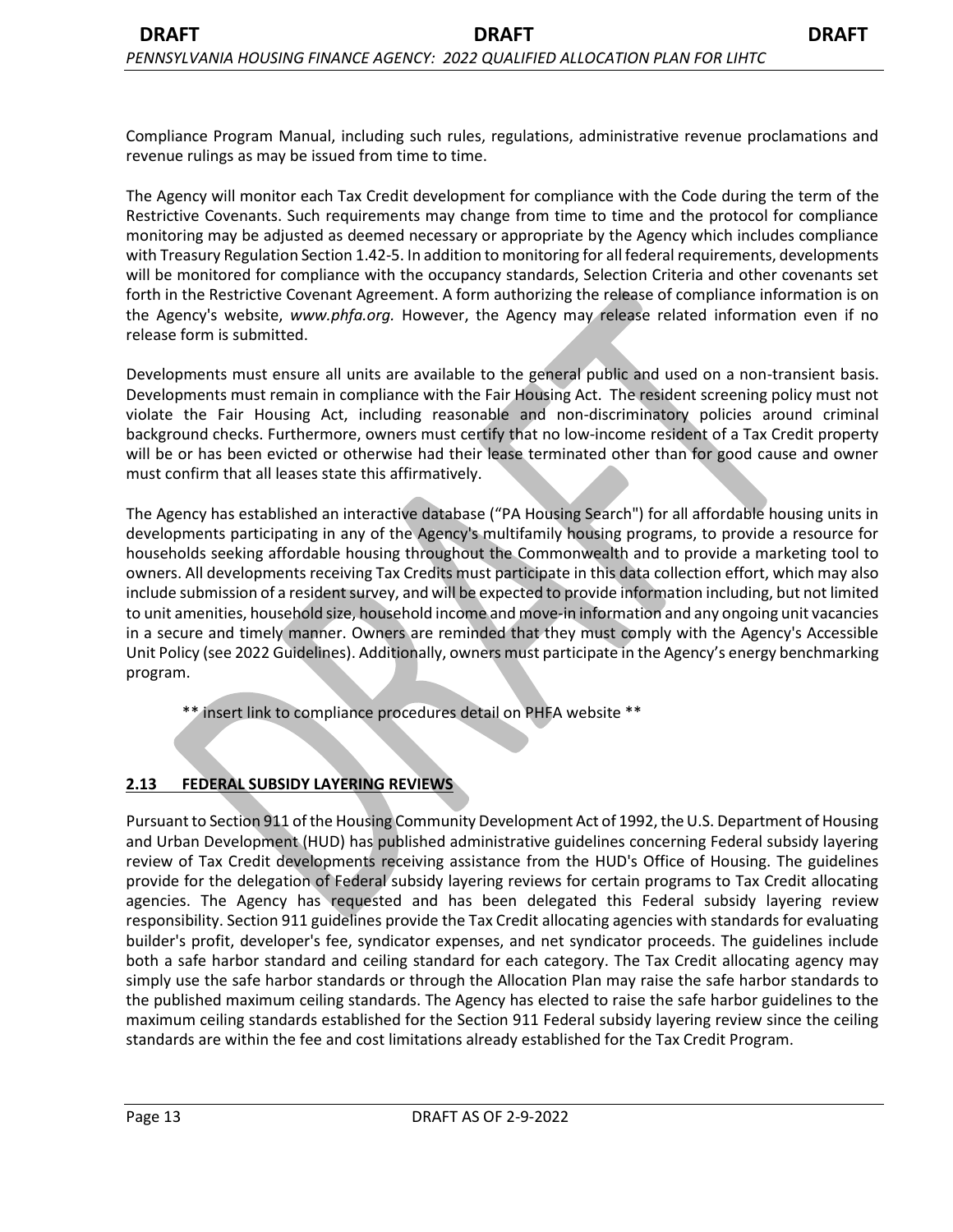Beginning in 2012, the Agency entered into a tri-party Memorandum of Understanding with HUD and the U.S. Department of Agriculture (USDA) – Rural Development wherein the Agency conducts Federal subsidy layering reviews for Applications with USDA Section 515 program assistance or other federal assistance subject to federal subsidy layering review requirements. The Agency may charge fees to process these reviews as set forth in the Guidelines.

# **2.14 INCOME AVERAGING**

Applicants seeking utilization of income averaging pursuant to Section  $42(g)(1)(c)$  ("Income Averaging") may not contain unrestricted or market rate units. One hundred percent (100%) of the units in a development must be affordable to persons at or below eighty percent (80%) of the area median income ("AMI") or less as long as the average development income and rent limit is 60% AMI. In order to be considered eligible for Income Averaging, Applications must provide a market study evidencing demand for proposed targeted incomes and equity and debt commitment letters confirming utilization and approval of Income Averaging. Applications must not contain more than four (4) income targets and shall reasonably distribute units of similar size and income targeting through the property regardless of assigned income restrictions. Preservation developments still in their extended low income commitment period as set forth in the Restrictive Covenant Period are not eligible to use Income Averaging.

# **2.15 OTHER AGENCY FINANCING AND REQUESTS FOR ADDITIONAL COMPETITIVE 9% TAX CREDITS**

The Agency has an interest in ensuring that all Developments make the most effective use of resources to achieve financial feasibility and other requirements and priorities of the Allocation Plan. Other Agency resources include Tax-Exempt bonds , Agency first mortgage financing (and associated programs such as HUD Risk Share lending and FFB), PennHOMES, PHARE, HTF, the Pennsylvania Housing Tax Credit and other programs and resources that may become available. The Agency reserves the right to award the optimal mix of funding to each Development that receives an award of Tax Credits under the Allocation Plan. This includes the Agency's right to require the use of PHFA's first mortgage financing and Tax-Exempt Bonds.

In its discretion, the Agency may allocate additional Competitive 9% Tax Credits in an amount not to exceed 5% of the initial Tax Credit reservation amount. Additional Competitive 9% Tax Credits are only available for developments to support financial feasibility. Applicants must demonstrate the capacity to close on all financing, including securing additional equity investments. Applicants must demonstrate they have not changed any Selection Criteria nor made any significant modifications, as determined by the Agency. Applications. Applicants requesting additional Competitive 9% Tax Credits may be required to demonstrate a reinvestment of developer's fee and meet other requirements as established by the Agency.

Developments seeking additional Competitive 9% Tax Credits must submit their request in accordance with the requirements on the Agency's website at the following link: \*\* insert link\*\*\_.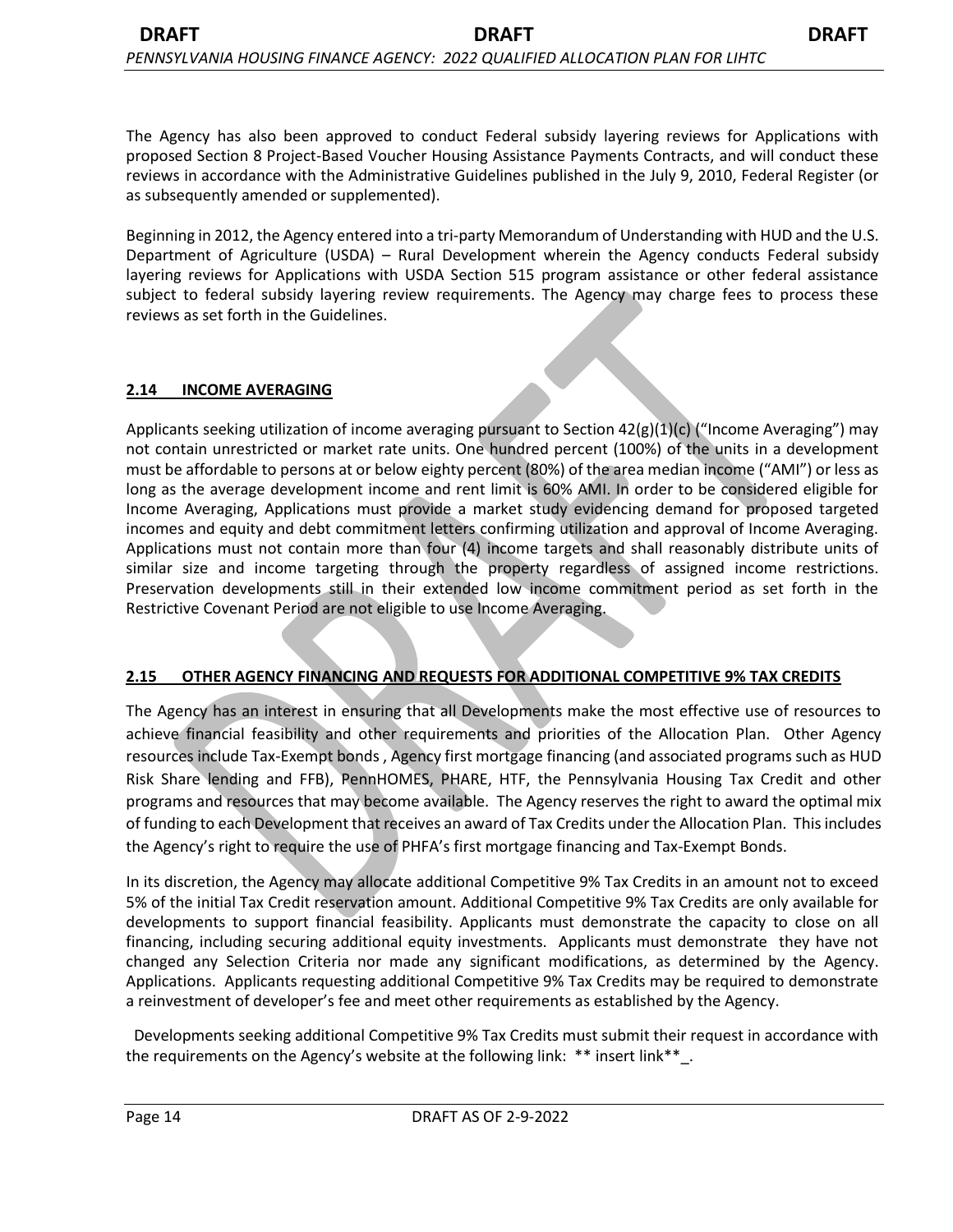# **3. Threshold Criteria**

# **3.1 OVERVIEW**

The Agency has determined that all applications must meet both the General Threshold Criteria detailed in Section 3.2 and the Development Design Threshold Criteria detailed in Section 3.3. Additionally, applications must comply with Threshold Criteria regarding Maximum Per Unit Basis (Section 3.4), Developer's Fee (Section 3.5) and Developments with Multiple Buildings (Section 3.6) as applicable.

# **3.2 GENERAL THRESHOLD CRITERIA**

In order to be considered for a conditional reservation of Tax Credits, all Applications must meet the following General Threshold Criteria. Failure to meet any of these Threshold Criteria may result in rejection of the Application.

# **3.2.1 Compliance History**

Agency staff will review the Tax Credit Program compliance history and performance of the Applicant (or any related entity or material participant) and the management agent of the proposed development. The Applicant must certify that it is in compliance with all Tax Credit Program requirements for each Tax Credit development in which it has a material ownership interest. If the Applicant (or any related entity) or management agent of the proposed development is currently involved in a Tax Credit development that has been reported to the Internal Revenue Service ("IRS") as being out of compliance with any Agency program requirement (or has an outstanding Restrictive Covenant Agreement violation) and such noncompliance has not been brought back into compliance prior to the submission of the Application, the Application may be rejected at any time prior to reservation of Tax Credits. In the alternative (or in addition, as determined by the Agency), attendance and satisfactory completion of an Agency-approved course in the compliance requirements of the Tax Credit Program may be required. The Agency will determine whether a compliance issue is of a material or nonmaterial nature and whether it is of a recurring nature based on the facts and circumstances. Note that while any material compliance issue may result in rejection of an Application, nonmaterial noncompliance issues may result in the adjustment of points during the ranking process. The Agency may reject any Application from an Applicant who fails to submit and maintain timely unit and project information on the Agency's interactive database ("PA Housing Search"), participate in the Agency's energy benchmarking program or provide supplemental data upon request.

# **3.2.2 Delinquency History**

If the Applicant (or any related entity or material participant) is involved or has been involved in an Agency funded development (including Tax Credit properties) that is: delinquent in payments to the Agency, has materially defaulted on any of its obligations including, meeting required submissions and deadlines, or has misrepresented any material information on a previous application, the Agency may reject the Application. Upon receipt of an Intent to Submit (or at any point during the pendency of an application), the Agency will notify Applicants of any delinquency default or noncompliance. Failure to cure delinquencies, defaults or similar actions within thirty (30) days of such notice will result in the rejection of future Applications.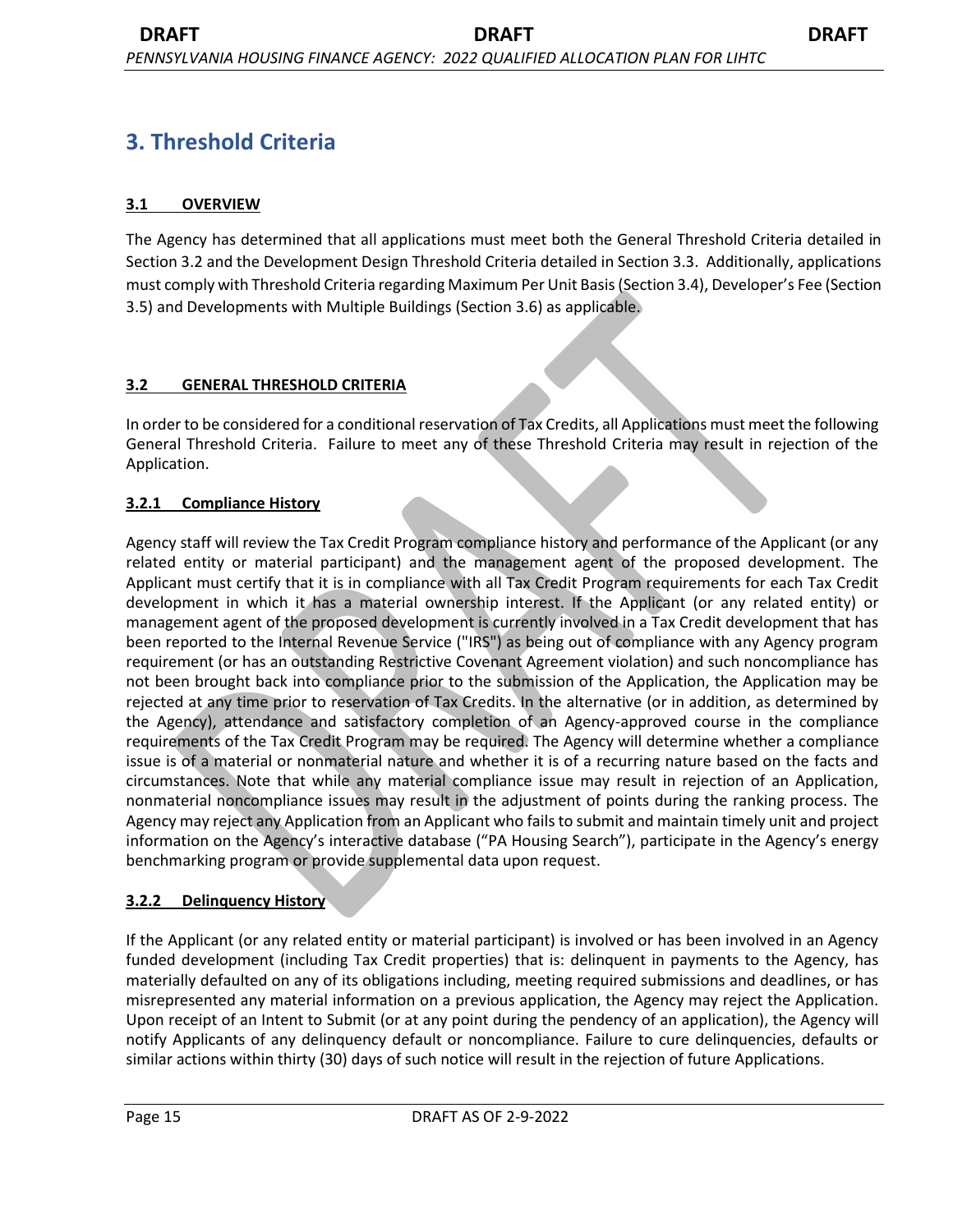## **3.2.3 Failure to Meet Deadlines**

Applications may be rejected if the Applicant (or any related entity or material participant) has failed to meet any established program deadline date which resulted in loss or recapture of Tax Credits, potential loss of other financial assistance or funding resources, or has failed to meet a preference, selection criteria or a condition of a previous Tax Credit award.

#### **3.2.4 Unpaid Fees**

Applicants (or any related entities or material participants) who have unpaid fees due to the Agency or with outstanding state tax liability may be ineligible to participate in the Tax Credit Program.

#### **3.2.5 Displacement of Tenants**

Applications that have resulted from or will result in the permanent displacement of low income residents will be rejected unless the Applicant provides evidence satisfactory to the Agency that an appropriate relocation plan has been developed. Furthermore, to the greatest extent feasible, all existing low income residents must be offered their choice to either be temporarily relocated until such time, upon completion of the development, as they are able to return to an appropriately sized affordable unit in the development, or receive relocation benefits. Applicants are required to document the efficacy of notice given to residents to the satisfaction of the Agency.

#### **3.2.6 Existing Tax Credit Developments**

Applications for Tax Credits will not be accepted for any existing occupied Tax Credit development during its initial 15-year compliance period unless the initial 15-year compliance period will have expired prior to the end of 2022, as applicable, and the property meets all other Tax Credit rules.

#### **3.2.7 Financial and Organizational Capacity**

Applicants must provide evidence satisfactory to the Agency of its financial and organizational capacity to ensure the completion of the development in accordance with the requirements of the Code. The Agency will consider the total cost and number of projects owned or managed by the Applicant in making this determination. Additionally, the Agency reserves the right to review supporting documentation, including annual audited financial statements, to evaluate the Applicant's financial capacity.

#### **3.2.8 Commitment to Extended Affordability Period or Homeownership Conversion**

Applications for Tax Credits must demonstrate a commitment to serve low income residents for a period of not less than 40 years or, in the alternative, offer homeownership opportunities to qualified residents after the initial 15 year compliance period. Homeownership conversion proposals must present a financially viable homeownership program for residents who inhabit the units during the compliance period. The program must incorporate an exit strategy, homeownership counseling and a minimum amount of funds (not less than \$2,500 per unit) set aside by the developer to assist the residents with the purchase. This amount may not be included in the project budget. The only types of units eligible for consideration are townhouse and single family attached and detached structures. The Agency may approve other unit types conducive for these purposes if structured as cooperative or condominium ownership. The Applicant will certify this commitment in the Application and the Restrictive Covenant Agreement will contain provisions ensuring enforcement of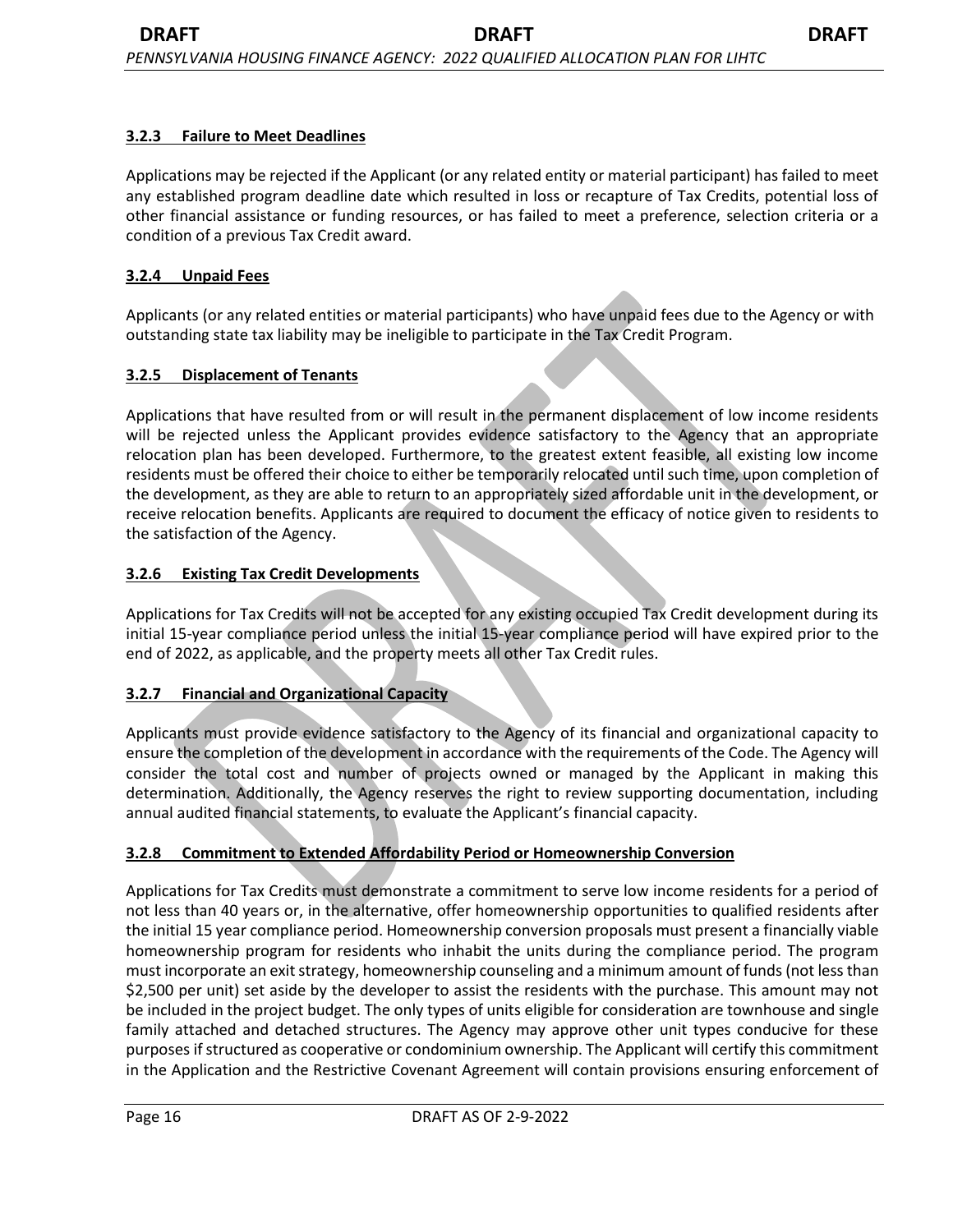the related covenants by affected qualified residents. Should the units not be converted to homeownership, the Restrictive Covenant Agreement will contain a provision waiving any right to petition the Agency to terminate the extended use term for all units remaining as rental units. A certification from the design architect verifying the units are townhouse or single family attached or detached structures (or otherwise appropriate for homeownership by tenants as determined by the Agency) will be required as part of the Application.

## **3.2.9 Development Team Experience**

The development team must have sufficient experience, as determined in the sole discretion of the Agency, to effectively own, design, construct, manage and operate a Tax Credit development. The development team members include the Applicant, architect, general contractor, attorney, and the management agent. As appropriate, the experience of a housing consultant (including their ability to secure equity investment and provide services through initial occupancy) or a housing management consultant may be considered in lieu of the Applicant or management agent, respectively.

### **3.2.10 Property Manager Experience**

Applicant must provide evidence satisfactory to the Agency that the Applicant (or any related entity), proposed management agent, or other material participant is not in violation of fair housing, housing accessibility or nondiscrimination laws or has not discriminated against Section 8 voucher and certificate holders or recipients of any state or local tenant or project based rental assistance. The Agency specifically reserves the right to take any appropriate action and to deny any future Tax Credit Application from any Applicant (or related entity) who evicts or terminates the tenancy of low income residents, except for good cause, throughout the entire project compliance period (including the extended use period) applicable to any existing Tax Credit development or is found to be in violation of any applicable COVID-19 or similar eviction moratorium.

# **3.2.11 Commitment to Upholding Right of First Refusal Agreements**

The Agency may reject an Application from any Applicant (or related entity) who participates in a transaction or program to achieve early termination of a Restrictive Covenant Agreement (or other document(s) evidencing long term restrictions applicable to the Tax Credit Program) or has actively sought to interfere with or defeat a right of first refusal set forth in Section 42(i)(7) of the Code, as determined by the Agency in its sole discretion. Such action may include rejection of the Application, termination of processing, recapture of Tax Credits (if an IRS Form 8609 has not been issued) or, if applicable, issuance of an IRS Form 8823 or notification to the appropriate governmental authorities. As evidence of such finding of violation, the Agency may rely upon its own investigations or may rely upon any order of a court with jurisdiction or upon notice of such a finding from any federal or state agency with investigative or regulatory jurisdiction regarding the subject matter, such as the Internal Revenue Service, U.S. Department of Justice, U.S. Department of Treasury, U.S. Department of Housing and Urban Development, Pennsylvania Human Relations Commission or Pennsylvania Office of Attorney General or may make a determination based upon the failure to report or affirmatively disclose information to the Agency.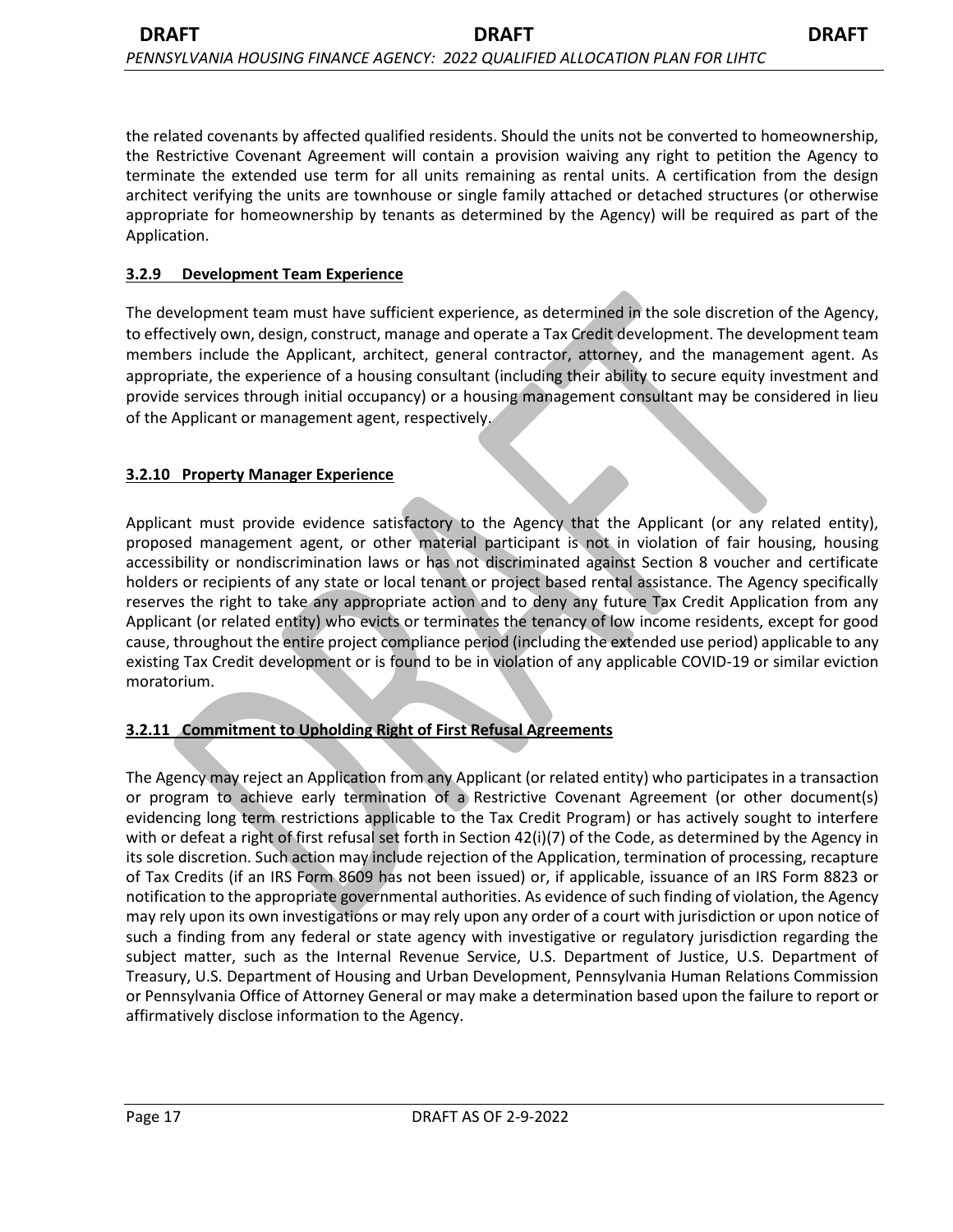Provisions of this section apply to any entity who by written agreement may significantly affect, in the opinion of the Agency, the development or operation of the property. Such written agreement may include ground leases, operating subsidies, partnership agreements, management contracts or operating regulatory agreements.

# **3.2.12 Affordability of Units**

Developments must provide a financing plan which evidences that at least ten percent (10%) of the low income units in Urban Areas and five percent (5%) of the low income units in Suburban/Rural Areas are affordable to persons at or below twenty percent (20%) of the AMI, adjusted for family size. For developments consisting of all low income units, at least half of these units must be accessible. For mixed income developments containing market rate units, 5% of the units must be accessible. (Existing affordable developments with a demonstrated average occupancy rate of 90 percent or above over the last 5 years may be exempt from having to meet the twenty percent (20%) AMI requirement for these units.) The development must evidence a viable plan to charge rents at levels affordable to persons at or below thirty percent (20%) of AMI for these units throughout the compliance period. In the event the plan includes utilization of Project Based Section 8 and appropriation for such assistance is not renewed (provided that non-renewal is not due to the development's default on program obligations), the twenty percent (20%) AMI requirement may be waived with the consent of the Agency for reasons beyond the development's control. An agreement shall be in place with appropriate referring entities (including those supported through programs of the Department of Human Services) to assure that sufficient referrals for tenancy are received from households who are income-eligible and/or in need of the accessibility features. Additionally, the Agency may require additional applicable program restrictions to comply with its award of project-based subsidy from HUD's Section 811 Demonstration Program (administered by the Agency) funds or similar program opportunities. The Restrictive Covenant Agreement will require that the extremely low rents are maintained and that a corresponding number of units are marketed to and set aside for such extremely low income households throughout the compliance period.

# **3.2.13 Public Housing Waiting List**

Applications must demonstrate that the housing needs of local public housing waiting lists have been met. Applicants may meet this requirement by providing either: (1) a current letter from the local public housing authority stating how the development is specifically meeting the housing needs of residents on the public housing waiting list; (2) a copy of the comprehensive plan outlining the current local public housing authority waiting list and evidence that the development will meet such resident needs; or (3) evidence of receipt of mailing to the local public housing authority prior to the date of the Tax Credit Application a letter which evidences the commitment of the developer to work cooperatively to meet the needs of persons on the local public housing waiting list.

# **3.2.14 Tax Credit Equity Investor**

Applications must include evidence, satisfactory to the Agency, that an equity investor has been secured for the development at a market pay-in value and the terms and conditions related to the investment are reasonable. If the Agency determines the proposed equity investor has participated in a transaction or program to achieve early termination of a Restrictive Covenant Agreement under a Qualified Contract (as more fully described above in Section 2.12) or has actively sought to interfere with or defeat a right of first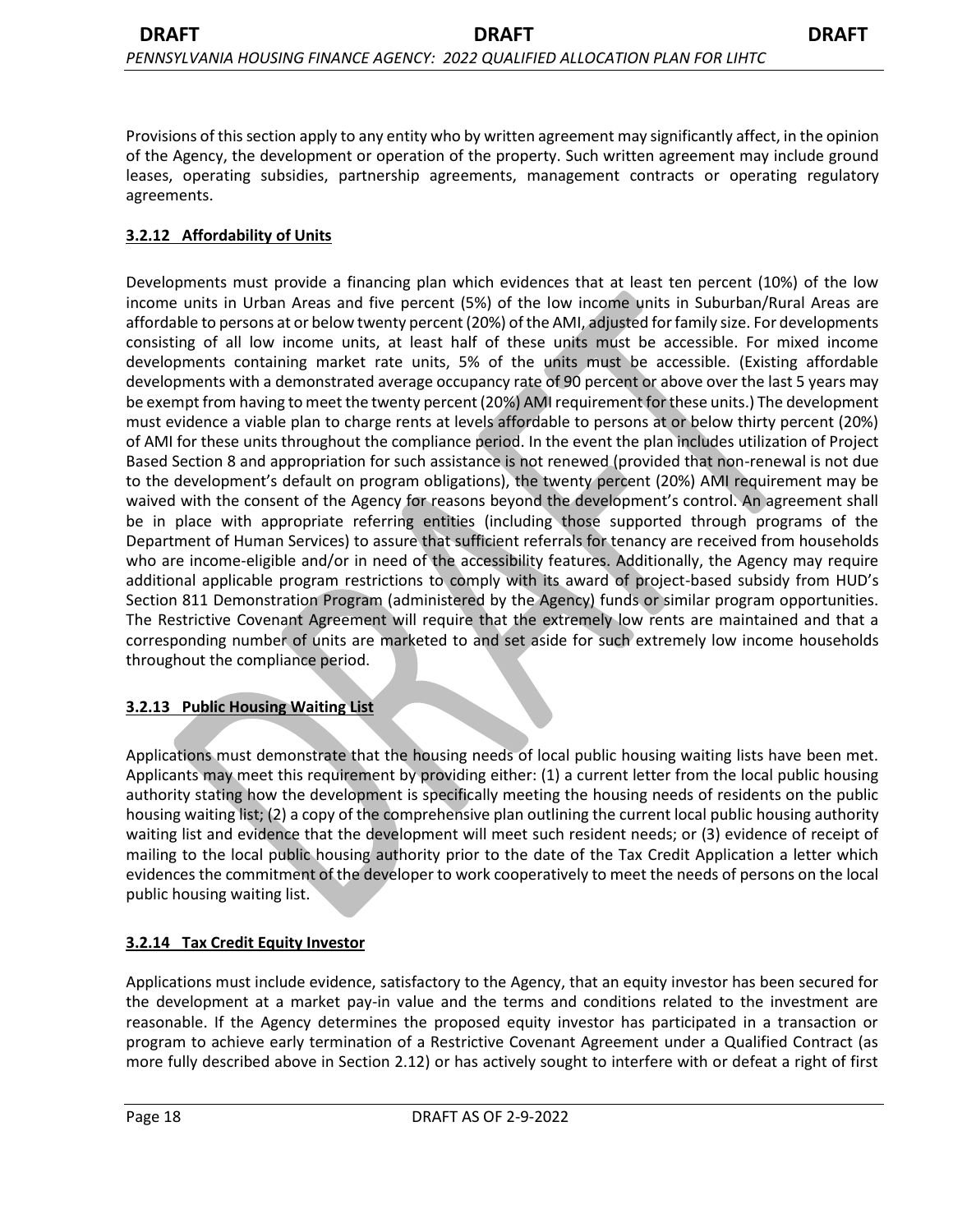refusal (as more fully described above in Section 3.2.11), the Agency reserves the right to require a substitute equity investor.

#### **3.2.15 Excessive Costs**

Applications with costs that the Agency deems to be excessive based on the facts and circumstances may be rejected or suspended from processing

#### **3.2.16 Supportive Services**

All developments must confirm that a minimum level of supportive services appropriate to the proposed resident population is available at the property. Applications must provide evidence, satisfactory to the Agency, that funds are dedicated to cover service delivery. Developments that provide delivery of specific services may qualify for ranking consideration under the Selection Criteria. See Exhibit SC2022 for specific criteria.

#### **3.2.17 Cybersecurity**

Applicants must demonstrate the use of affirmative cyber security measures as a central element in their regular business procedures and practices. All applicants must certify to the Agency the presence of ongoing cybersecurity practices which include, at a minimum, the following core principles: 1) multifactor authentication procedures; 2) password policies; 3) the use of system security software; and 4) staff cyber security education.

#### **3.2.18 Description of Development Structure**

Applicants must disclose to the Agency all transfers of property interests from a development site to third parties that occurred prior to submission of the Application. Applicants must also disclose all related development at the development site including proposed condominiums for commercial, retail and market rate development as well as all potential additional development at the development site. The Agency reserves the right to request additional supporting documentation to clarify development relationships or stages.

#### **3.2.19 Disclosure of Business or Financial Relationships or Affiliations**

Applicants must disclose to the Agency all financial relationships, ownership interests, and contracts between Applicant and related parties relating to the development. Disclosure includes amounts paid for fees, contracts, acquisitions of materials or real estate related to the Development whether incurred or paid prior to submission or if paid or incurred subsequent to submission within 30 days of obligation. For purposes of this disclosure obligation, related parties include immediate family members of Applicant's employees, officers, and owners; corporate entities where Applicant's employees, officers, and owners have an ownership interest; or any corporate affiliates of Applicant. Additionally, the Agency reserves the right to request additional supporting documentation if it determines or believes that an affiliation or relationship was not disclosed.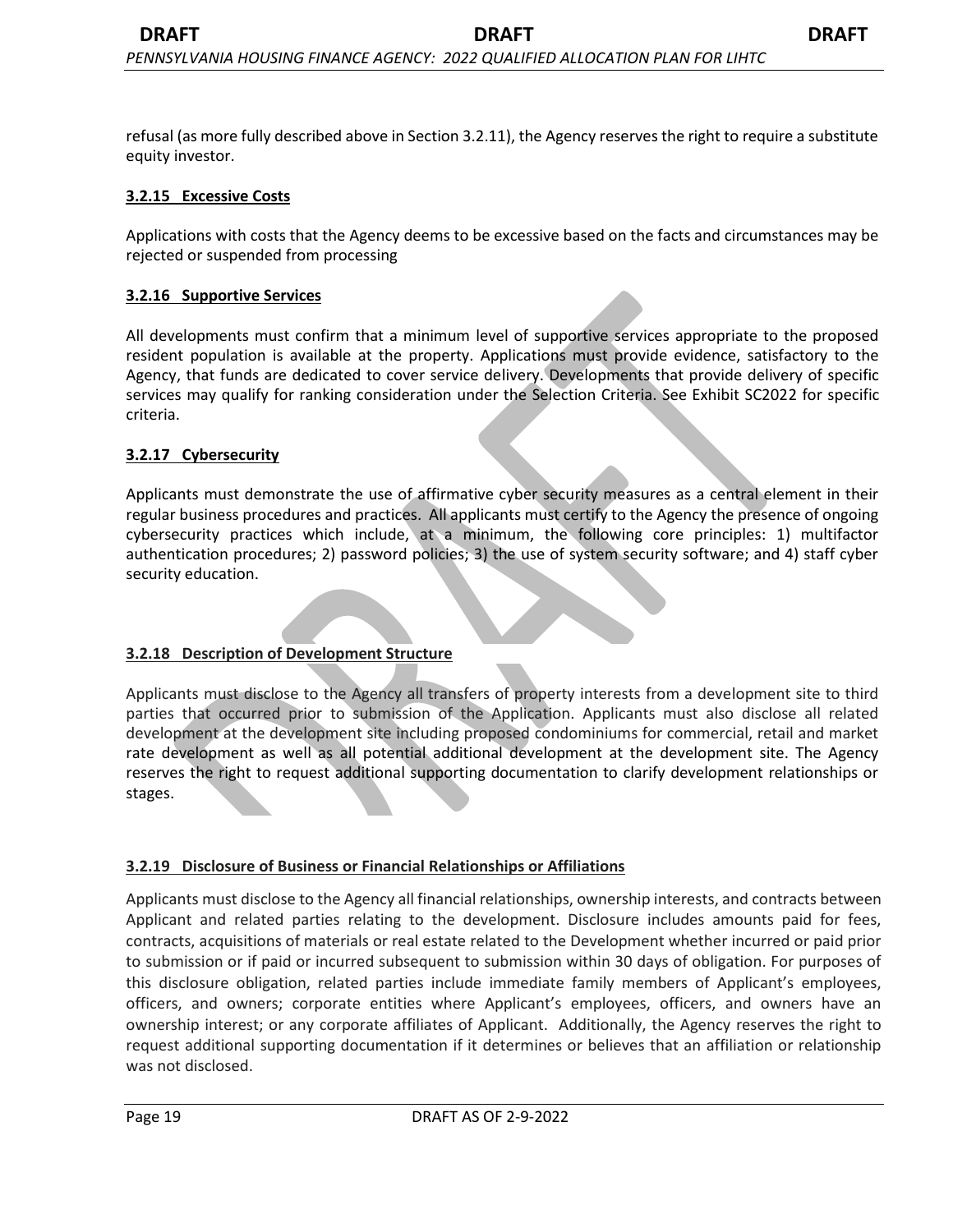The Agency has determined that the following minimum development characteristics will be considered Development Design Threshold Criteria for all developments seeking Tax Credits. The Agency may waive the requirement of a specific amenity if compelling circumstances exist, or if the inclusion of such amenity adversely affects the financial feasibility of the development or if, due to the nature of the rehabilitation of the development, the inclusion of such amenity is cost prohibitive. The Agency will review the architectural documents submitted with the proposal to confirm the existence of the proposed amenities. A certification from the design architect verifying the inclusion of the amenities in the development must be submitted with the Application. Confirmation from the construction contract administration architect is required with the submission of the cost certification documents. For Applications not requiring the services of an architect, the certifications may be provided by the general contractor. Amenities should be appropriate for the proposed resident population. Verification of the availability of all amenities may be required by the Agency at any time and throughout the development's compliance period.

#### **3.3.1 Development Amenities**

The following Development Amenities must be included in the proposed development. (Please note that the Applicant should seek independent tax advice as all of the costs of the following amenities may not be includable in eligible basis.)

● On-site Community Room. The community room must be one room and should be of sufficient size to accommodate the residents and services to be provided. The community room in senior housing developments should include a kitchen or kitchenette (complete with a full-sized range and full-sized refrigerator) that will be available to all residents.

- Applications which are a continuation of a phased development (or are adjacent to an existing affordable housing property serving the same targeted population group) will be required to provide space sufficient to meet the size requirements below based on the aggregate of the number of units in all phases. (For the cost of a community room or building that is shared with the tenants of multiple phases to be included in Tax Credit eligible basis, it must qualify as a community service facility. Please consult with an accountant or attorney experienced in Section 42 issues for additional information regarding this issue and be prepared to provide supporting documentation to the Agency.) The Agency may consider a long term agreement with an existing community facility within walking distance from the development as evidence of meeting this requirement.
- o The community room should contain at least 15 net square feet per unit for properties 50 units or less. Community rooms in developments with more than 50 units should be at least 750 square feet in size. The square footage required shall be in addition to the kitchen or kitchenette, where provided.
- Laundry Facilities. Common laundry facilities or the provision of individual washers and dryers in each unit are required. If a common laundry is provided in a development that will be converted to homeownership, hook-ups for a washer and dryer must be provided in each unit. If the development contains a common laundry facility, the following requirements must be met: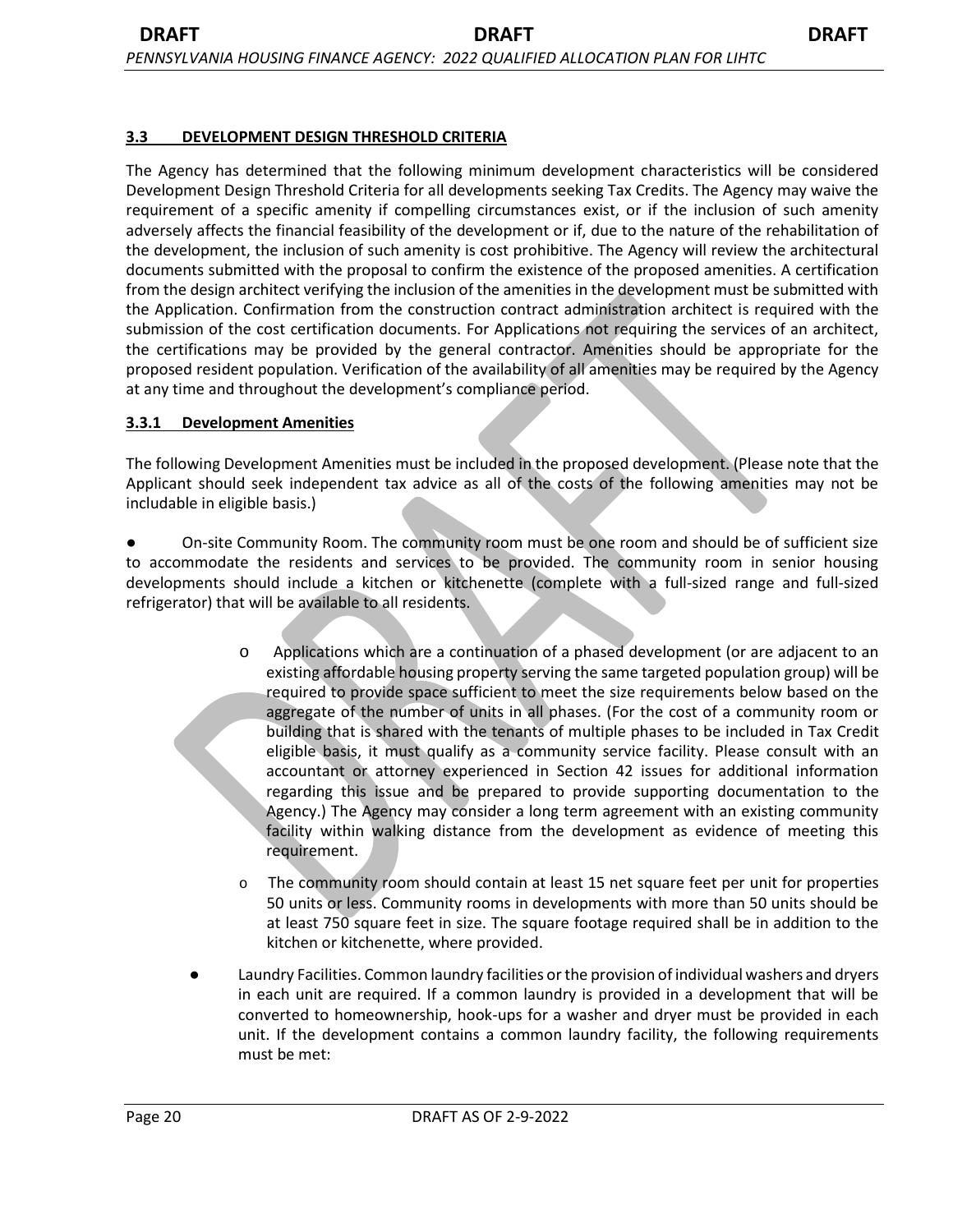- o For general occupancy developments: one washer and dryer per 12 units, with a minimum of two washers and two dryers required at each laundry facility.
- o For elderly developments: one washer and dryer per 20 units, with a minimum of two washers and two dryers required at each laundry facility.
- o A minimum of one front load washer and dryer is required for each laundry facility and will be required in accessible units containing a washer and dryer in the unit.
- o All washing machines, whether development owned or vendor owned, must be Energy Star® labeled.
- On-site Management Office. An accessible on-site management office will be required for all developments except those containing scattered site properties. Applications which are a continuation of a phased development that do not include a management office in the current Application will be required to provide evidence of a management office in one of the prior phases.
- Air Conditioning. For new construction, substantial rehabilitation and preservation developments, all common spaces (except stair towers, mechanical rooms and storage rooms) must be air conditioned.

#### **3.3.2 Unit Amenities**

The following Unit Amenities must be included in the proposed development.

The net area of all dwelling units must fall within the limits listed below. (Net area is measured from the interior finish surface of the unit perimeter walls, and shall include all rooms, corridors, interior walls, storage areas, and mechanical spaces.) Rehabilitation developments may vary from the maximums and minimums by 10 percent. Preservation developments shall strive, but are not required, to meet this requirement. Accessible units may vary from the maximums as required to provide an accessible route and accessible clearances.

|      | <b>Flats</b>           | <b>Multi-Floor Units</b> |
|------|------------------------|--------------------------|
| SRO- | 90 to 200 sq.ft.       |                          |
| EFF  | 400 to 500 sq.ft.      |                          |
| 1 BR | 550 to 850 sq.ft       | 650 to 950 sq.ft.        |
| 2 BR | 700 to 1,100 sq.ft.    | 850 to 1,300 sq.ft.      |
| 3 BR | 950 to 1,350 sq.ft.    | 1,000 to 1,550 sq.ft.    |
| 4 BR | 1,100 to 1,1550 sq.ft. | 1,200 to 1,750 sq.ft.    |
| 5 BR | 1,300 to 1,750 sq.ft.  | 1,400 to 2,000 sq.ft.    |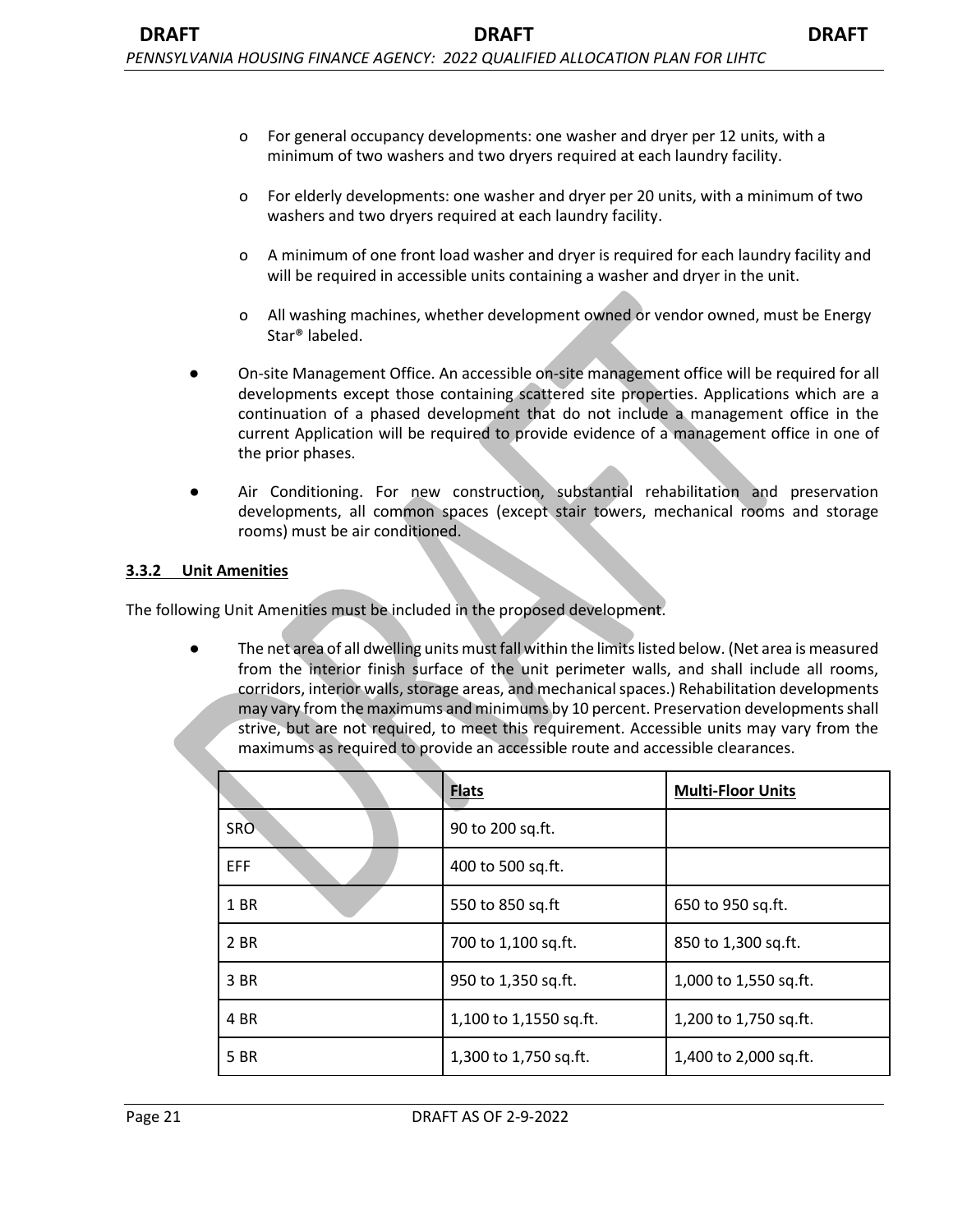- Refrigerators, ranges and ovens will be required in all units except for developments containing SRO units (provided that such properties have common cooking facilities containing these appliances).
- Window treatments in all residential units are required. Window treatments include horizontal blinds, vertical blinds, or other opaque blinds. Commercial grade roller shades will be permitted on large window expanses.

# **3.3.3 VisitAbility**

The following dwelling unit types shall meet the VisitAbility requirements: 100% of newly constructed single family homes, townhouses, and units in elevator buildings; all ground floor units in walk-up apartment buildings. Rehabilitation developments should strive for 100% compliance, but at least 33% shall meet the VisitAbility requirements. Properties unable to comply with this requirement due to physical constraints or building type may apply for a waiver from this threshold requirement. To meet VisitAbility design features, the building and units must have at least one zero-step entrance with a 36-inch wide door; all doorways and passages on the entry level floor should have a width of 36 inches; there should be a clear pathway to a bathroom or powder room; such bathroom or powder room should include a minimum 24-inch grab bar beside the toilet on a reinforced wall, which can also serve as a towel bar; and there should be a clear pathway to the living room and dining area of the unit. The VisitAble powder room or bathroom must provide maneuverability clearances in accordance with the Fair Housing Act Design Manual. (Preservation developments are exempt from this requirement but are encouraged to provide VisitAble units where feasible.)

#### **3.3.4 Fair Housing Act Design Manual**

All new construction developments shall be designed in conformance with HUD's Fair Housing Act Design Manual standards, as applicable. Substantial rehabilitation developments shall also be designed in accordance with HUD's Fair Housing Act Design Manual, as applicable, but may seek a waiver from the Agency where existing conditions prohibit 100% compliance. Blocking for future grab bars shall be continuous behind the bar location and sized to accommodate the grab bars required by ANSI A117.1, current adopted edition.

# **3.3.5 Environmental Site Assessment**

A Phase I Environmental Site Assessment prepared in accordance with ASTME 1527-21 and the Agency requirements found in the Submission Guide for Architects is required for all developments. The report cannot be more than 12 months old at the time the Application is submitted. An updated report provided by the original report's environmental consultant may be provided when the original report is between 12 and 24 months old at the time the Application is submitted. Only the executive summary of the Phase I report shall be submitted in the Application. The summary shall be accompanied by a certification from the Applicant stating that any issues raised in the environmental review have been reviewed and budgeted for accordingly in the development budget. For existing buildings scheduled for rehabilitation or preservation developments, the Phase I report must also include the results from the following tests: lead in water, lead-based paint,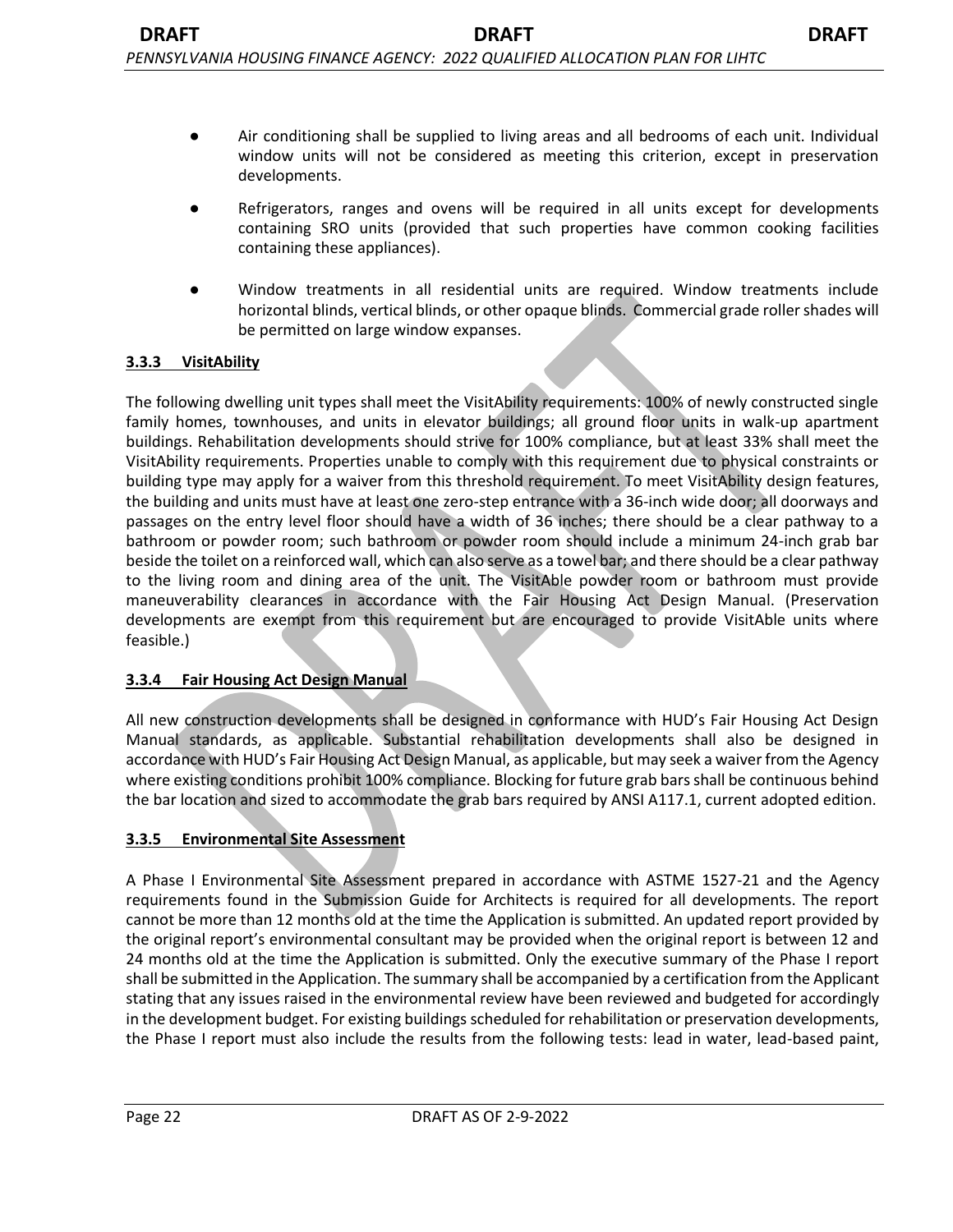asbestos and radon. Cost estimates for any remediation work shall be provided and included with the Phase I executive summary.

#### **3.3.6. Development Sustainability and Energy Conservation Measures**

- All newly constructed multifamily buildings shall comply with the requirements of the 2020 Enterprise Green Communities program Criteria 5.1a. All substantially rehabilitated multifamily buildings shall comply with the requirements of the 2020 Enterprise Green Communities program Criteria 5.1b. Preservation developments shall meet the mandatory measures found in the "Design Architect's/Applicant's Certification of Threshold Criteria" in the Guidelines. (Not required if Applicant commits to achieving certification under one of the Green Building Standards listed in the Selection Criteria.)
- Additionally, for new construction and rehabilitation developments, the overall U-value of the exterior building envelope must exceed the requirements of the International Energy Conservation Code, current adopted edition, Chapter 4 by 10% for buildings three stories or less in height as verified by a REScheck certificate. Buildings four or more stories in height must exceed the requirements of the 2015 International Energy Conservation Code Chapter 5 by 7%, as verified by a COMcheck certificate. Air sealing of the exterior building envelope and attic plane shall be included. Trade-offs available in the REScheck or COMcheck software for mechanical equipment will not be allowed. (Not applicable to preservation developments.)
- In new construction and rehabilitation developments, all appliances, HVAC equipment with a capacity less than 60,000 btuh, gas fired water heaters, windows, ceiling fans, exhaust fans, range hoods and exit signs shall be Energy Star® labeled when such equipment and appliances exist. (Exceptions: programmable thermostats do not need to be provided, and windows in buildings over three stories in height may comply instead with ASHRAE Standard 189.1-2009.) (Packaged terminal air conditioners (PTACs) and packaged terminal heat pumps (PTHPs) (including vertical type configurations) may only be used if it can be proven that they comply with the prescriptive requirements of Energy Star ®Version 3.0 for air-source equipment, as tested and certified by Air Conditioning, Heating & Refrigeration Institute (AHRI) only). In addition, 100% of the permanent room light fixtures in the dwelling units shall be equipped with LED bulbs, or high efficiency fluorescent with electronic ballasts; and 100% of the community room and common area corridor and stair lighting shall be fluorescent with electronic ballasts or shall utilize LED bulbs.
- All developments utilizing central system refrigerant flow type equipment shall meet or exceed Energy Star criteria specification for light commercial HVAC or have the Energy Star label.
- In preservation developments, existing refrigerators more than 15 years old shall be replaced with Energy Star® labeled type. Existing heat pumps, air conditioning condensing units, and through-wall air conditioners more than 20 years old shall be replaced with Energy Star® labeled type, when such equipment exists. Existing furnaces and boilers more than 25 years old shall be replaced with Energy Star® labeled type, when such equipment exists.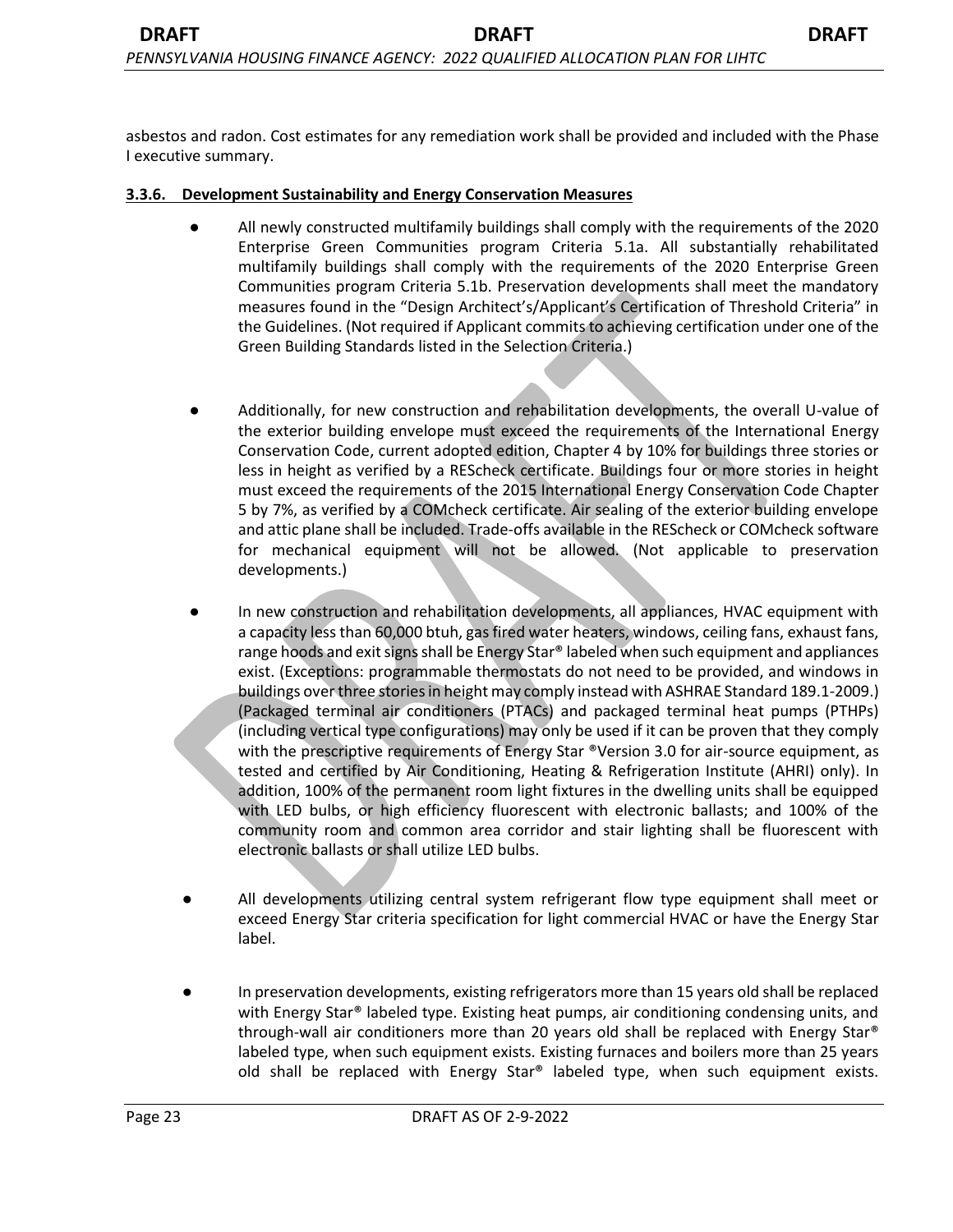All developers must certify that when existing equipment, appliances and products are replaced, they will be replaced with Energy Star® labeled equipment, when such equipment exists.

- All developments must meet the Additional Threshold Green Building Criteria set forth in the 2022 Guidelines and the "Design Architect's / Applicant's Certification of Threshold Criteria" that must be submitted as part of the Application.
- Please review the Multifamily Housing Application and Guidelines for specific sustainability and energy conservation requirements.

#### **3.3.7 Broadband Infrastructure**

The installation of broadband infrastructure is required in all projects, in compliance with Federal Register 81 FR 31181 "Narrowing the Digital Divide through Installation of Broadband Infrastructure."

#### **3.3.8 Smoke-Free Developments**

The Applicant shall certify that, at construction completion, the Applicant will design and implement a policy prohibiting the use of prohibited tobacco products in all units, common areas and outdoor buildings within 25 feet from all of the buildings in the development.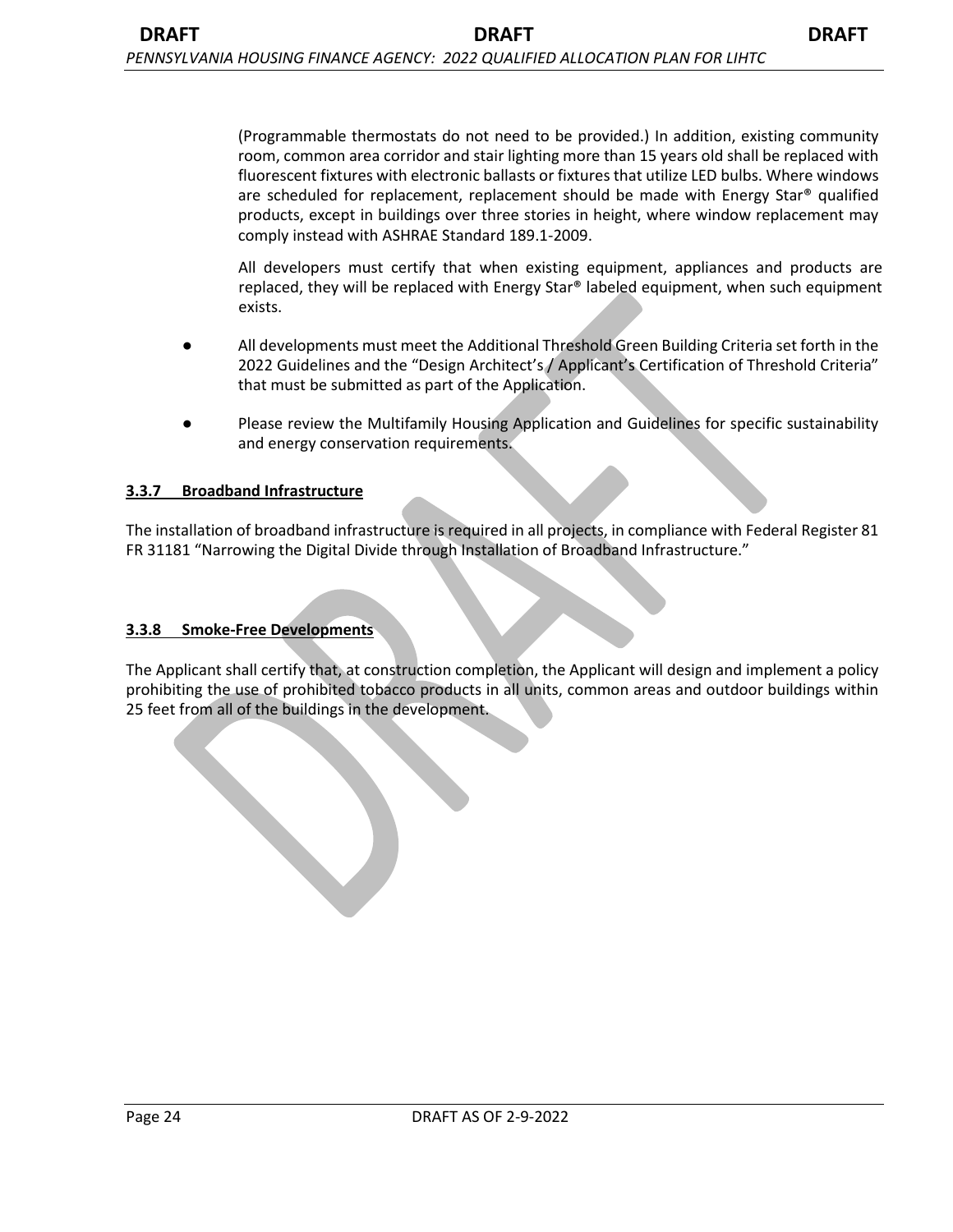#### **3.4 MAXIMUM PER UNIT BASIS LIMITATIONS**

The Agency has established a maximum basis per unit limit of \$300,000 for developments with Competitive 9% Tax Credits and \$335,000 per unit for developments with 4% Tax Credits and Tax-Exempt bonds ("Maximum Basis"). Maximum Basis includes all depreciable costs normally included in the eligible basis determination for rehabilitation or new construction (not including the developer's fee or cost of acquisition). Maximum Basis for the purposes of this calculation may be determined after the deduction for commercial space costs but prior to the pro rata reduction for historic tax credits and other non-qualified financing and costs normally not included in eligible basis.

Requests for waivers of the limits on Maximum Basis must be submitted in accordance with Section 5: Waivers.

### **3.5 DEVELOPER'S FEE**

The developer's fee, which is meant to compensate the developer for staff time, effort and work involved in the development of the property, includes developer's expenses, overhead, profit and consulting fees or other fees and costs that are above the maximums allowed by the Agency. Development consultant's fees and organizational costs are required to be paid from the developer's fee. These fees may not be listed and shall not be recognized as separate line items on the Application.

The maximum "base" developer fee allowable (except as limited below) is calculated on the lesser of the development's replacement cost (less all costs of acquisition) or the Agency's Maximum Basis. The developer's fee is limited to 15 percent of the first \$10 million of replacement cost of the development less all costs of acquisition and 10 percent on every \$1 of replacement cost thereafter.

In determining the maximum base developer fee the following criteria must also be considered:

- The developer's fee to be earned on Applications from existing Tax Credit properties with the same or a related party or affiliated entity as the general partner on the original Application may not exceed twelve percent (12%) of replacement cost less all costs of acquisition.
- For rehabilitation and preservation developments that qualify for Acquisition Tax Credits, a developer's fee will be allowed on a portion of the acquisition cost that is basis eligible. The fee may not exceed 10 percent of the purchase price of the property less the cost of the land. The maximum acquisition cost that will be recognized in determining the developer's fee will be the lesser of the actual amount paid for the building in an arms-length transaction or the MAI appraised value. The Agency may limit the acquisition developer's fee to 5 percent if the seller and buyer are related parties.
- Additional developer's fee will not be available for Applications requesting Additional Tax Credits.
- Requests for an increase in the amount of the maximum base developer fee after the initial award of Tax Credits will not be accepted.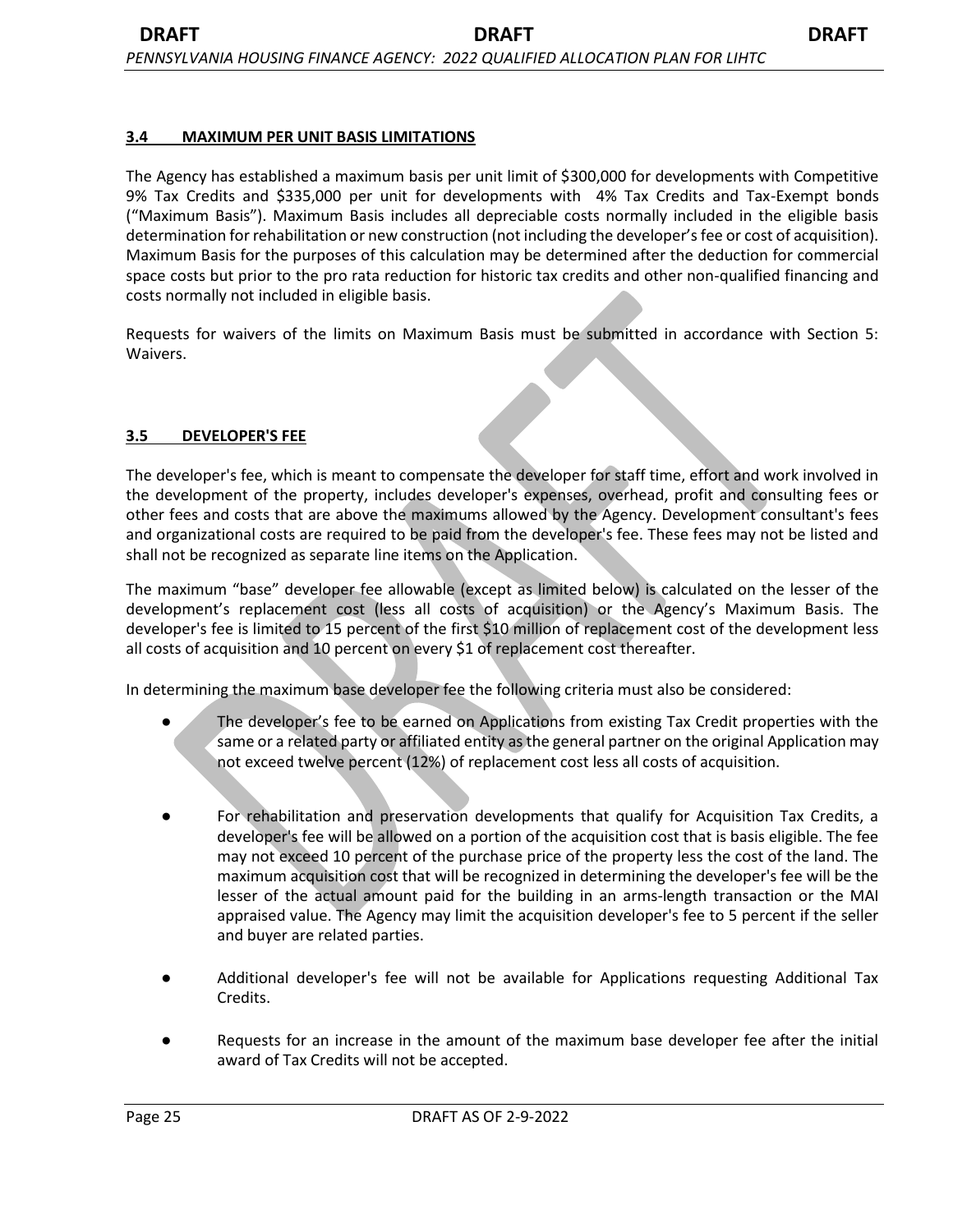Using the calculation methodology detailed above, the Agency has established the following per project maximums on developer's fee for projects that request Competitive 9% Tax Credits.

- 1) \$2,000,000 for projects with 60 or more affordable units if the development demonstrates a mix of unit sizes with at least 51% of units two bedroom or larger; or
- 2) \$2,000,000 for projects which promote supportive housing opportunities as defined above in Section 2.4; or
- 3) \$1,750,000 for projects which do not meet the criteria outlined in (1) and (2), above.

Waivers of the developer's fee cap for projects that request Competitive 9% Tax Credits (or the calculation methodology detailed above) will not be granted by the Agency.

Using the calculation methodology detailed above, the Agency has established a developer's fee cap of \$2,550,000 for projects that request 4% Tax Credits and Tax-Exempt bonds. Waivers of this cap will be considered in accordance with Section 5: Waivers.

In addition to the maximum base developer fee, Applicants may request an additional five percent (5%) developer fee to fund a supportive services escrow for the provision of social supportive services for the benefit of the residents (provided the plan for services is satisfactory to the Agency) or to fund an internal rent subsidy for all threshold required units set aside for persons at or below twenty percent (20%) of area median income for the initial 15-year compliance period. Consideration for the additional developer fee is available to 9% Tax Credit Applications only. Funds deposited in an internal rent subsidy will be limited to the difference between the twenty percent (20%) rent and the rent at fifty percent (50%) of area median income, as applicable. Developments electing utilization of Income Averaging will not be eligible for an additional developer fee to fund an internal rent subsidy. The Applicant must commit to provide to the development the entire amount of the equity raised for the additional developer's fee to fund these escrows. The five percent (5%) is determined exclusive of acquisition costs. The Agency reserves the right to determine the exact mechanism necessary and appropriate to ensure funding of the supportive service escrow based on specific tax issues and ownership structure. Additionally, during the initial fifteen (15) year compliance period, the Agency may review, approve and monitor utilization of the supportive service escrow funds. For developments not receiving Agency financing, Agency staff will only approve an increased developer's fee if the Applicant provides adequate assurances and documentation (including evidence of a third-party escrow arrangement) that an amount of funds equal to the increased equity raised from the additional developer's fee is necessary to support financial operations and will be committed to the Project for at least the initial fifteen (15) year occupancy period. The use will be monitored during the compliance period and at the end of the compliance period, any funds remaining must be used to pay outstanding debt or project capital improvements. Whenever an increased developer's fee is allowed, the partnership or operating agreement must provide that the approved developer's fee will, in fact, be paid to the developer from available funds (which may include development sources, operating revenue and additional capital contributions). Additionally, provision of funds for supportive services will be incorporated in the Restrictive Covenant Agreement.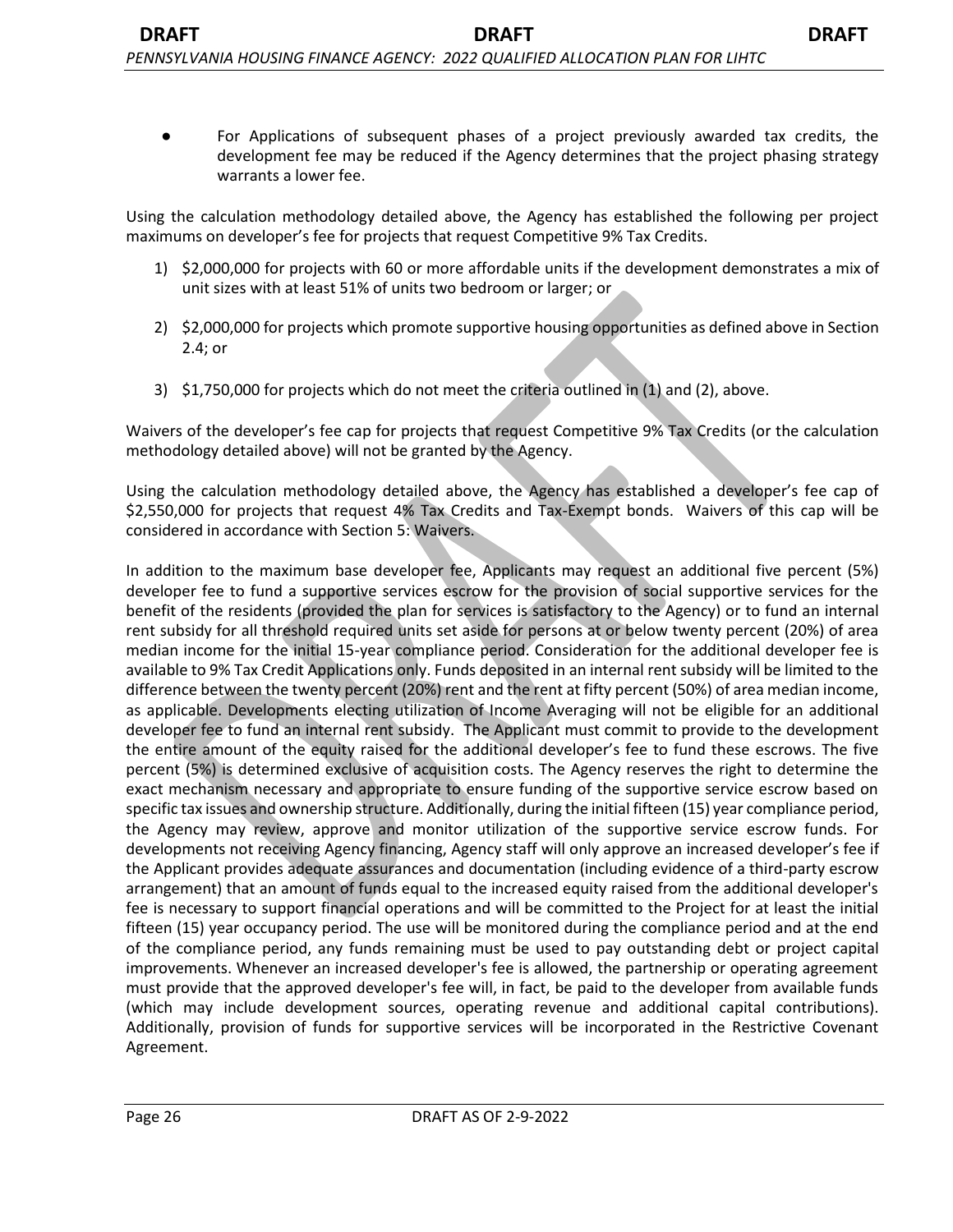#### **3.6 DEVELOPMENTS WITH MULTIPLE BUILDINGS**

A development may include multiple buildings if it has similarly constructed units, is located on the same or contiguous tracts of land, is owned by the same federal taxpayer and is financed pursuant to a common plan of financing. A development with multiple buildings that is proposing a mixed income structure must have low-income units in each building of the development. Scattered site buildings on noncontiguous tracts of land may also qualify if the development meets all of the other requirements described above and the development is 100 percent rent and income restricted, however, costs associated with the development of a separate community building may not be eligible for Tax Credits unless the building contains a residential rental unit.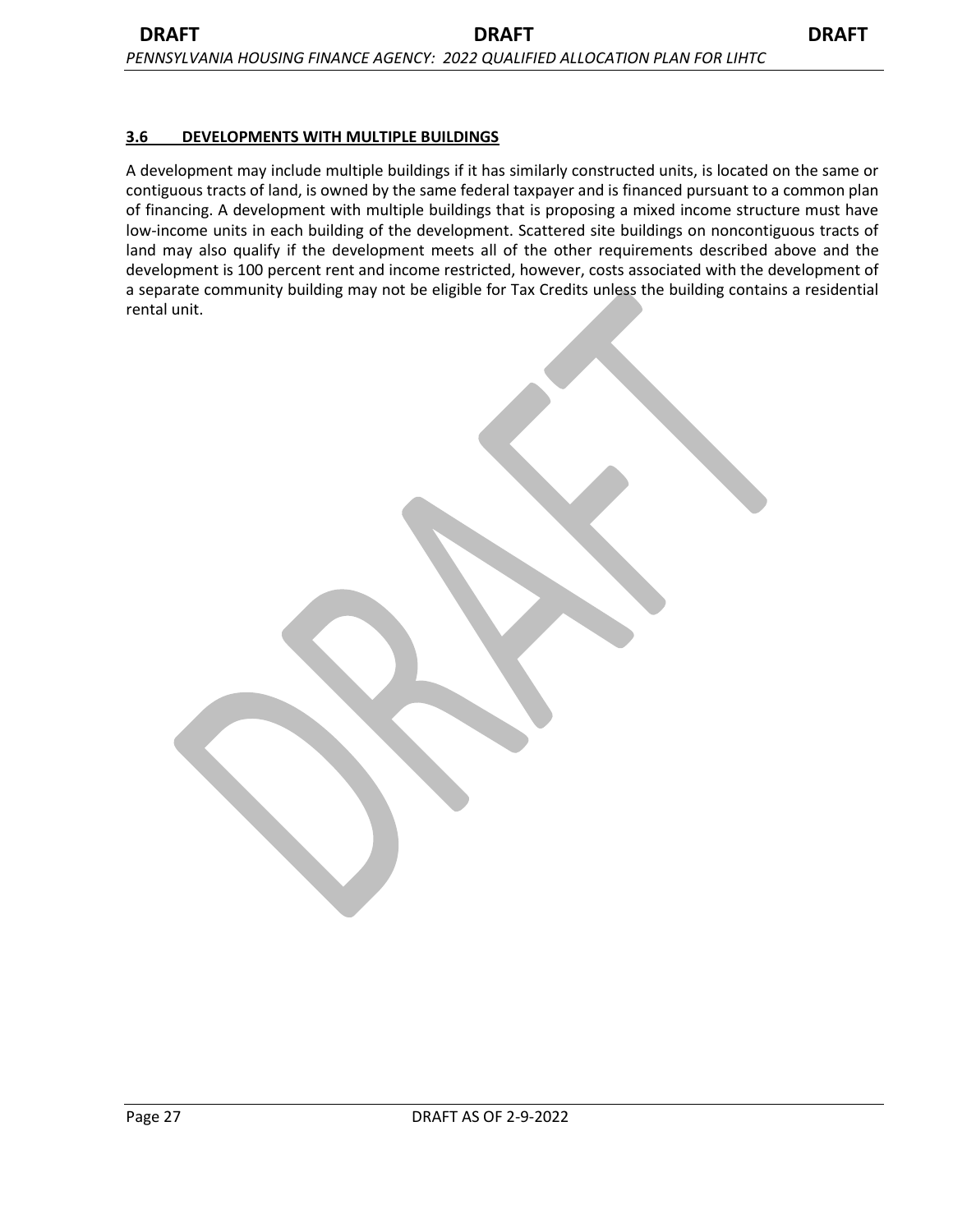# **4. Selection Criteria and Process**

## **4.1 OVERVIEW**

The Agency intends to review the Applications it receives and to select among the Applicants based on the Selection Criteria, with **priority given to projects which fill an abject need or which best demonstrate an ability to move forward**. The Selection Criteria reflect specific needs and market conditions which may differ based on type of property, targeted populations and housing needs.

The Agency may review local and/or state analysis of impediments to fair housing prepared in connection with federal funding programs and may prioritize Applications which evidence opportunities to affirmatively further fair housing.

The Selection Criteria are set forth in Exhibit SC2022, below.

#### **4.2 SET-ASIDES, POOLS AND PREFERENCES -- COMPETITIVE 9% TAX CREDITS**

The Agency will provide Competitive 9% Tax Credits through several Set-Asides, Pools and Preferences. The amounts available in each Set-Aside, Pools and Preferences may be adjusted by the Agency to ensure adequate and appropriate funding of the Applicants meeting the Program criteria.

#### **4.2.1 Set-Asides and Pools**

The Agency has established Set-Asides and Pools for awarding Competitive 9% Tax Credits as detailed in the table below.

| <b>Set-Aside Percentages</b> |                                           |  |
|------------------------------|-------------------------------------------|--|
| <b>Set Asides</b>            | Percentage of Tax Credits to be Allocated |  |
| Urban Pool*                  | 50%                                       |  |
| Suburban/Rural Pool          | 50%                                       |  |
| Total                        | 100%                                      |  |

Note: A complete list of the applicable county designation is attached as Exhibit A. At least twenty-five percent (25%) of the Urban Pool will initially be set aside to fund developments located in municipalities other than Philadelphia.

#### **4.2.2 Preferences**

The Agency has established Preferences in awarding Competitive 9% Tax Credits for certain types of developments in each Pool which include general occupancy, senior occupancy (ages 62 and over), properties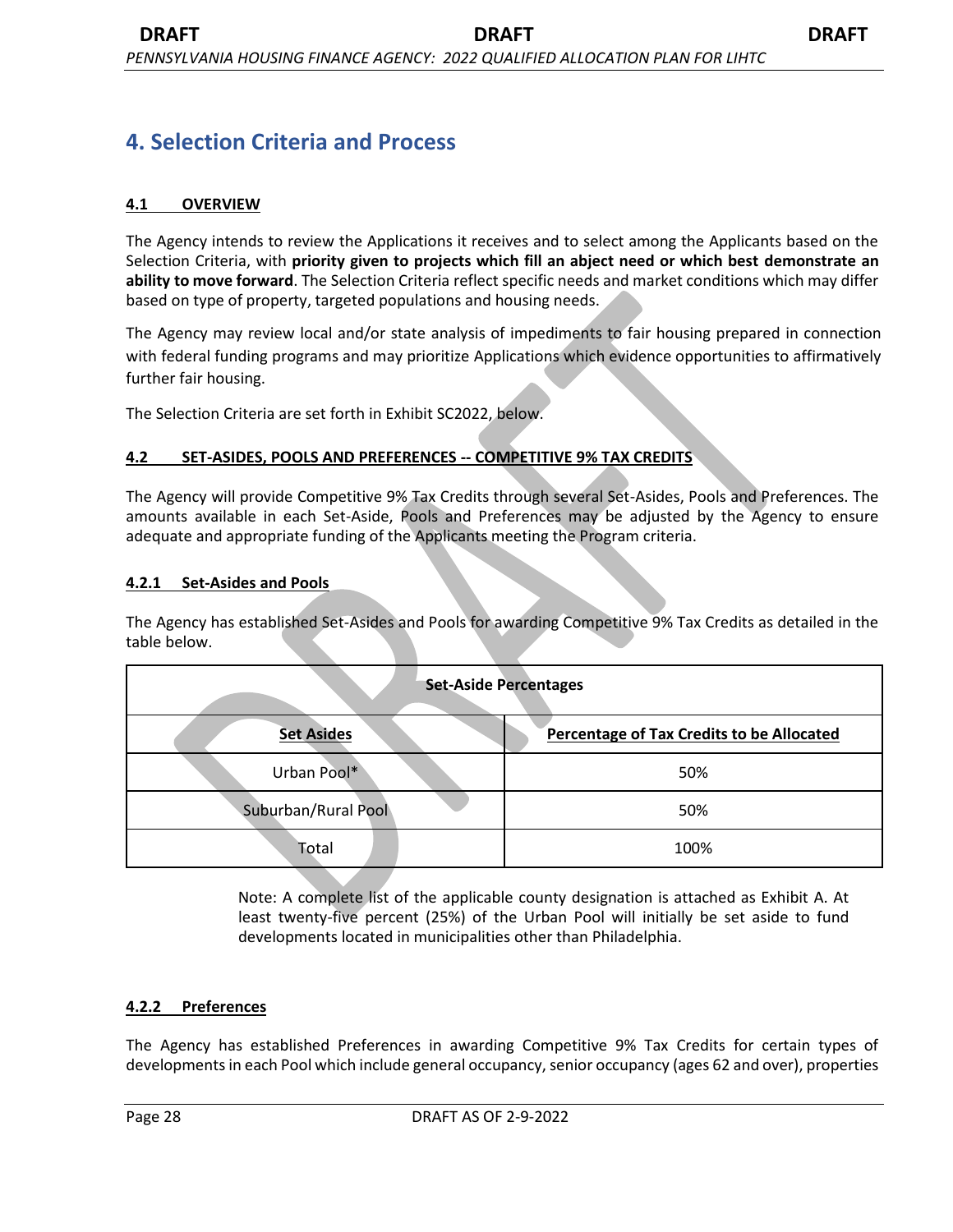from incarceration, developments providing employment opportunities for property or community residents, developments or Applicants evidencing meaningful participation in Section 811 program, Applications submitted with a Community Housing Development Organizations ("CHDOs") being a material participant as either owner, developer or sponsor, developments located in Commonwealth designated Opportunity Zones, developments meeting specific market need, Agency housing goals or responding to housing needs resulting from the impact of COVID-19 or other similar emergency needs.

Preferences for certain types of housing have been established as minimum goals by the Agency in meeting certain housing needs of the Commonwealth. Applicants may be considered in more than one category and will have been deemed to have met both for purposes of meeting the stated housing goals. Due to the amount of Tax Credits which may be available, these minimum goals may be adjusted or modified accordingly. Applicants meeting more than one of these categories may be advantaged during the ranking/scoring process. Preferences are as follows:

### **4.2.2.1 General Occupancy**

The Agency will reserve Competitive 9% Tax Credits to, at a minimum, three (3) general occupancy properties in each Pool.

### **4.2.2.2 Senior Occupancy 62+ with Services**

The Agency will reserve Competitive 9% Tax Credits to, at a minimum, two (2) senior occupancy developments targeting persons 62 years of age and above in each Pool. Eligibility for this preference will require demonstration that services will be provided to residents to enable them to continue to live independently.

# **4.2.2.3 Preservation Developments**

The Agency will reserve Competitive 9% Tax Credits to, at a minimum, four (4) preservation properties in the aggregate between the two Pools. To be considered eligible for this preference, existing affordable properties should demonstrate that Tax Credits are necessary to extend the long-term affordability and habitability of the development or that there is a likelihood of conversion to market rate housing (which must be supported by a current market study in a form and substance acceptable to the Agency). The Agency will conduct a comprehensive site visit on all preservation properties and will review the capital needs assessment, occupancy and financial reports and supplemental information to identify those properties which demonstrate the greatest need of preservation. Applications from existing Tax Credit developments must continue to maintain the initial program restrictions set forth in the Indenture of Restrictive Covenants throughout the original extended use period.

# **4.2.2.4 Supportive Housing**

The Agency will reserve Competitive 9% Tax Credits to, at a minimum, two (2) developments in each Pool which promote supportive housing opportunities to targeted populations including persons who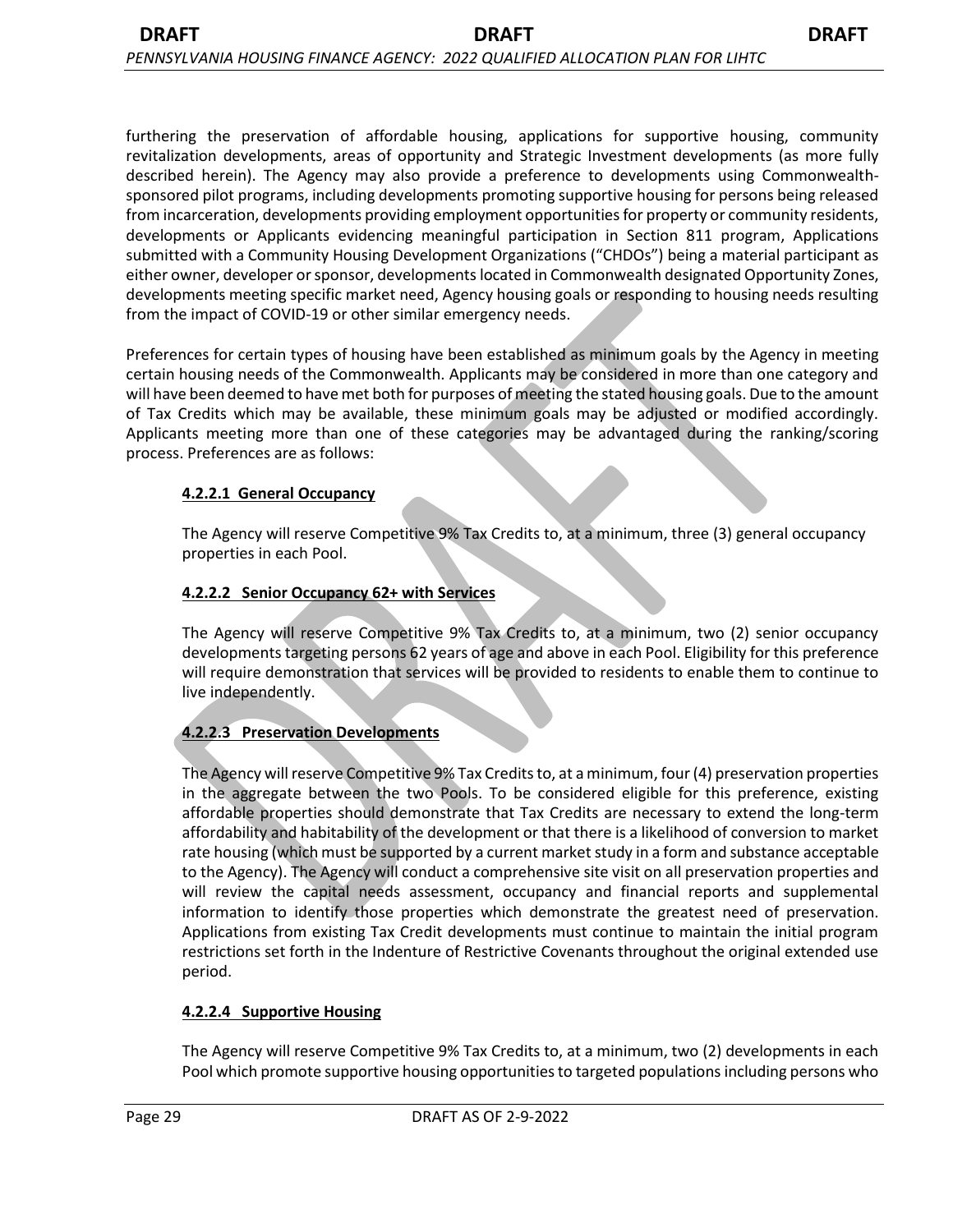are homeless; non-homeless households requiring supportive services including those with mental, physical, sensory, or developmental disabilities; persons with substance abuse disorders; persons diagnosed with HIV/AIDs and related diseases; persons being released from incarceration, and other special populations approved by the Agency on a case-by-case basis (which may include consideration for the specialized needs associated with affordable housing for veteran households). A minimum of twenty five (25%) of the units must be set aside to qualify for this preference. Designated units must be rented only to the target population (subject to fair housing laws). Developments must provide evidence that residents meeting the supportive housing preference pay no more than thirty percent (30%) of their income to their total housing expenses.

### **4.2.2.5 Innovation in Design**

The Agency will reserve Tax Credits to, at a minimum, one (1) development in the aggregate between the two Pools which encourages demonstrated innovation in housing which may be illustrated through excellence in design, implementation of current and future energy efficient technologies and materials, leveraging community and capital resources, meeting social needs, climate resiliency, siting in priority locations, and innovative partnerships/programming. See Checklist in 2022 Guidelines for materials needed to request consideration in this category. The selected Applicant will work with the Agency to establish, document and employ the best practices for future housing policies and standards.

# **4.2.2.6 Strategic Investment**

The Agency will reserve Tax Credits to, at a minimum, three (3) developments and a maximum of eight (8) developments, in the aggregate between the two Pools, which the Agency determines support specific housing economic opportunities (such as areas of housing shortage due to Marcellus Shale, urgent community needs or other unusual economic development pressures) or the overall housing goals of the Commonwealth, as determined by the Agency.

The Agency, in its discretion, may also consider any Application for Strategic Investment. The Agency may consider regional distribution, scale of community impact, extraordinary market and population needs, unique funding and leveraging opportunities, (such as HUD's Choice Neighborhoods Initiative), disaster recovery response and competitive rankings of Applications, in making Strategic Investment awards including how the development maximizes the inclusion of affordable accessible units in its design.

# **4.2.2.7 Community Revitalization/Mixed Income (Urban Pool only)**

The Agency will reserve Tax Credits to, at a minimum, three (3) developments in the Urban Pool which support a broader community revitalization program which has the capability of changing fundamentally the character of a neighborhood, enhancing the lives and amenities available to residents of the community, is focused on implementing a "mixed income" strategy, and/or which seeks to counteract the pattern through which some metropolitan areas are being segregated by income or race.

The Agency will look at how, in measurable terms, the following aspects are associated with the comprehensive revitalization program of which the development is a part: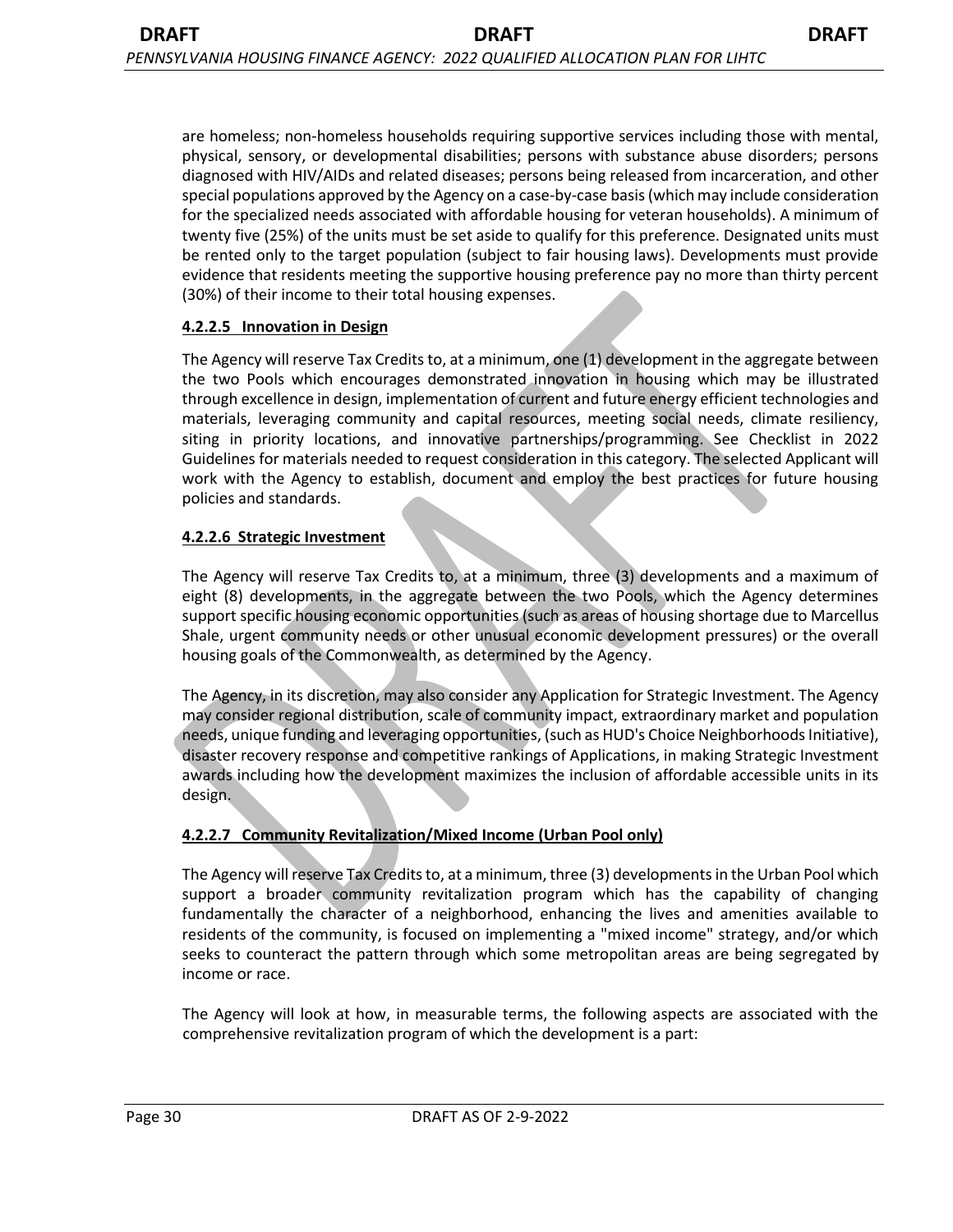- Supports the construction and rehabilitation of housing to meet the needs of households of all income types, including the very low income
- If the development proposes to offer rents at or close to the Tax Credit program maximum (i) the availability of housing choice vouchers to make some of its units affordable to the area's lowest income households and/or (ii) the projected existence elsewhere in the neighborhood of development(s) that can be expected to provide such affordability
- Access to public transportation
- Access to public parks and open space
- Access to community serving enterprises
- Encourages the reuse and rehabilitation of existing infrastructures
- Coordination of proposed site amenities that enhance the overall neighborhood ∙ Coordination with an overall community revitalization effort
- Of sufficient size and scope to have a significant and lasting positive impact on the community (including increasing or stabilizing tax base and economic diversity)
- Expands quality of life and fulfills a need for health care choices and other crucial service opportunities for residents of the community
- Municipal support articulated in a publicly approved community plan or in the form of significant funding commitments
- Presence of supporting local neighborhood initiatives
- Consistent with the local community's plan to affirmatively further fair housing.

The Agency will further prioritize projects which, to the greatest extent feasible, involve residents and the surrounding community in the following activities:

- design of the proposed development,
- drafting of the tenant selection plan,
- implementation of the tenant selection plan,
- management of the proposed development,
- contracting opportunities, and
- ownership of the development.

# **4.2.2.8 Areas of Opportunity (Suburban/Rural Pool only)**

The Agency will reserve Tax Credits to, at a minimum, three (3) developments in the Suburban/Rural Pool which expand housing opportunities and design choices in areas suitable for long-term economic growth with an existing or planned infrastructure to support future growth in the area, in order to promote mixed-use and/or mixed-income development within a community setting. These developments will be located in areas of strong schools and employment opportunities and in communities which may have not received representative resources in the past.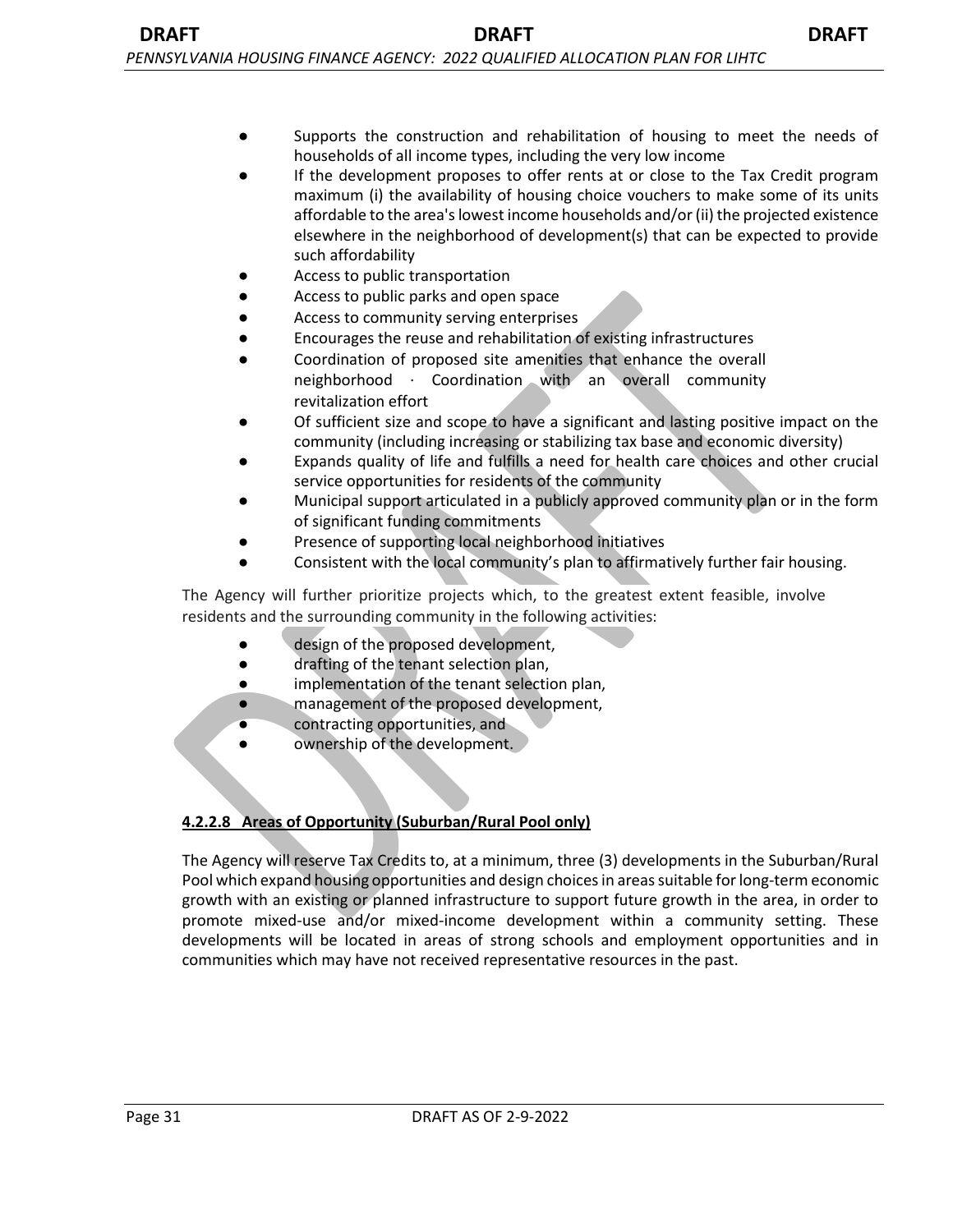## **4.2.2.9 Engaging and Serving Re-Entry Populations**

The Agency will reserve Tax Credits to, at a minimum, one (1) development in the aggregate between the two Pools which demonstrates an innovative approach to engaging and serving populations which are re-entering society from correctional settings.

# **4.3 SELECTION OF APPLICATIONS - COMPETITIVE 9% TAX CREDITS**

The Agency will strive to reserve Competitive 9% Tax Credits in a manner which results in a geographic distribution statewide. Applications for Competitive 9% Tax Credits will be evaluated and ranked based on the Selection Criteria detailed below. It is the Agency's intent to follow the Set-Asides, Pools and Preferences detailed above for targeting resources and will award Competitive (9%) Tax Credits to the highest scoring Applications meeting the stated Set-Asides, Pools and Preferences.

In reserving Competitive 9% Tax Credits in the 2022 cycle, the Agency has established a minimum point threshold of one hundred and twenty (120) points for all developments except for those qualifying for the Preservation Preference, which shall be one hundred ten (110) points.

Provided that Competitive 9% Tax Credits are available after the Agency determines that the Set-Asides, Pools and Preferences have been met, the Agency will award Competitive 9% Tax Credits to the next highest ranking Application. In the event the Agency determines that an Application has been delayed or faces substantial cost burdens due to some good cause beyond the control of the Applicant, especially in the event there is a NIMBY or legal challenge to siting of an otherwise viable project, the Agency may provide a preference to fund the Applicant for an alternative viable project which meets similar goals and housing targets in an alternative location (which meets at least a minimum score under the Allocation Plan). Lower ranking Applications may be awarded Competitive 9% Tax Credits in order to meet the stated Set-Asides, Pools and Preferences.

# **4.4 ADDITIONAL RESOURCES, SUBSEQUENT EVENTS AND SUPPLEMENTAL INFORMATION**

The amounts available in each Set-Aside, Pool or Preference may be adjusted by the Agency at any time to ensure adequate and appropriate funding of the Applications meeting the Agency's goals and Program criteria. Should additional Competitive 9% Tax Credits or other resources become available for whatever reason at any time in 2022, especially federal or State funding program opportunities for a specific population such as veterans, emergency response, persons with special needs or persons with disabilities or unique land bank financing opportunities, the Agency will not issue an amendment to this Allocation Plan but will instead make allocations of such additional Competitive 9% Tax Credits or resources in accordance with this Allocation Plan as it deems appropriate.

The Agency may allocate more than the available Competitive 9% Tax Credits in each Set-Aside, Preference or Pool in order to fully fund a project reservation which has scored sufficient points to warrant funding but for which funds remaining in the Set-Aside, Preference or Pool cannot fund the full credit amount needed for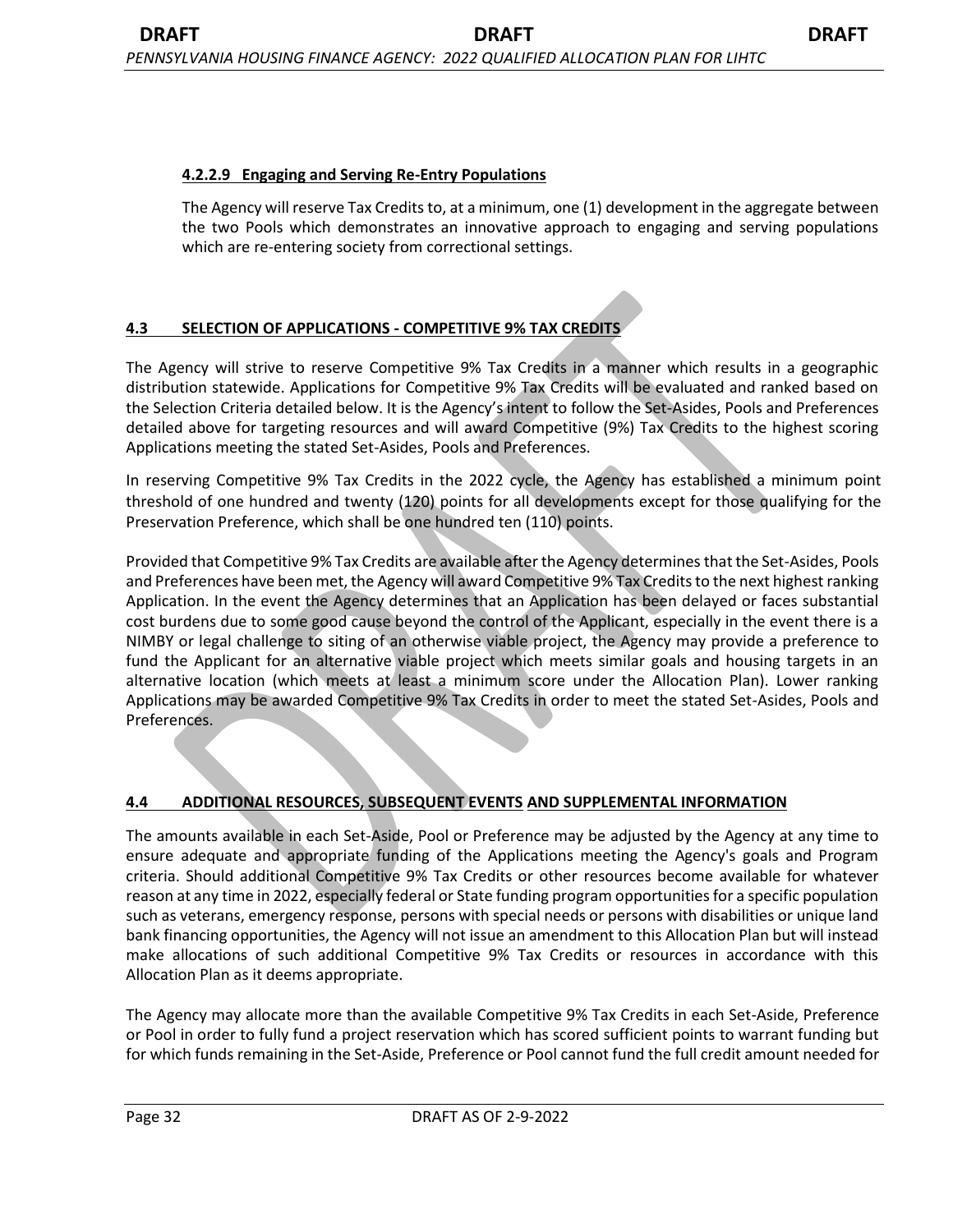feasibility. For developments returning Competitive 9% Tax Credits from a previous or current year's allocation, the Competitive 9% Tax Credits may be redistributed at the Agency's discretion.

After the Agency reserves Competitive 9% Tax Credits for Applications, the Agency may allocate such Tax Credits as may be available to any Application which either did not receive a reservation or which needs additional credits to fully support its financial feasibility. In addition, the Agency may make binding commitments to allocate Competitive 9% Tax Credits through a forward allocation process based on geographic distribution, specific project needs, housing goals or program considerations in the sole discretion of the Agency. Applicants may not apply for or request a forward allocation.

**Tax Credits are not guaranteed to any party, regardless of the ranking or points achieved through the evaluation process. The Agency will review the geographic location, developers and types of projects to attempt to achieve distribution throughout the Commonwealth.** 

**The scoring and ranking of an Application does not guarantee funding by the Agency. In the event the Agency departs significantly or materially from the Selection Criteria and Process, it shall document such departure if required by the Code. De minimus adjustments, as determined by the Agency, are authorized.** 

# **4.5 RANKING OF DEVELOPMENTS - COMPETITIVE (9%) TAX CREDITS**

If two or more developments requesting Competitive 9% Tax Credits have the same ranking within a Set-Aside, Pool or Preference and only one Application can be awarded Competitive 9% Tax Credits, the Agency will select the Application that has a higher percentage of units available to residents whose incomes are at or below fifty percent (50%) of area median gross income as compared to total number of Tax Credit eligible units. If the Applications have the same percentage of units serving residents at or below fifty percent (50%) of area median income, the Agency may select the Application that it determines best fits the Agency's affordable housing priorities and achieves geographic distribution. In any instance, the Agency may favor selection of an Application which best evidences an ability to proceed.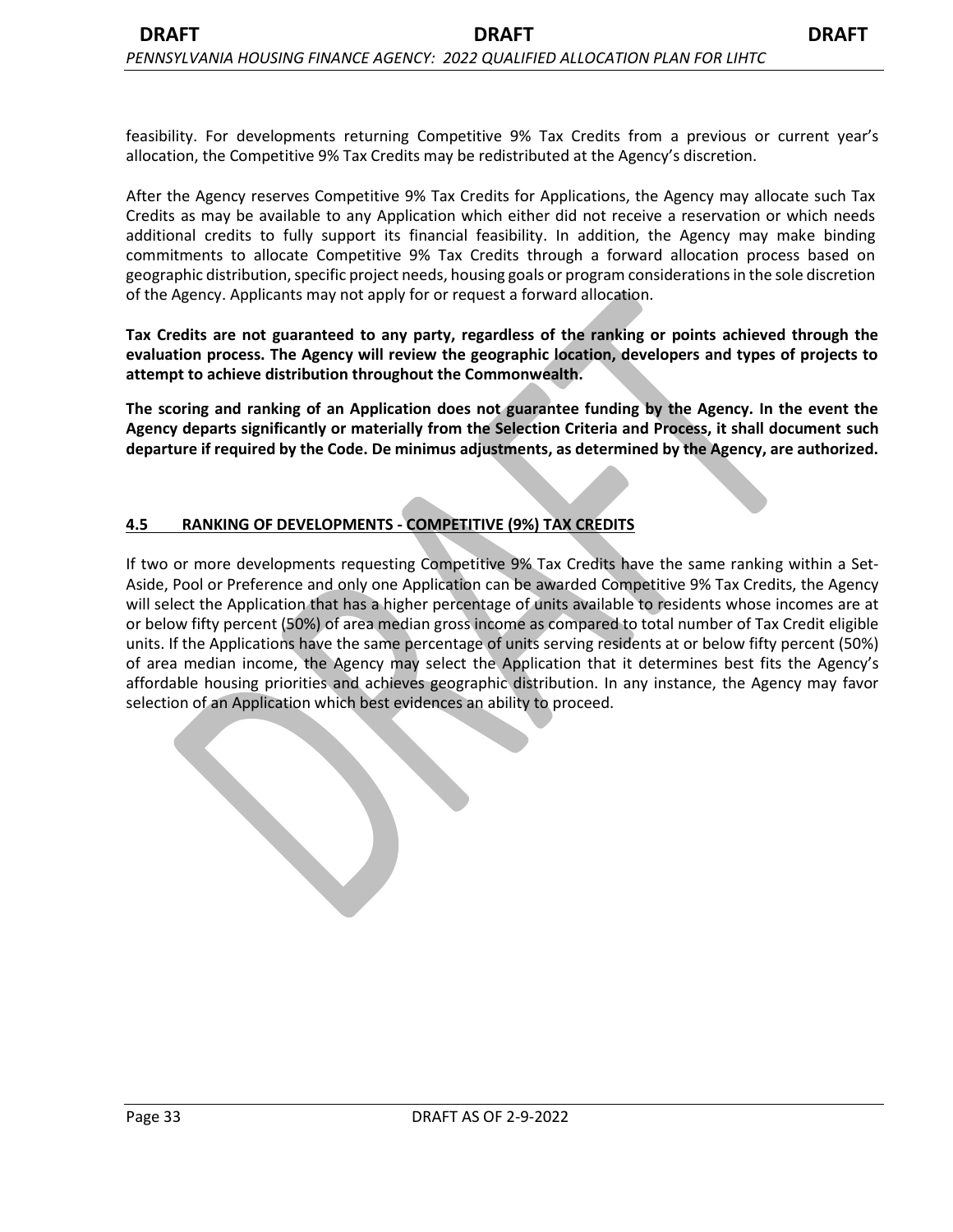| <b>Scoring Summary Table</b>                           | <b>Maximum Possible Points</b> |
|--------------------------------------------------------|--------------------------------|
| A. Community and Economic Impact                       | <b>37 Points</b>               |
| A.1 Underserved Areas                                  | <b>15 Points</b>               |
| A.2 Community Revitalization Plan                      | <b>17 Points</b>               |
| A.3 Social Inequities and Community Disparities        | 5 points                       |
| <b>B. Resident Population &amp; Services</b>           | <b>55 Points</b>               |
| B.1 Income & Rent Targeting                            | 20 Points                      |
| B.2 Designated Population & Supportive Services        | 10 Points                      |
| <b>B.3 Accessible Units</b>                            | 10 Points                      |
| B.4 Affordable Units for Large Families                | 10 Points                      |
| <b>B.5 Broadband Internet Access</b>                   | 5 Points                       |
| <b>C. Development Characteristics</b>                  | <b>28 Points</b>               |
| C.1 Smart Site Selection                               | 10 Points                      |
| C.2 Green Certification                                | 10 Points                      |
| C.3 Energy Efficiency                                  | 8 Points                       |
| <b>D. Development Team and Process</b>                 | 94 Points                      |
| D.1 Development Team Experience                        | 39 Points                      |
| D.2 Material Participation of MBE and WBE              | 15 Points                      |
| D.3 Zoning                                             | 10 Points                      |
| D.4 Commitment of Funds                                | 30 Points                      |
| D.5 Noncompliance                                      | Negative 10 Points             |
| E. Development Cost Savings - NOTE: Suspended for 2022 | <b>10 Points</b>               |
| <b>F. Complete Application Package</b>                 | <b>5 Points</b>                |
| Total:                                                 | 219 Points                     |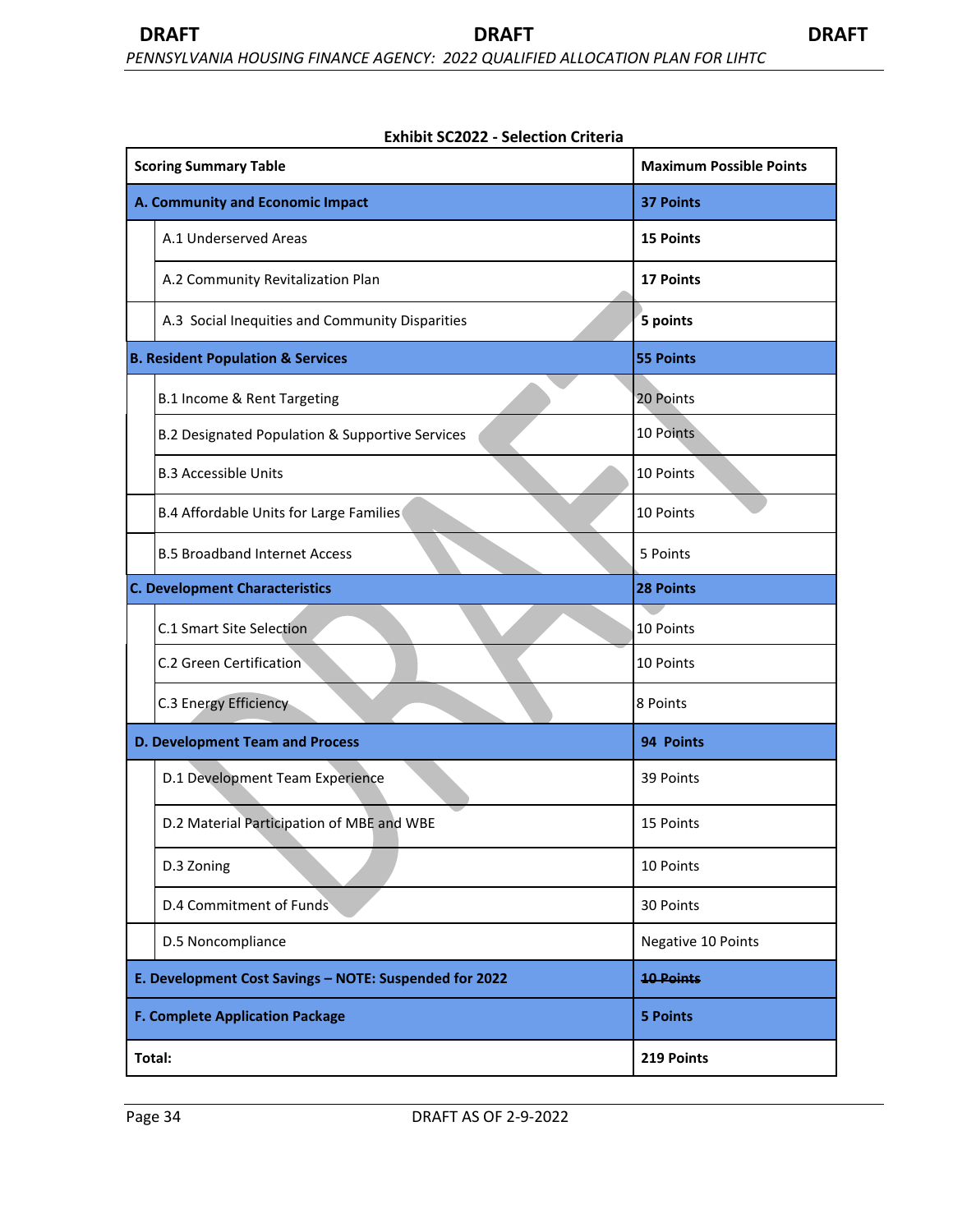#### **A. Community and Economic Impact 37** *Maximum Points*

It is the goal of the Agency to encourage affordable housing in areas with job opportunities; in areas near strong and stable communities, in areas which demonstrate the capacity for community revitalization opportunities, and in developments which promote community and economic development and address social inequities. The Market Study /Needs Assessment must identify the criteria set forth in the Community and Economic Impact Selection Criteria for ranking consideration in this category. To that end, up to 37 points may be awarded to developments located in areas that demonstrate the following relative to the immediate market area:

#### **A.1. Underserved Areas – up to fifteen (15) points**

A.1.a. General Occupancy Developments - Areas of Opportunity - up to thirteen (13) points

- Low poverty rates
- Limited affordable housing options, both subsidized and non-subsidized
- Limited affordable housing production in past twenty (20) years
- Close proximity to employment
- Strong housing markets
- High owner-occupied markets

A.1.b. General Occupancy Developments - School Performance Standards - up to two (2) points

The Agency may award up to two (2) points to those developments located in a public school district whose senior high school combined average in English, Mathematics and Science proficiency on the Pennsylvania System of School Assessments (PSSA)\* is the following:

| <b>Average</b><br><b>Percentages</b> | <b>Points</b> |
|--------------------------------------|---------------|
| ≥70%-80%                             |               |
| >80%                                 |               |
|                                      | OR            |

A.1.c. Senior Occupancy Developments – up to fifteen (15) points

- Large number of seniors eligible for affordable housing
- Limited affordable housing options, both subsidized and non-subsidized
- Limited affordable housing production in past twenty (20) years
- Close proximity to amenities for the senior population, including health and retail establishments, home health agencies, and hospitals.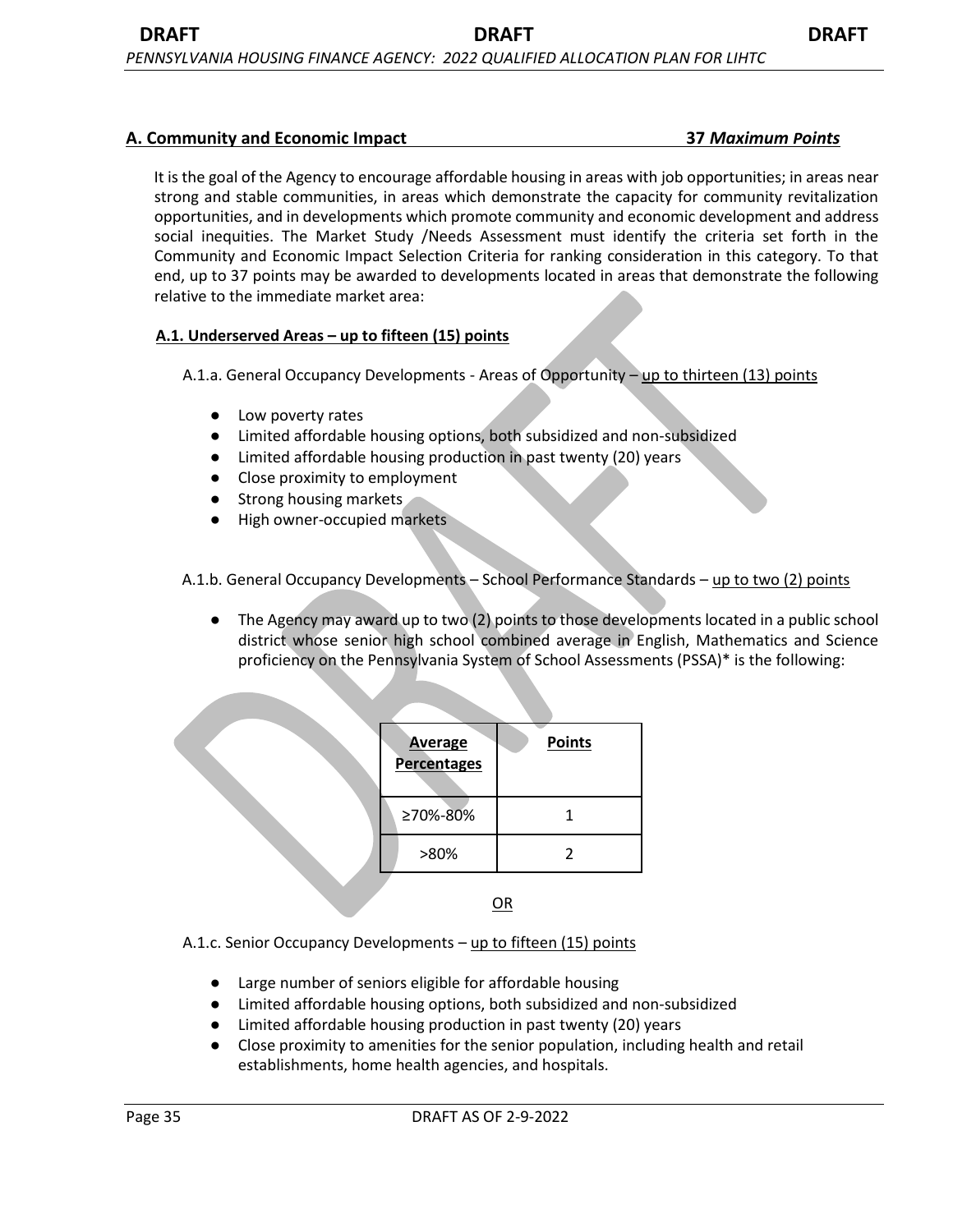#### **A.2. Community Revitalization – up to seventeen (17) points**

A.2**.**a. For New Construction and Substantial Rehabilitation Properties - up to sixteen (16) points

Community Revitalization Plans, Evidence of Municipal and Local Support, Access to Transportation and Existing Infrastructure and Community Resources and Suitability of Site – A critical circumstance is the development's forming an important part of a broader or comprehensive program of neighborhood improvement which has the capability of changing fundamentally the character of that neighborhood or enhancing the lives and amenities available to residents of the community. Such improvement should include the provision of mixed income housing. A program of neighborhood improvement includes municipal support articulated in a publicly approved community plan or in the form of significant funding commitments, or evidence of substantial major investment in the area that is consistent with a comprehensive plan for neighborhood improvement which may include contributing to a transit-oriented design initiative. Such funding commitments or major investments cannot be derived solely from the development of Tax Credit properties and may include proposals participating in: Main Street, Elm Street, Neighborhood Partnership or other programs of the Commonwealth, the Agency's Homeownership Choice and PHARE Programs; New Markets Tax Credits, the Healthy Village Initiative of the Local Initiatives Support Corporation; the Blueprint Communities Initiative of the Federal Home Loan Bank, Opportunity Zones or similar community support programs. Additionally, the plan should generally include municipal support, private investment and/or private sector commitments to the area or evidence infrastructure in place to support the development. The Agency will consider in its evaluation of community impact the use of existing housing or buildings if the development is not located in a qualified census tract. Up to sixteen (16) points may be awarded in this category as follows:

- Community Revitalization Plan The Agency may award five  $(5)$  points for developments contributing to an existing community revitalization plan. To qualify for points in this category, the applicant must submit a letter from an official of the local government explaining how the development will contribute to the community revitalization plan. The letter should be specific to the proposal and must identify the official title of the community revitalization plan along with the year in which it was adopted. The Agency may accept a copy of the community revitalization plan in lieu of a letter from the local government in the event the developer is unable to obtain such a letter. A county or municipal zoning or land use plan does not qualify as a community revitalization plan.
- Significant Funding Commitments and Coordination with Other Housing and Community and Economic Development Programs – The Agency may award five (5) points to proposals that demonstrate further coordination between other housing and community and economic development programs stated above and evidence of significant funding commitments as part of the major investment in the area. This does not include funding requests for current Applications.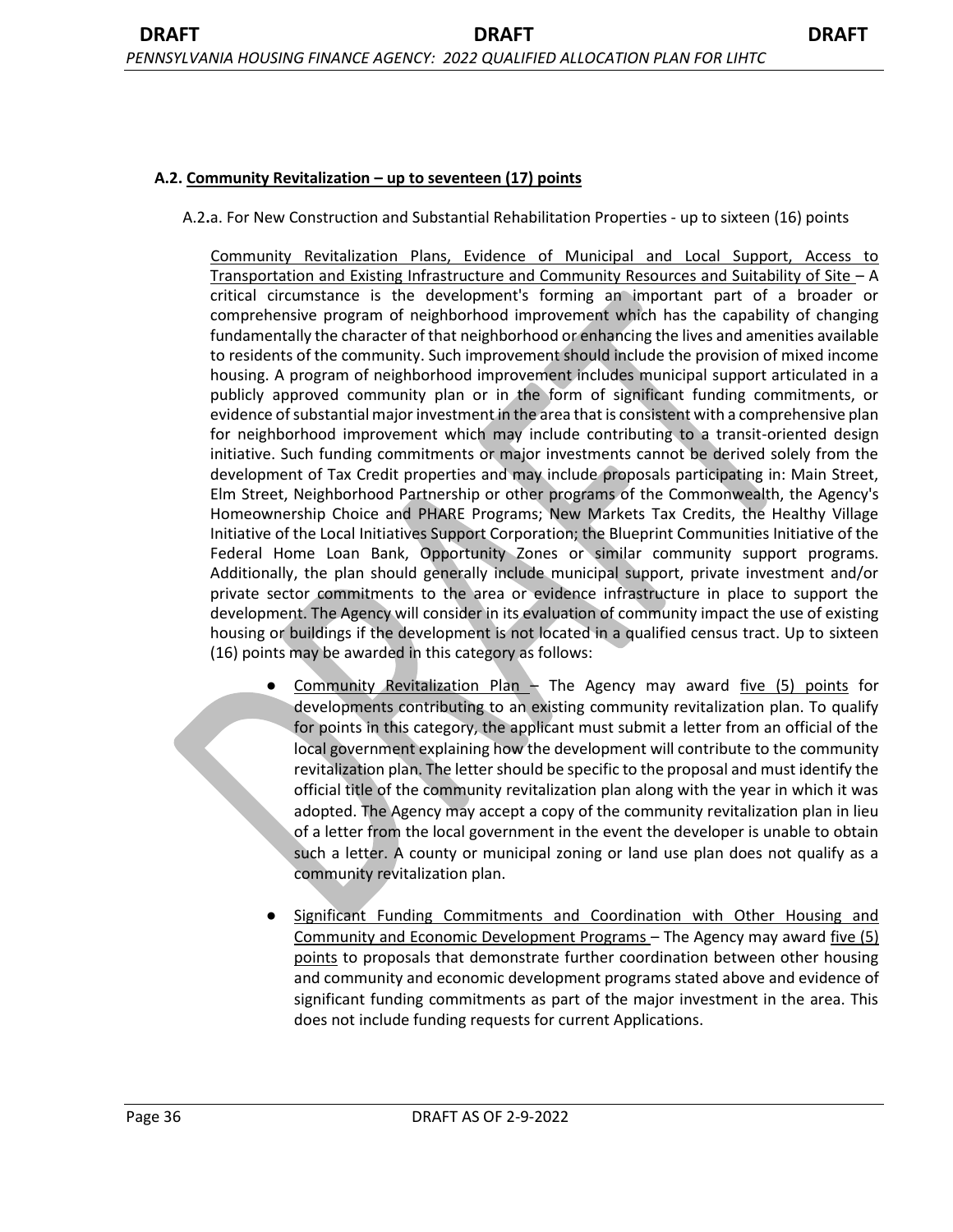- Mixed-Income Housing The Agency may award two  $(2)$  points for developments which incorporate market rate units as part of the unit mix with a demonstrated financial benefit to the development. In order to qualify for points, at a minimum fifteen percent (15%) of the units but no more than fifty percent (50%) of the units shall be targeted as market rate units.
- $Transit-Oriented Design The Agency may award two (2) points to developments$ located within one-half mile of a completed or planned public transportation fixed route stop.
- $Walkability -$  The Agency may award up to two (2) points for developments which have the following walk scores according to www.walkscore.com (for scattered site projects, a walk score will be obtained for each site and a weighted average based upon number of units at each site will be calculated):

|                | Urban         | Suburban/Rural |               |
|----------------|---------------|----------------|---------------|
| Percentage     | <b>Points</b> | Percentage     | <b>Points</b> |
| $\geq 80$      | 2             | $\geq 70$      |               |
| $\geq 70 - 79$ |               | ≥50-69         |               |
| ЭR             |               |                |               |

A.2.b. For Preservation Properties - up to seventeen (17) points

Developments seeking consideration for the Preservation Preference must demonstrate the need for Tax Credits to extend the affordability period of the existing property to ensure the continued availability of long-term subsidy or to address immediate health and safety concerns of the development. Points will be awarded based upon the following factors: ability to convert to market, loss of long-term subsidy, need for immediate health and safety improvements, good faith compliance with original extended use commitments, financial impact of proposed improvements (including energy efficiency upgrades) and economic impact on the existing community. Additional consideration will be given for those developments which include municipal support articulated in a publicly approved community plan or in the form of significant funding commitments, or evidence of substantial major investment in the area that is consistent with a comprehensive plan for neighborhood improvement which may include contributing to a transit-oriented design initiative. Up to seventeen (17 points may be awarded in this category as follows:

Significant Funding Commitments and Coordination with Other Housing and Community and Economic Development Programs – The Agency may award three (3)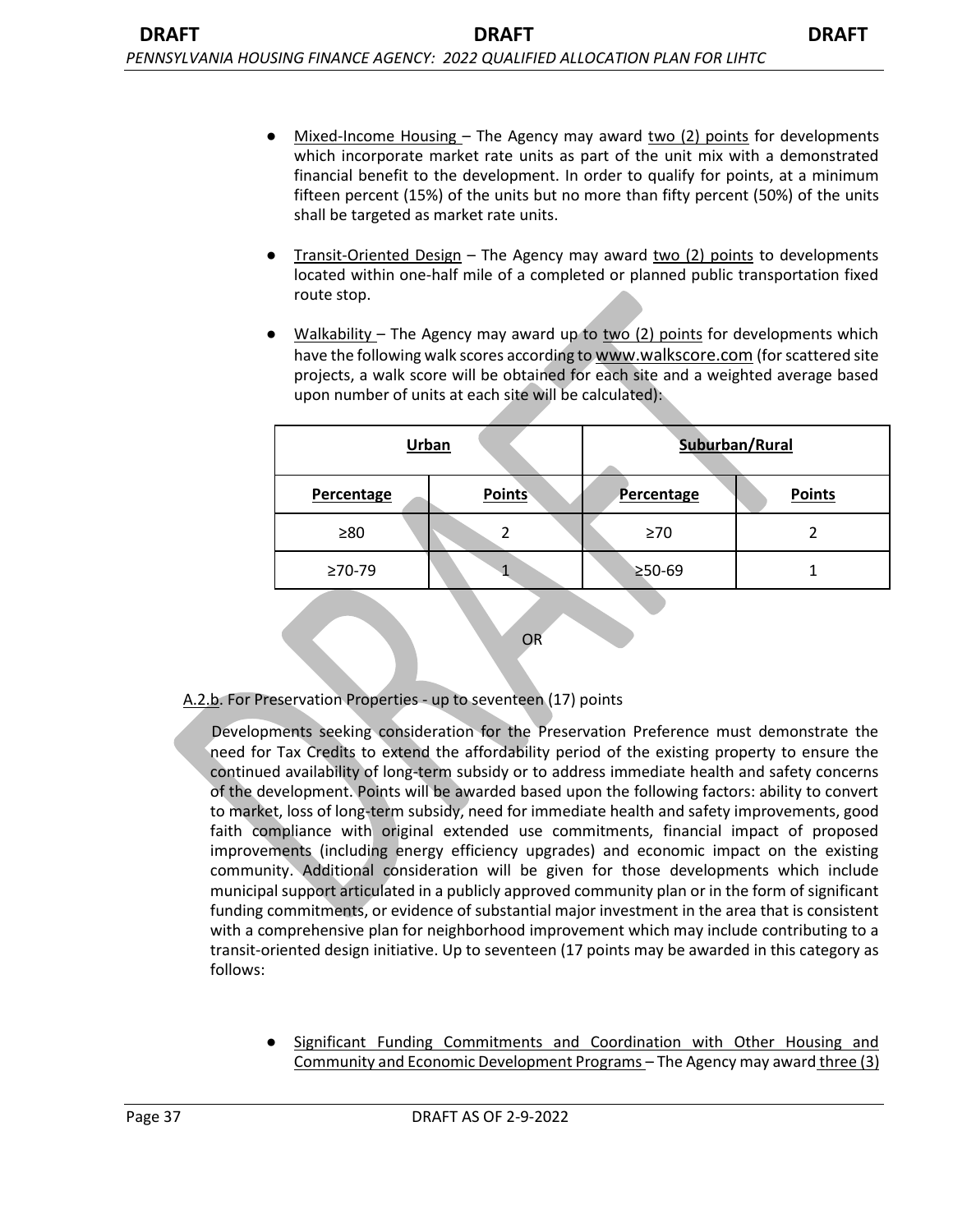points to proposals that demonstrate further coordination between other housing and community and economic development programs stated above and evidence of significant funding commitments as part of the major investment in the area. This does not include funding requests for current Applications.

- Risk of Loss Due to Market Conversion or Sale The Agency may award four (4) points to developments which are at risk of conversion to market rate housing. To be eligible for consideration, applications must include evidence that Section 8 project based or similar affordability restrictions expire within twelve (12) months from the date of application. Additionally, evidence of sustained occupancy greater than ninety percent (90%) over the last five (5) years must be provided.
- Risk of Loss Due to Critical Physical Needs The Agency may award four (4) points to developments which are beyond fifteen (15) years of initial loan closing and tax credit placed-in-service date and at least one major physical plant component must be replaced or repaired or there is evidence of the need for an immediate health or safety improvement. Applicants must demonstrate that there has been a good faith effort to keep the property up to Uniform Physical Condition Standards.
- Mixed-Income Housing The Agency may award two (2) points for developments which incorporate market rate units as part of the unit mix with a demonstrated financial benefit to the development. In order to qualify for points, at a minimum fifteen percentage (15%) of the units but no more than fifty (50%) shall be targeted as market rate units.
- **Transit-Oriented Design The Agency may award two (2) points to developments** located within one-half mile of a completed or planned public transportation fixed route stop.
- Walkability The Agency may award up to two  $(2)$  points for developments which have the following walk scores according to "www.walkscore.com" (for scattered site projects, a walk score will be obtained for each site and a weighted average based upon number of units at each site will be calculated):

|            | Urban         | Suburban/Rural |               |
|------------|---------------|----------------|---------------|
| Percentage | <b>Points</b> | Percentage     | <b>Points</b> |
| $\geq 80$  |               | $\geq 70$      |               |
| ≥70-79     |               | $≥50-69$       |               |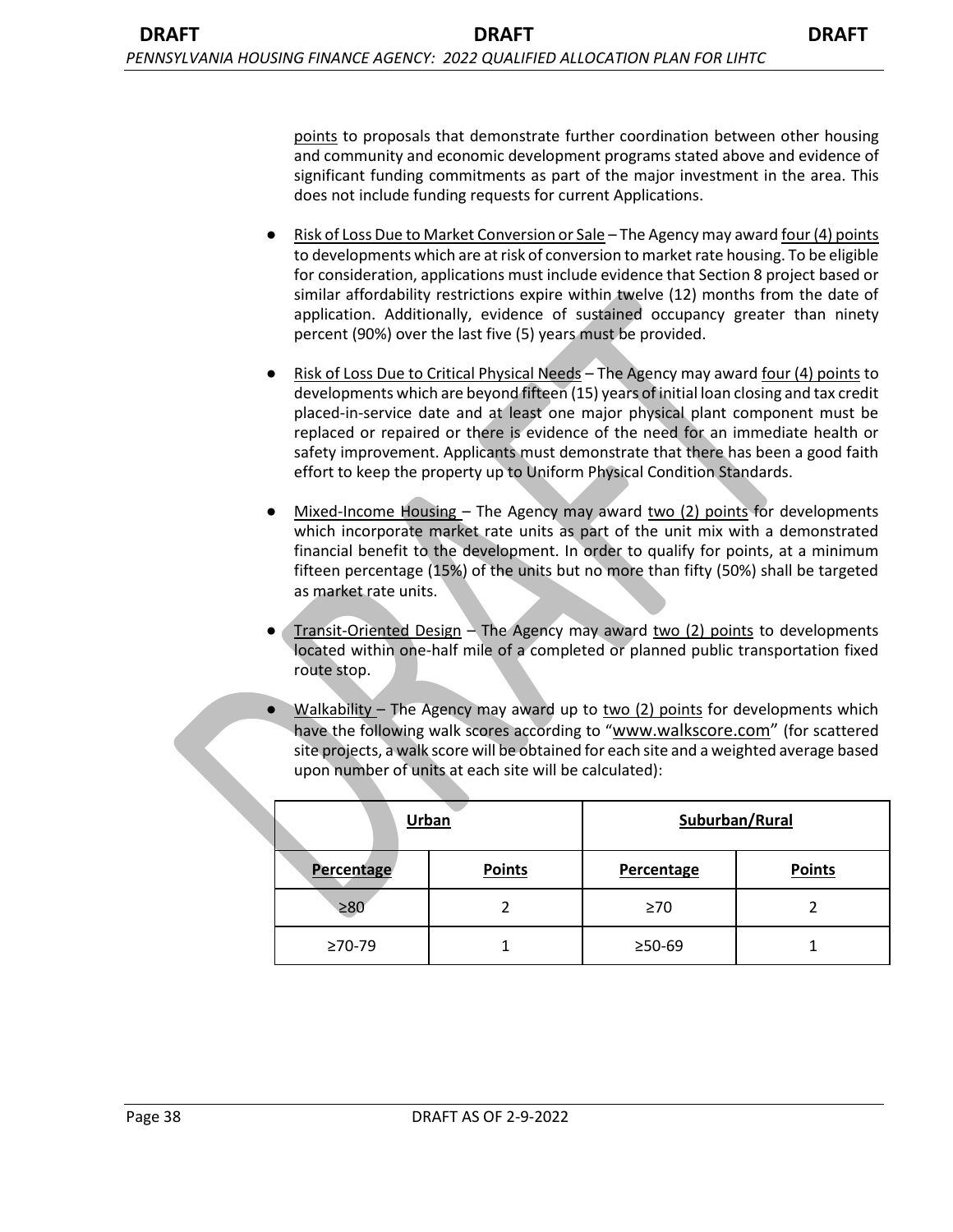#### **A.3. Developments that Address Social Inequities and Local Disparities – up to five (5) points**

The Agency may award five (5) points for developments that specifically promote community and economic development and address social inequities. To qualify for points in this category, applicants must complete the "Social Inequities and Local Disparities Certification" included in the Application.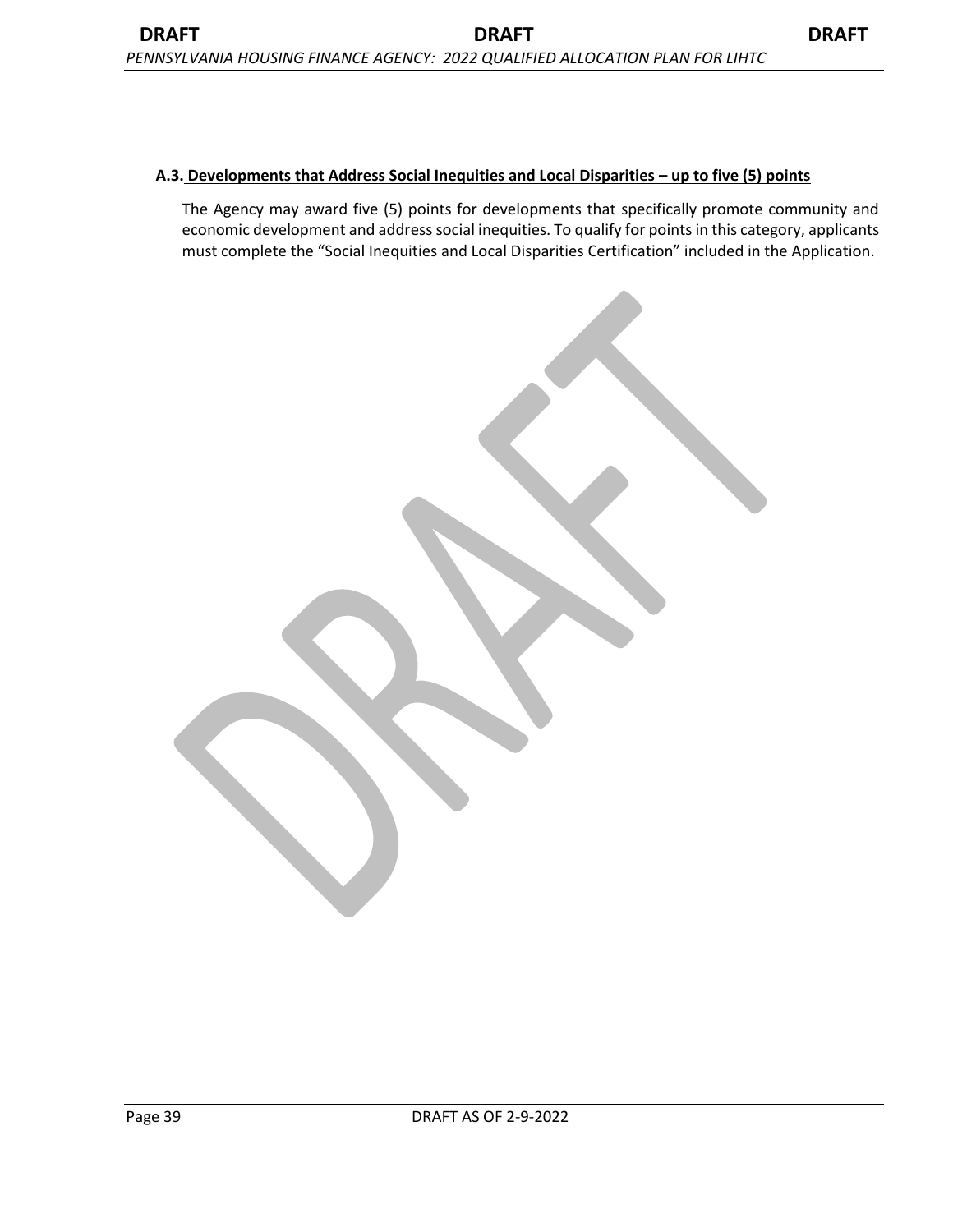### **B. Resident Population and Services** *55 Maximum Points*

#### **B.1. Income and Rent Targeting – up to twenty (20) Points**

Applicants may be awarded up to twenty (20) points for developments that the following percentages of units are designed to be substantially occupied by and affordable to residents with incomes that are at or below fifty percent (50%) of the area median income:

| Percentage | <b>Points</b> |
|------------|---------------|
| $>10-20%$  | 4             |
| $>20-30%$  | 8             |
| >30-40%    | 12            |
| >40-50%    | 16            |
| >50%       | 20            |

#### **B.2. Designated Populations & Supportive Services – up to ten (10) points**

To receive the maximum ten (10) points in this category, the development will provide evidence that appropriate services will be provided for the entire resident population for the duration of the compliance period. Evidence consists of a supportive services plan that:

Is specific to the development and effectively addresses the anticipated service needs of the target resident population.

General occupancy developments should deliver or coordinate services that: improve building and unit maintenance; stabilize occupancy by improving residents' ability to uphold their lease obligations; and enhance quality of life through increased self-sufficiency and programs that improve life skills, employment, education, income/asset building, child and youth development, community building, and access to services.

Senior occupancy developments should deliver or coordinate services that: stabilize occupancy by improving residents' ability to uphold their lease obligations throughout the aging process and enhance quality of life through improved access to services and benefits, health promotion, community building, and socialization.

Developments for populations with special needs should deliver or coordinate services that stabilize occupancy by improving residents' ability to uphold their lease obligations and enhance quality of life through improved access to services that support the needs of the targeted population.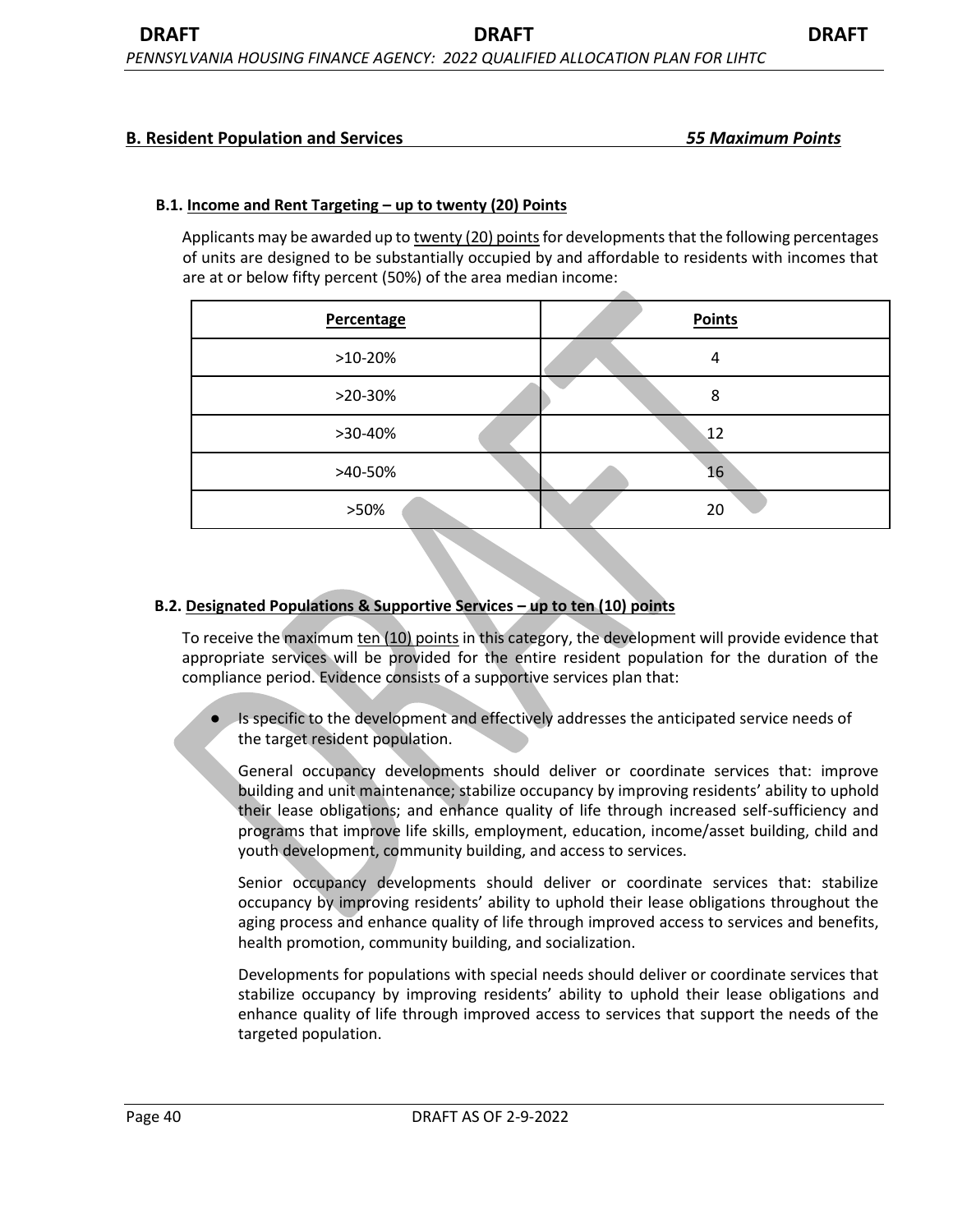- Includes sufficient funds to implement the described plan of services. It is recommended that this funding be set aside in a supportive services escrow account. If a supportive services escrow account is being used for funding, it is required that the Agency hold the escrow. However, funding through the development's annual operating budget, collaboration with a community-based service provider (include letter of intent or Memorandum of Understanding) or funds from other identified sources may be used. If currently committed funds fall short of the cost of services for at least the first fifteen-year period, identify how services will be funded for the remainder of the compliance period.
- Utilizes a service provider/coordinator with the capacity to implement described plan of services. The recommended minimum is one hour of on-site dedicated staffing per week for every five units. Services staff should have access to a computer with Internet and email capabilities. There should be sufficient space to carry out the described services, including adequate office and community space.

Satisfactory completion of the above three factors are the minimum requirements for five (5) points.

Demonstrated commitment of sufficient funds for at least 15 years and meeting the recommended minimum on-site staffing may result in an additional five (5) points.

Confirmation from the service provider regarding the availability of applicable services at initial occupancy of the development will be required prior to issuing the IRS Form 8609. To ensure the continued provision of supportive services, the Restrictive Covenant Agreement will reflect such commitment.

#### **B.3. Accessible Units – up to ten (10) points**

Ten (10) points may be awarded to developments where the developer agrees to provide twice as many fully accessible units as are otherwise required (under local, state, or federal mandate, whichever is greater) in the development. All employee units and market rate units must be included in the total unit count when calculating the required number of accessible units. The developer must certify that these units are accessible and that, during initial lease up, the developer will exclusively reserve the units for occupancy by persons needing the accessible units for the first thirty days. Thereafter, the developer will include certain provisions in the lease to allow the units to be occupied by persons who need the accessible features of the units, to the greatest extent feasible. Evidence of enforcement of the lease provisions will be required and implementation and adherence to additional outreach programs to identify and match qualified residents who need the accessible features within the development may be required throughout the compliance period which may include contacting the Agency prior to renting the unit to persons who do not require the accessible features in accordance with the Agency's Accessible Unit Policy.

Terms addressing the accessible units and the subsequent rental of these units will be incorporated in the Restrictive Covenant Agreement. In addition, a certification from the design architect verifying the inclusion of the accessible units in the development will be required at the time of application. Confirmation from the construction contract administration architect will be required with the submission of the cost certification documents. For preservation developments, consideration will be given for points under this category if the development increases the number of fully accessible units which meet current standards in the development by at least ten (10) percent of the total units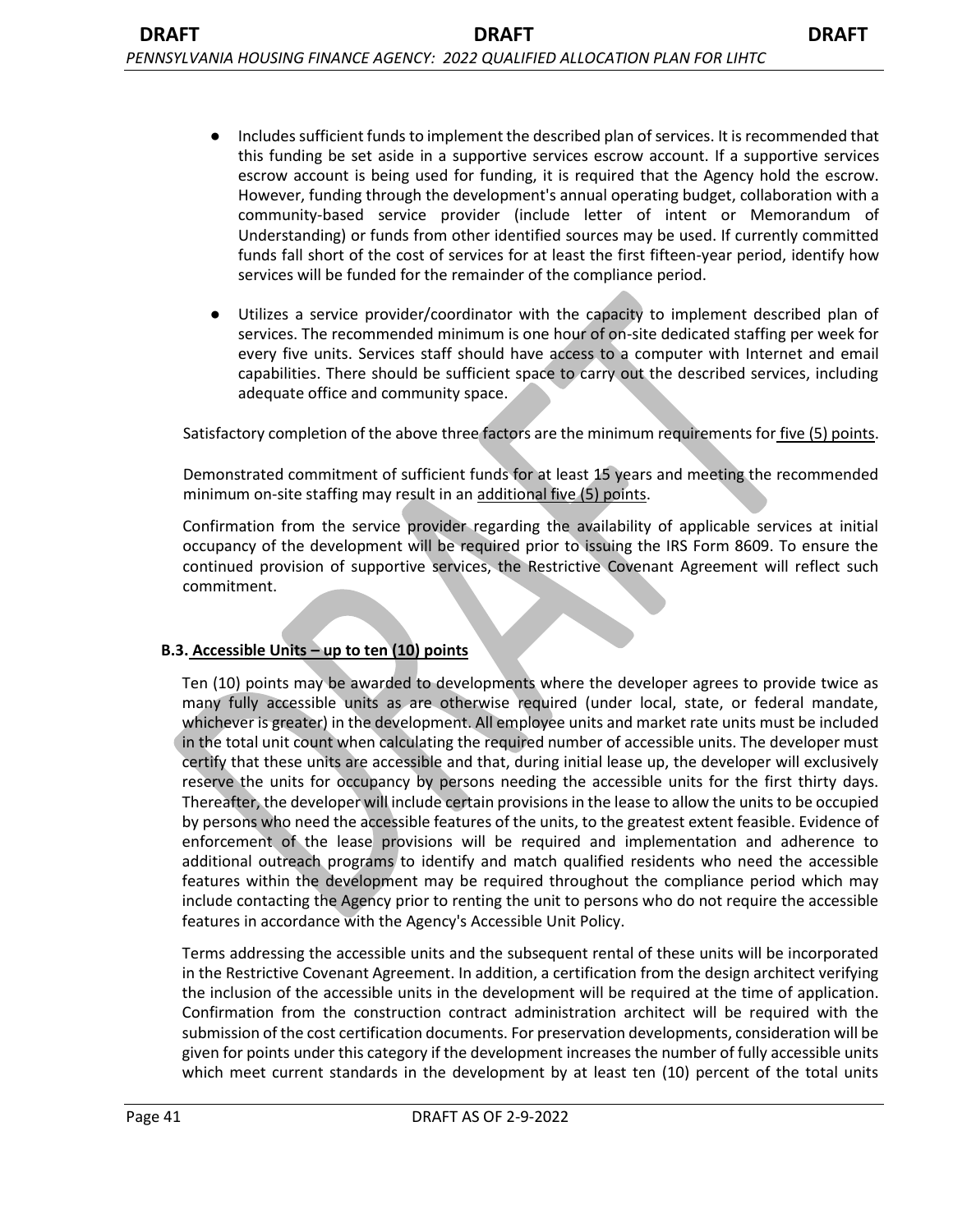available. If an existing development already has twice the federal minimum number of accessible units that meet current accessibility standards, they will be eligible to receive points in this category. (All other requirements applicable to rental and long-term occupancy of these units are the same.)

#### **B.4. Affordable Units for Large Families – up to ten (10) points**

Up to ten (10) points may be awarded for those developments providing affordable units with three or more bedrooms for large families. High rise developments (7 stories or greater) and senior housing cannot qualify for this category. Points will be considered for developments that include the following percentages of affordable units with three or more bedrooms out of the total number of rental units:

|            | Urban         | Suburban/Rural |               |
|------------|---------------|----------------|---------------|
| Percentage | <b>Points</b> | Percentage     | <b>Points</b> |
| $>15-20%$  | 6             | $>10-15%$      |               |
| $>20-25%$  | 8             | $>15-20%$      | 8             |
| >25%       | 10            | >20%           | 10            |

A certification from the design architect verifying the number of large family units in the development will be required at the time of application. Confirmation from the construction contract administration architect will be required with the submission of the cost certification documents. For developments not requiring the services of an architect, the certifications may be provided by the general contractor.

# **B.5. Broadband and Internet Access - up to five (5) points**

The Agency may award up to five (5) points for Applications which commit to the following:

- a device sharing program for residents to provide access to internet resources;
- providing free broadband/WIFI hotspots to enable internet access for residents and visitors

in public areas of the Development; and

providing free internet access to residents

To the extent that internet service is not available to the Development, an Applicant may qualify for the points in this category by committing to make the articulated services available at such time that service is extended and made available to the Development.

Note: The scoring criteria outlined above are in addition to the Threshold requirements regarding the installation of Broadband Infrastructure outlined in Section 3.3.7 that must be met by all projects.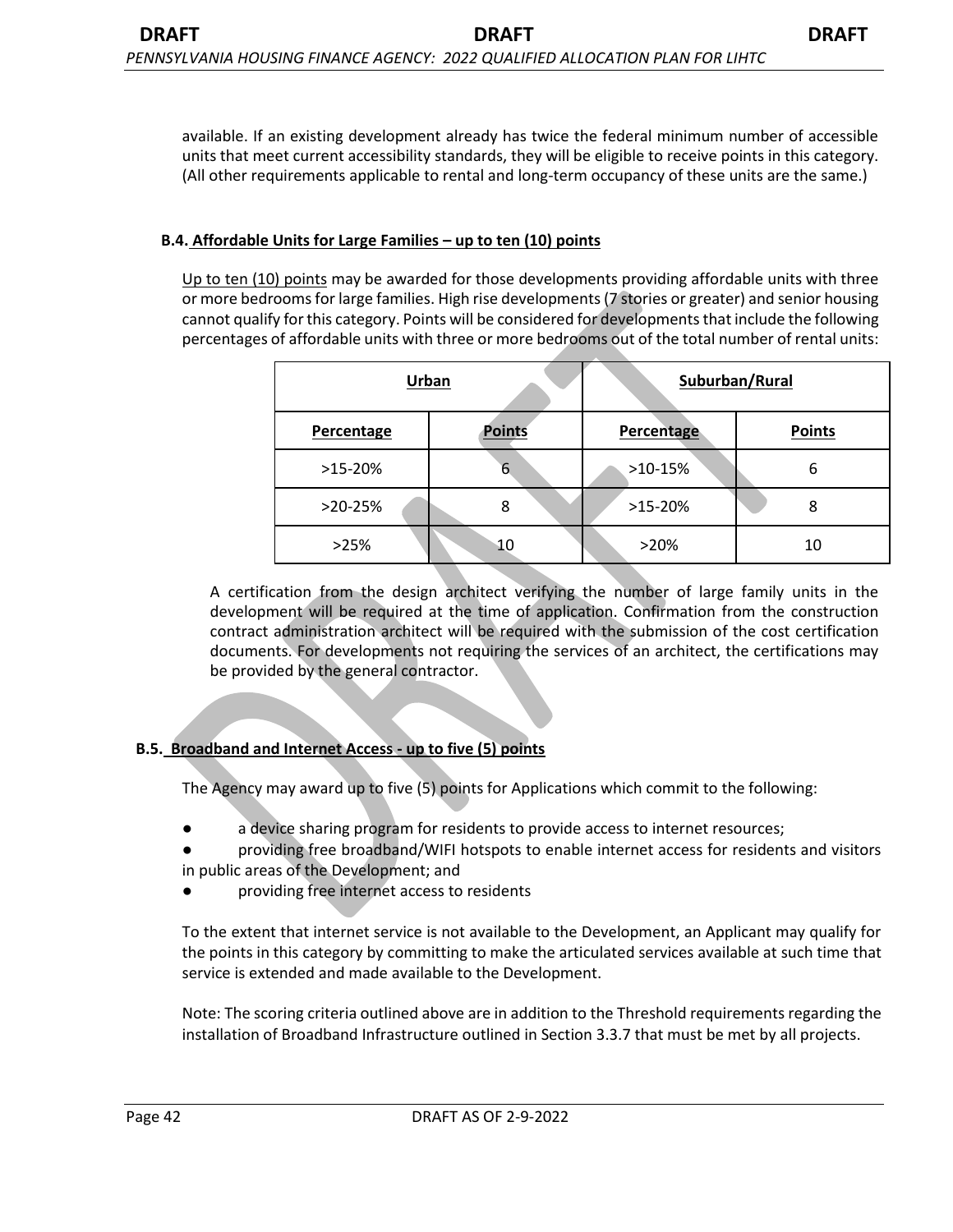#### **C. Development Characteristics** *28 Maximum Points*

The Agency may award up to twenty eight (28) points for the provision of the following development amenities.

#### **C.1. Smart Site Selection – up to ten (10) points**

Points may be awarded to the following types of properties:

- up to five (5) points may be awarded to those developments located on a brownfield;
- up to seven (7) points may be awarded to those developments considered blight remediation or residential infill; and
- up to ten (10) points may be awarded to those developments consisting of an adaptive reuse of an existing building.

#### **C.2. Certification under a National Green Building Program - up to ten (10) points**

Ten (10) points may be awarded to new construction and substantial rehabilitation developments achieving certification under one of the following green building standards:

- Enterprise Green Communities 2020
- LEED v4 BD+C Homes & Multifamily Lowrise (1-3 stories) Silver
- LEED v4 BD+C Multifamily Midrise Silver or LEED v4 BD+C New Construction and Major Renovation– Silver (4 stories or more)
- ICC 700-2020 National Green Building Standard Silver

OR

Ten (10) points may be awarded to preservation developments achieving certification under one of the following green building standards:

- Enterprise Green Communities 2020 Moderate Rehab
- LEED v4 O+M Multifamily Certified
- ICC 700-2020 National Green Building Standard
	- Under Section 305.2 Whole Building Rating Bronze
- ICC 700-2015 National Green Building Standard
	- Under Section 305.4 Functional Areas Rating Compliant with Chapter 12 (must include kitchens and bathrooms)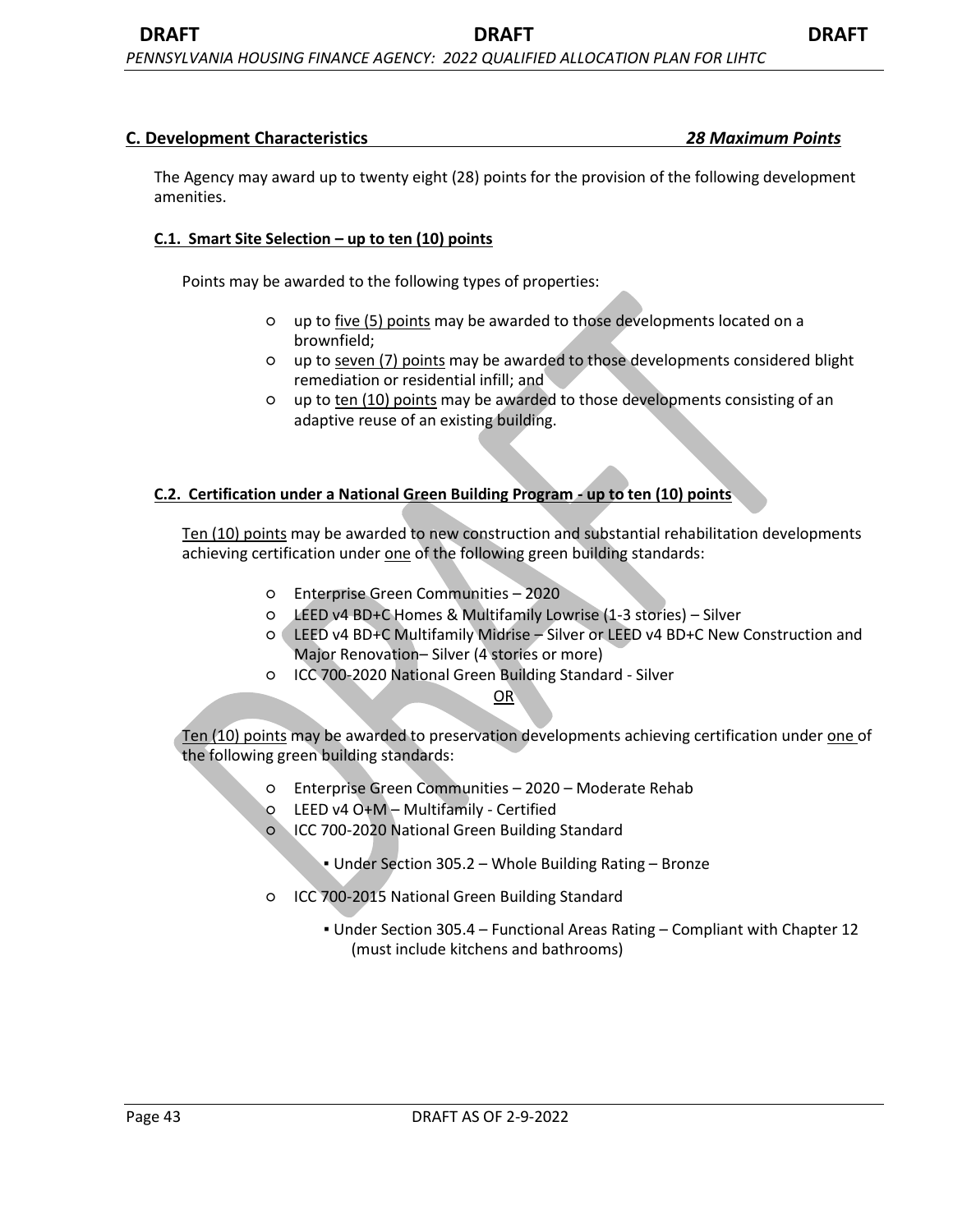#### **C.3. Energy Efficiency Goals - up to eight (8) points**

Only one of the following may be selected:

○ Reduced HERS Index – three (3) points may be awarded to those developments that exceed the requirements of Energy Star® Version 3.0 by achieving a lower HERS Index as specified in the Guidelines

OR

○ Zero Energy Ready Home – eight (8) points may be awarded to those developments that achieve certification under the U.S. Department of Energy's Zero Energy Ready Program

OR

○ Zero Energy Ready Home – three (3) points may be awarded to those developments that self-certify to the U.S. Department of Energy's Zero Energy Ready Program

OR

○ Passive House – eight (8) points may be awarded to those developments which meet Passive House Requirements (nationally or internationally) for energy efficiency. (See Multifamily Housing Application and Guidelines and "www.passivehouse.us" or "www.passivehouseacademy.com" for additional guidance.) Passive House Certification is required

OR

○ Passive House – three (3) points may be awarded to those developments that selfcertify to meet Passive House Requirements (nationally or internationally) for energy efficiency. (See Multifamily Housing Application and Guidelines and "www.passivehouse.us" or "www.passivehouseacademy.com" for additional guidance.)

Please review the 2022 Guidelines for specific requirements for the above criteria.

The Agency will review the architectural documents submitted with the proposal to confirm the existence of the proposed amenities. A certification from the design architect verifying the inclusion of the amenities in the development must be submitted with the Application. Confirmation from the construction contract administration architect is required with the submission of the cost certification documents. Amenities should be appropriate for the proposed resident population. The appropriateness and adequacy of the proposed amenities for ranking purposes will be determined at the sole discretion of the Agency. Verification of the availability of all amenities may be required by the Agency at any time and throughout the development's compliance period.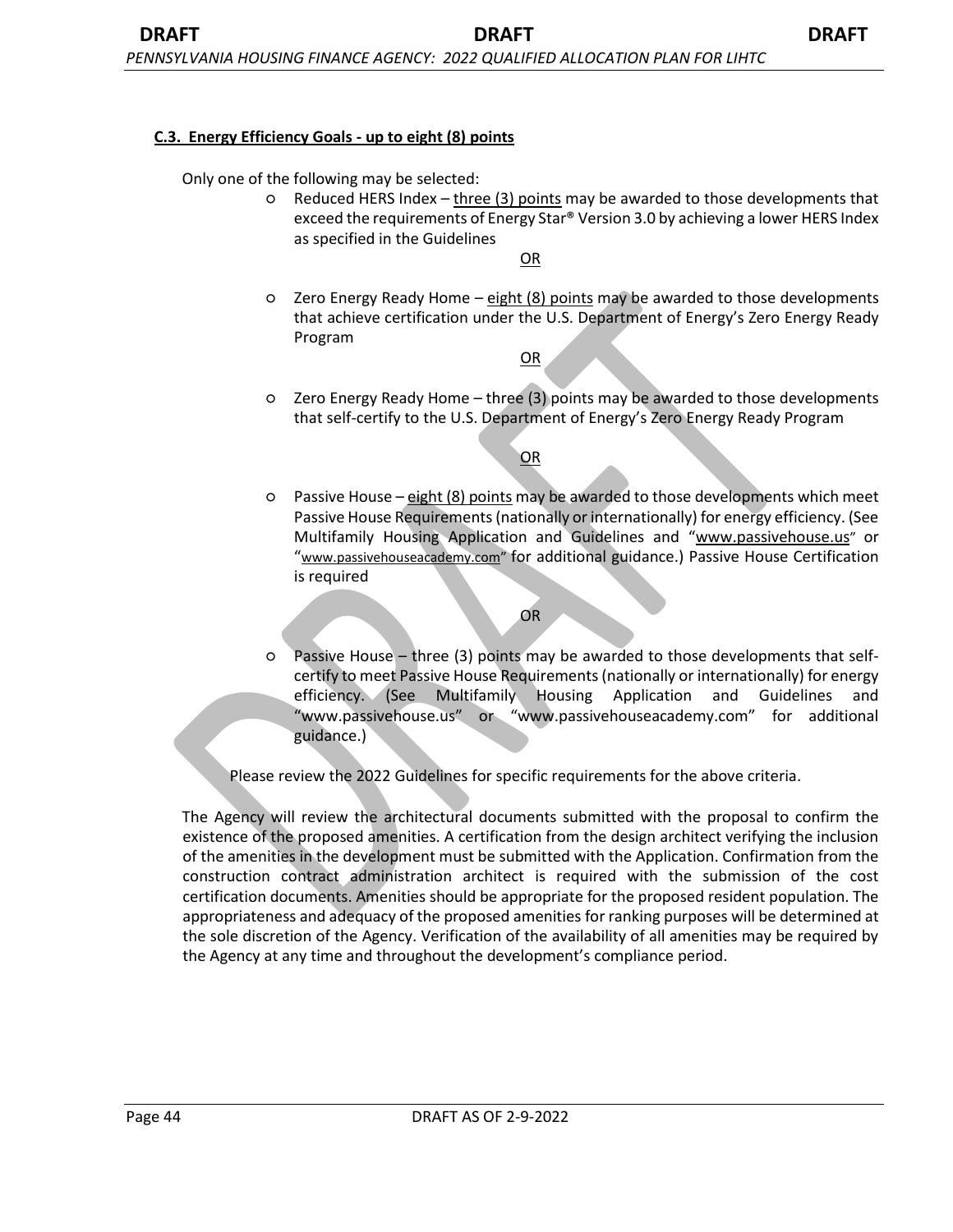#### **D.1. Development Team Experience – up to thirty nine (39) points**

The Agency may award up to thirty nine (39) points for the experience of the development team in creating the type and size of the property. The development team members include the applicant, architect, general contractor, attorney, and management agent.

D.1.a. Experience of Applicant (or any related entity) - up to nine (9) points

This category measures the experience of the applicant in the production of Tax Credit developments. The Agency will consider for points in this category the number of Tax Credit developments (of at least 10 units) which have been placed in service and submitted a complete placed in service package. If an applicant has experience in developing 3 or more developments of under 10 units, up to 3 points may be awarded for experience. (Lack of experience of the applicant may be supplemented by the inclusion of an experienced housing consultant on the development team.)

| <b>Number of Developments</b> | <b>Points</b> |
|-------------------------------|---------------|
| $1 - 4$                       |               |
| $5 - 10$                      | n             |
| $\geq 11$                     | a             |

OR

Experienced housing consultant (consulted in 3 or more developments that received a reservation of Tax Credits and have submitted a complete placed in service package) in lieu of an experienced general partner – 3 points

Note: If there are two or more applicants, the experience of applicants will be considered and prorated based upon the percent of ownership.

D.1.b. Experience of Management Agent with Tax Credit developments – up to nine (9) points

In order to be considered in this category, a management agent must currently manage at least three Tax Credit developments. Management of developments with project based or public housing rental assistance may qualify as experience, provided that the management agent has experience with at least one Tax Credit development.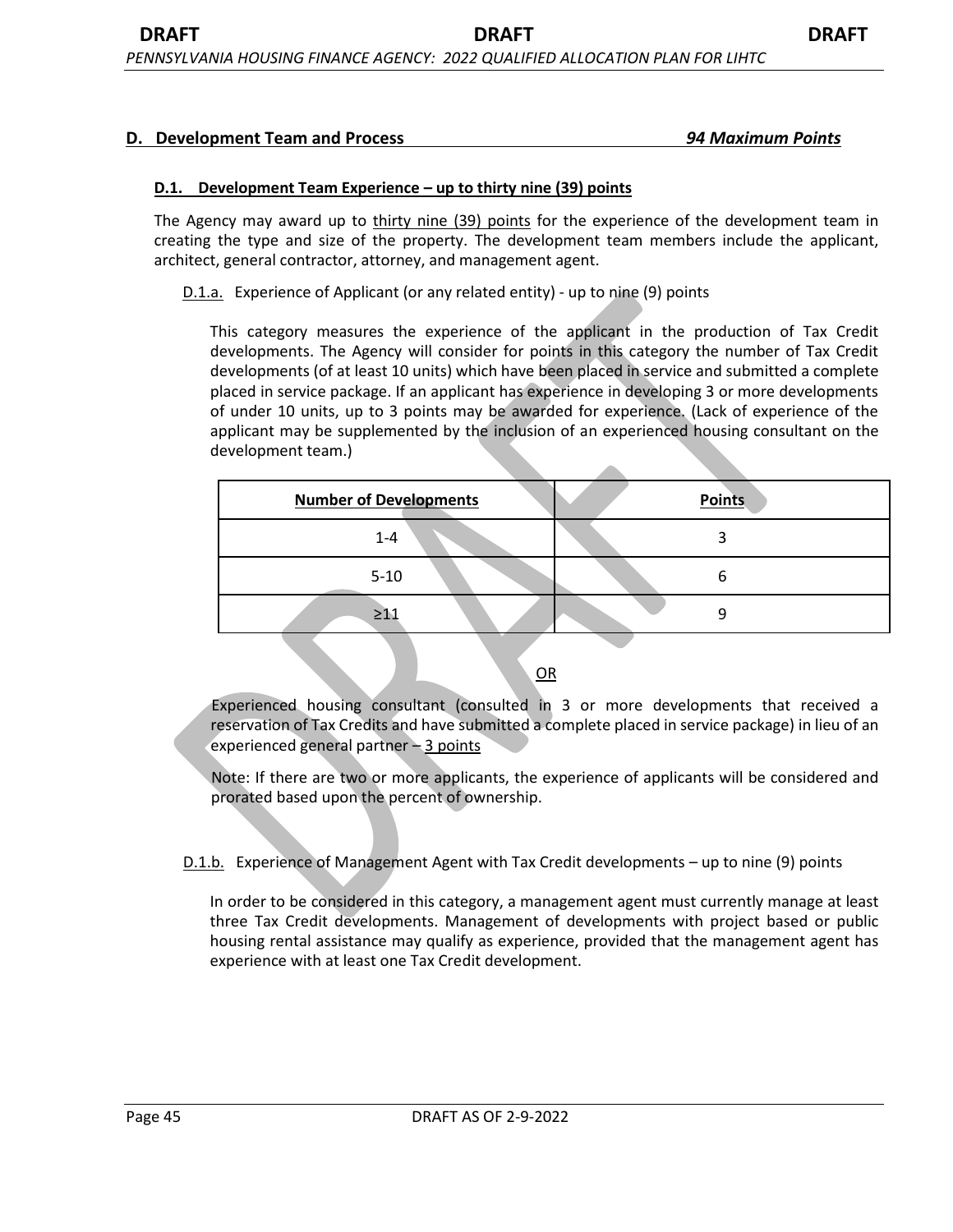| <b>Number of Units</b> | <b>Points</b> |
|------------------------|---------------|
| 25-150                 | 3             |
| 151-300                | b             |
| $\geq$ 301             | 9             |

OR

Experienced housing management consultant (involved in 3 or more developments that received a reservation of Tax Credits) in lieu of an experienced management agent – three (3) points

- D.1.c. Experience of attorney in the Tax Credit program two (2) points
- D.1.d. Experience of general contractor in type and size of development to be developed two (2) points
- D.1.e. Experience of architect in type and size of development to be developed two (2) points as follows: one (1) point for design architect and one (1) point for construction contract administration architect.
- D.1.f. Joint venture with minority-owned business, woman-owned business, veteran-owned business, service disabled veteran-owned business which meets eligibility criteria of the Small Diverse Business Program ("SBD") operated by the Department of General Services, or a qualified small business. A qualified small business is a real estate development company which meets the following criteria: 1) actively engaged in development activity for at least 3 years; 2) has participated in at least three (3) development projects in some capacity; and 3) has been involved in the development of no more than 500 units of housing. A non-profit entity is eligible to receive points as an Owner/Developer and/or Management Agent if a minimum of fifty-one percent (51%) of the members of their board are minorities, women or veterans as evidenced by the non profit's organizational documents. Furthermore, the Agency encourages business opportunities for new or underutilized small diverse businesses in the development team. Up to fifteen (15) points as follows: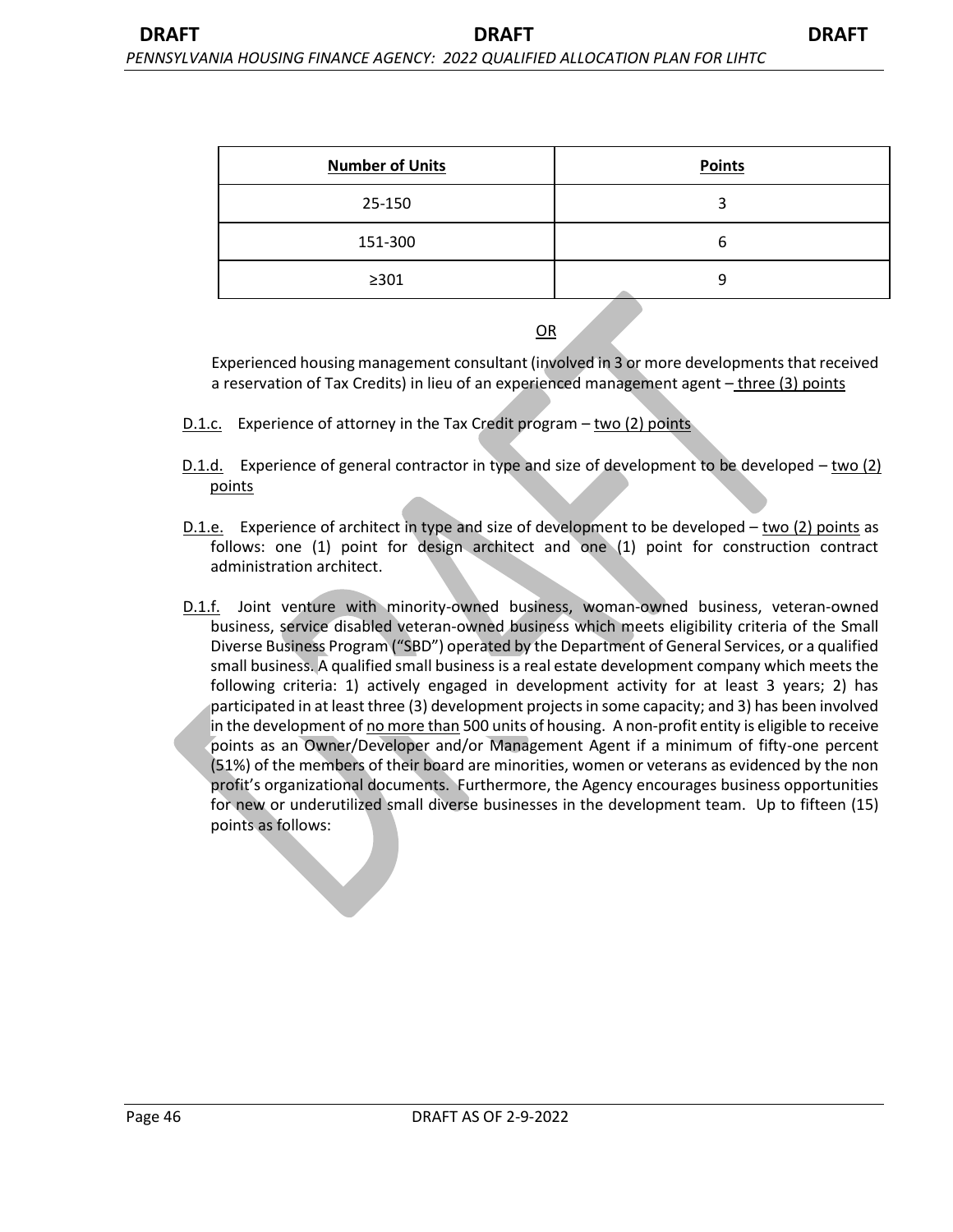| Firm/Entity                                                     | <b>MBE/WBE/Veteran's Business</b><br><b>Points for Participation</b> | <b>Small Business</b><br><b>Points for Participation</b> |
|-----------------------------------------------------------------|----------------------------------------------------------------------|----------------------------------------------------------|
| Owner/Developer                                                 | 15 points                                                            | 8 points                                                 |
| Owner/Developer Joint<br>Venture<br>with at least 51% ownership | 12 points                                                            | 8 points                                                 |
| Owner/Developer Joint<br>Venture<br>with at least 30% ownership | 10 points                                                            | 5 points                                                 |
| <b>Management Agent</b><br>(minimum 2 year contract)            | 8 points                                                             | 3 points                                                 |

# **D.2. Development Team – Material Participation of Minority, Women's and Veteran's Businesses – up to fifteen (15) points**

The Agency may award up to fifteen (15) points for material participation in the development team by a minority-owned business, woman-owned business, veteran-owned business, service disabled veteran-owned business which meets eligibility criteria of the Small Diverse Business Program ("SBD") operated by the Department of General Services, or a qualified small business that meets the definition above in Section D.1.f Multiple entities will be considered and scored in accordance with the table below, with a maximum of 15 points awarded.

| <b>Firm/Entity</b>           | 1%-4.99% of Total<br><b>Development Cost</b> | ≥5% of Total<br><b>Development Cost</b> |
|------------------------------|----------------------------------------------|-----------------------------------------|
| <b>Professional Services</b> | 1 point                                      | 2 points                                |
| <b>General Contractor</b>    | 1 point                                      | 2 points                                |
| Sub-Contractors/Vendors      | 1 point                                      | 2 points                                |

#### **D.3. Zoning - up to ten (10) points**

Ten (10) points will be awarded for developments which demonstrate that all zoning approvals have been secured for all sites included in the Application, to the satisfaction of the Agency, including all variances and special exceptions.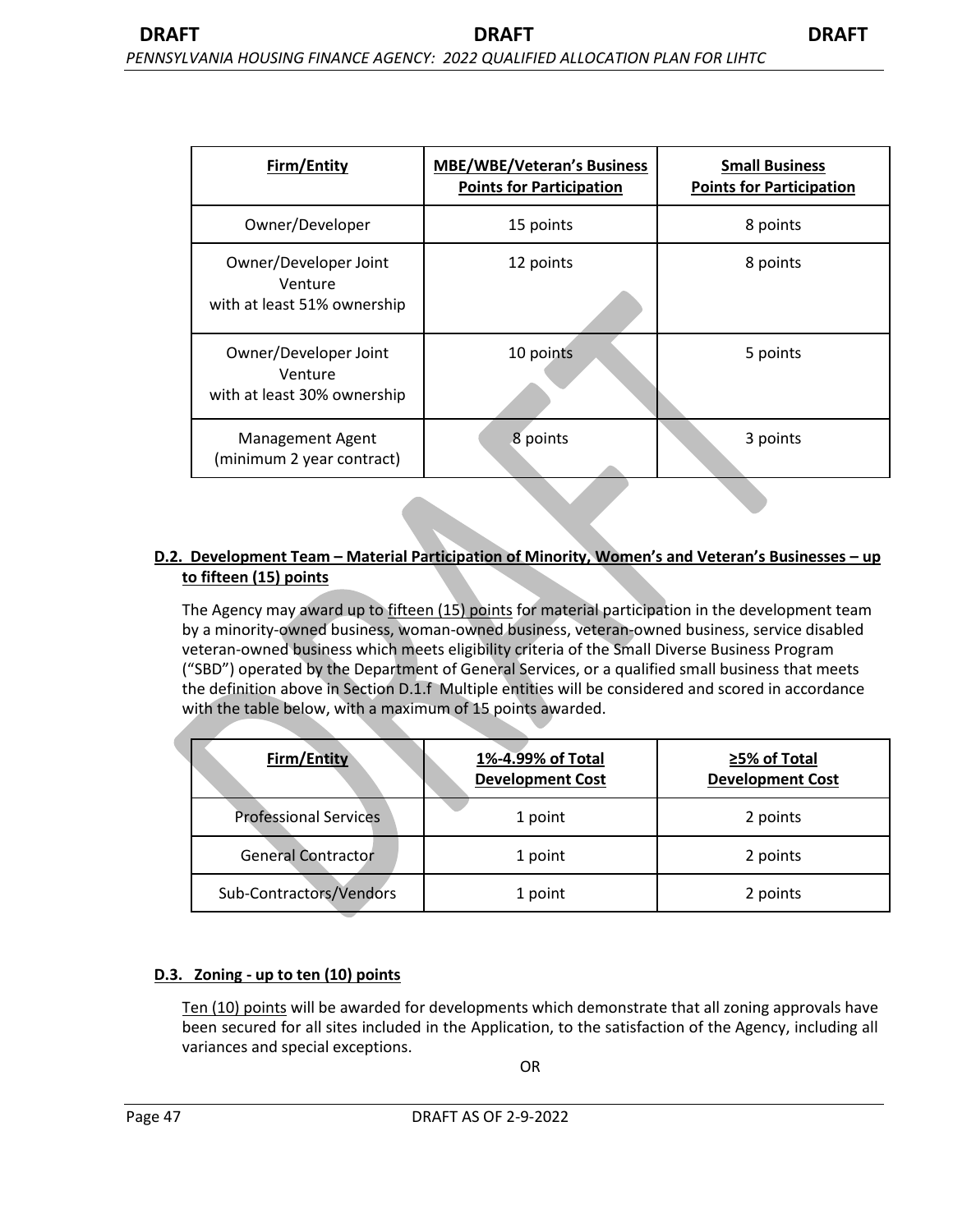Five (5) points will be awarded for developments which do not possess full zoning approval but which provide a letter from a qualified attorney or local zoning official which articulates and identifies a realistic and timely path forward to secure final zoning approval.

## **D.4. Commitment of Funds – up to thirty (30) points**

The developer must provide evidence, satisfactory to the Agency, that all funding commitments from public and private lenders have been secured. A minimum level of funding as determined by the Agency based upon availability in both Participating Jurisdictions and Non-Participating Jurisdictions will be required for consideration in this category. Evidence of said commitments shall include a firm commitment of funding and shall set forth the terms and conditions of said funding. Points will be awarded as follows:

- D.4.a. Evidence of Fully Funded Development The Agency may award five (5) points to developments that demonstrate that all funding commitments are in place, excluding requests for Agency First Mortgage Financing, PennHOMES or HTF. Projects with financing gaps of less than 25% of the developer fee shown in the capital budget are able to qualify for these points. No points will be awarded in this category if a Development requires greater than a 25% reinvested developer fee. Unless otherwise approved by the Agency, developments requesting consideration in this category will not be considered for additional awards of Agency funding (Tax Credit or loan) at any time during processing through placement in service.
- D.4.b. Inclusion of Private Capital and Soft Debt Funds The Agency may award up to eight (8) points for the inclusion of permanent amortizing debt and/or soft financing private sources, state or local programs, nonprofit organizations, foundations and/or federal programs. This category includes equity from historic tax credits and land and/or building donation (subject to verification by a current appraisal). This category does not include a PennHOMES or PHARE Program request that has not been approved. Applications with a donation or a reduction in development-related fees (i.e., tap-in, impact, recreational and/or other development rights by the local government unit/municipality) may also be included. The reduction must be measurable and based upon an existing fee schedule that applies to all developments.

Comparison will be made between total qualifying financing and total development costs, with possible points granted as follows

| <b>Participating Jurisdiction</b><br>Percentage | Nonparticipating<br><b>Jurisdiction Percentage</b> | <b>Points</b> |
|-------------------------------------------------|----------------------------------------------------|---------------|
| $5-10%$                                         | $2 - 5%$                                           | 2             |
| $>10-20%$                                       | $>5-10\%$                                          | 4             |
| $>20-30%$                                       | $>10-20%$                                          | 6             |
| $>30\%$                                         | $>20\%$                                            | 8             |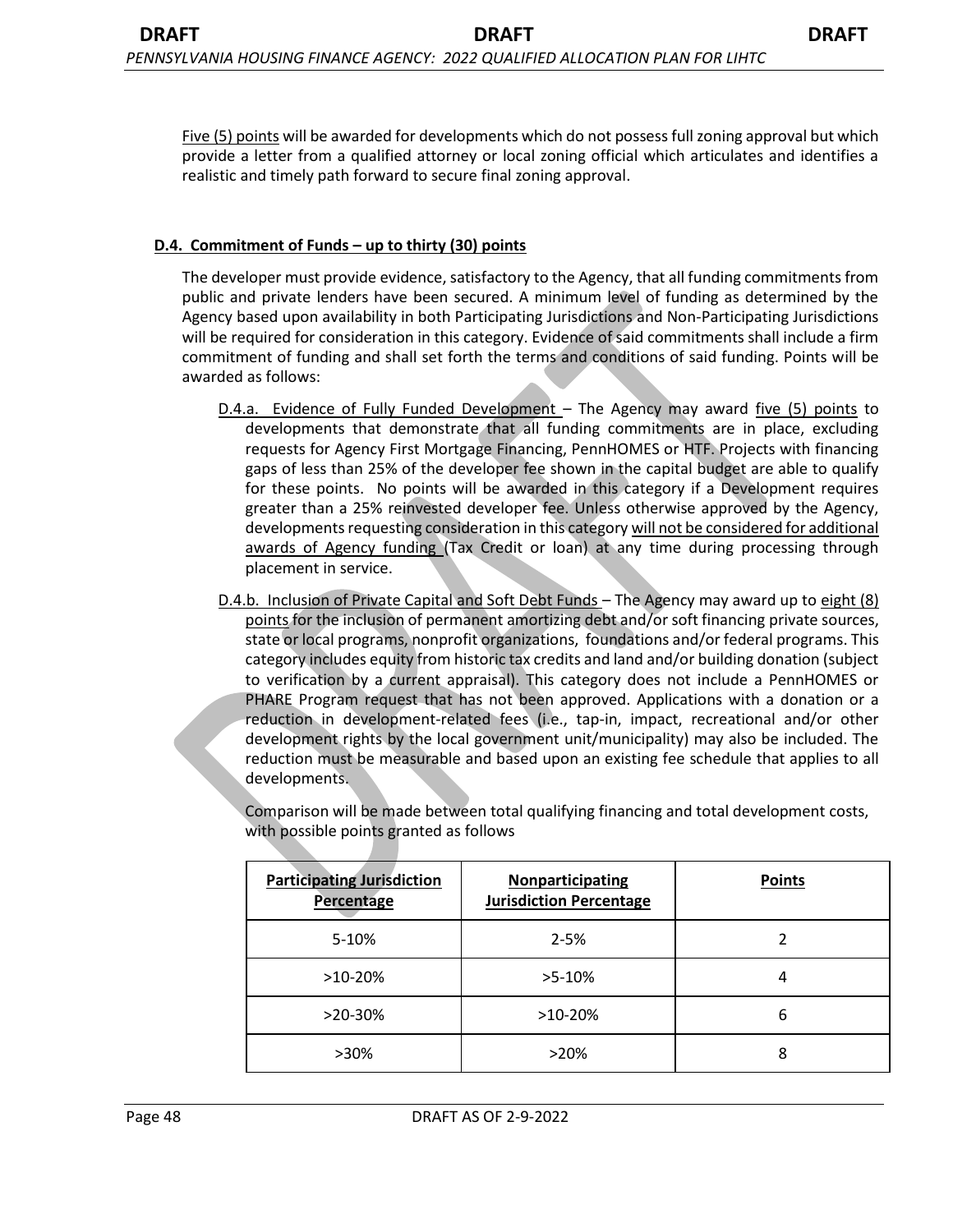D.4.c. Inclusion of Assumed Debt on Preservation or Related Party Financing – The Agency may award up to  $two$  (2) points for the existing debt on preservation projects or substantial rehabilitation projects as follows:

| Percentage | <b>Points</b> |
|------------|---------------|
| ≥10-30%    |               |
| >30%       |               |

D.4.d. Inclusion of Funding Applied For and To Be Applied For – The Agency may award up to two (2) points for identified funding listed as applied for or to be applied for. In accordance with the Code, all applications must identify all sources of funding (including those to which the Applicant expects to apply). Consideration for soft financing will be given for those sources with an interest rate at or below the long term applicable federal rate in effect at the month of closing (which shall be evidenced by an executed note at closing). To be considered for points in this category, the amount may not exceed twenty-five percent (25%) of developer fee and Applicant must provide evidence of the commitment to reinvest developer fee in an amount equal to the amount of the identified funding. The Agency will use this funding as a source in determining the Tax Credit award.

| <b>Percentage</b> | <b>Points</b> |
|-------------------|---------------|
| $\geq 15%$        |               |
| >25%              |               |

- D.4.e. Inclusion of Applied for PennHOMES Funding The Agency may award two (2) points for Applications seeking PennHOMES funds as part of its financing plan. Applicants must demonstrate the ability to meet all PennHOMES program requirements. A minimum of \$500,000 in PennHOMES funding is required for consideration in this category.
- D.4.f. Inclusion of Applied for Agency First Mortgage Financing The Agency may award five (5) points for Applications which request Agency First Mortgage Financing as part of its financing plan. Applicants must meet Agency underwriting requirements, as more further described in the 2022 Guidelines, in order to qualify for points in this category.
- D.4.g. Inclusion of Project Based Unit Subsidy The Agency may award two (2) points for the inclusion of Project Based Section 8 assistance or ACC subsidy for at least fifty percent (50%) of the units in the development.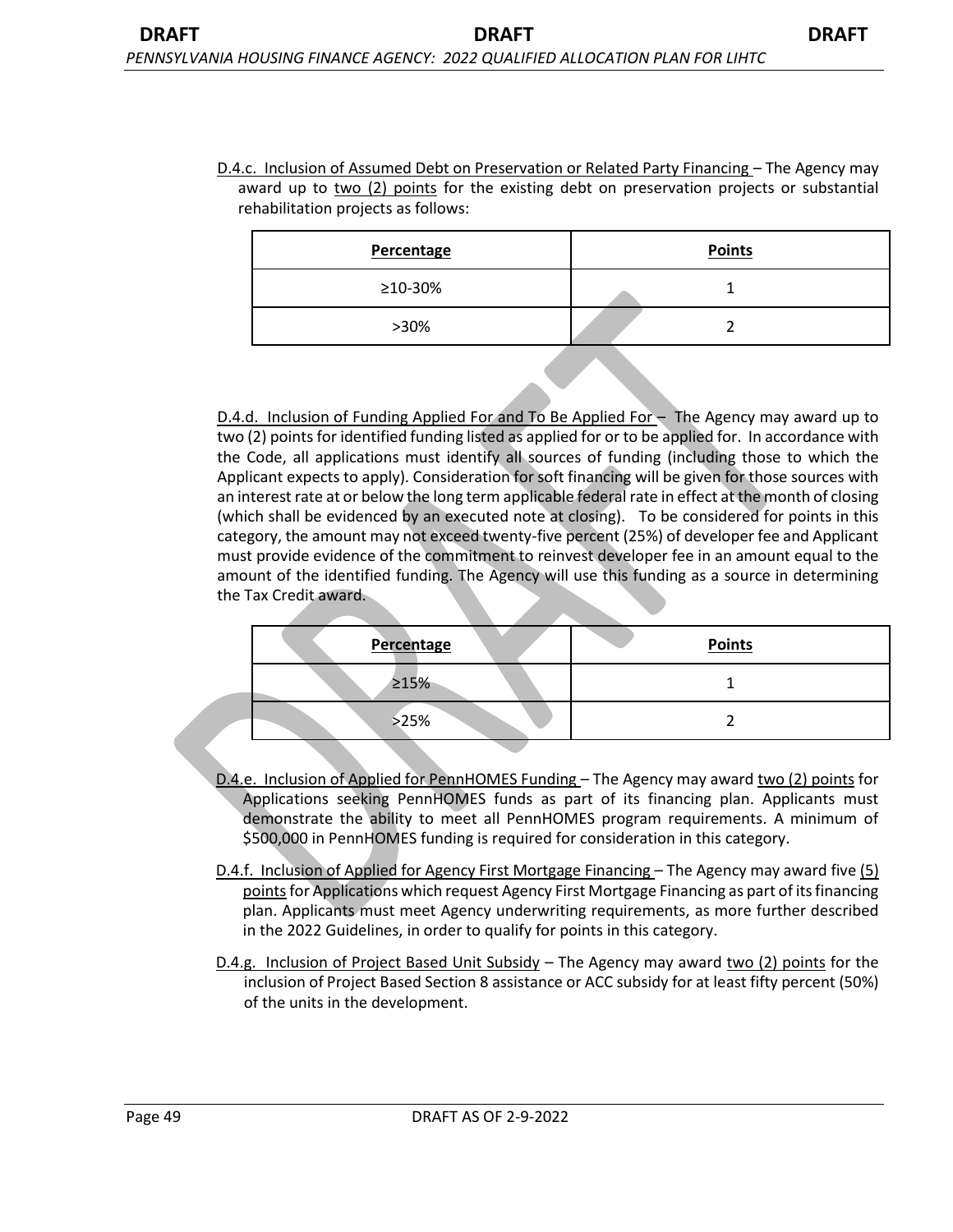D.4.h. Evidence of Tax Abatement - The Agency may award one (1) point for developments that provide evidence of receipt of a real estate tax abatement from the municipal taxing authority

#### **D.5 Noncompliance – up to negative ten (10) points**

The Agency may deduct up to ten (10) points from the score for proposals involving either an Applicant (or any member of the development team) that participates in a Pennsylvania Tax Credit development or the management of a Tax Credit development located in the State of Pennsylvania that is delinquent in payments or has materially defaulted on obligations to the Agency, has not met required submissions and program deadlines, has unresolved IRS Form 8823 noncompliance issues, has not met the requirements of the Restrictive Covenant Agreement, has failed to submit a timely Placed-in-Service/Cost Certification package which resulted in a loss of Tax Credits to the Agency, has engaged in an early termination of a Tax Credit project, or has made changes in a selection criteria or failed to meet the selection criteria for which an allocation of Tax Credits was previously made.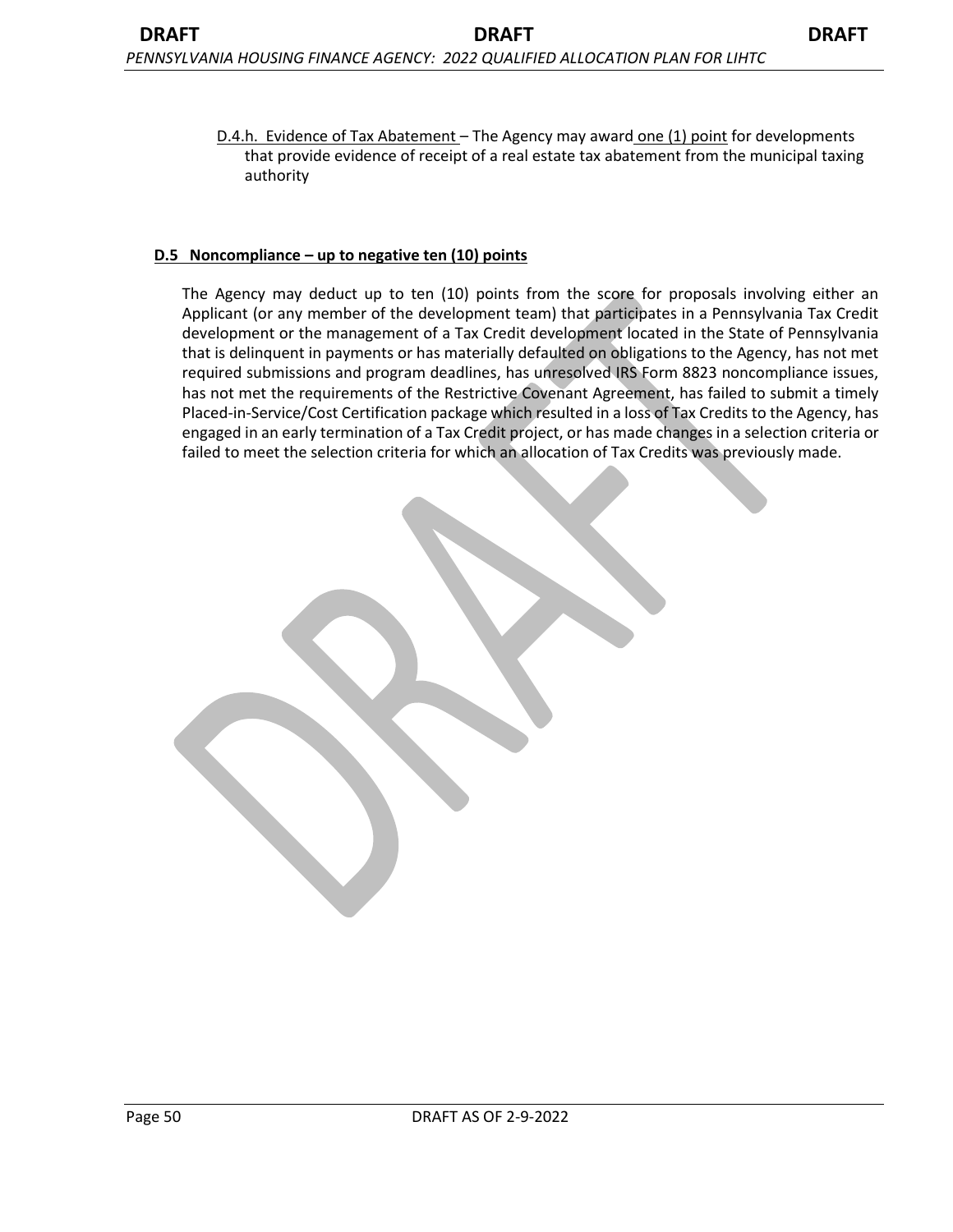# NOTE: Development Cost Savings Selection Criteria is suspended for 2022 due to current market conditions

## **E. Development Cost Savings** *10 Maximum Points*

The Agency may award up to ten (10) points to Applications which demonstrate costs less than the median total development costs of the total Applications submitted. The Agency will determine the median total development cost per square foot (less the cost of acquisition, reserves and commercial space) and will award points based on certain ranges as stated below. Preservation Applications and those located in Philadelphia will not be included when determining the median costs in a cycle. The Agency will award points to Preservation and Philadelphia applications as they compare against each other. For all other developments, the Agency will award points based upon the construction type: single family/townhouse, multi-story multifamily buildings, and adaptive re-use buildings as they compare against each other. In addition to submission of certifications that the building as designed and as constructed will meet/meets all labor and material standards set forth in applicable local or statewide codes (without sacrificing unit size and other building amenities), the Agency reserves the right to require additional certifications from local officials or building design professionals prior to the issuance of an IRS Form 8609 for the building or to conduct its own site visits during construction to ensure that the quality of construction is not compromised by cost savings.

| <b>Percentage Below Median Total</b><br><b>Development Cost</b> | <b>Points</b> |
|-----------------------------------------------------------------|---------------|
| At least 10%                                                    |               |
| >15%                                                            | 10            |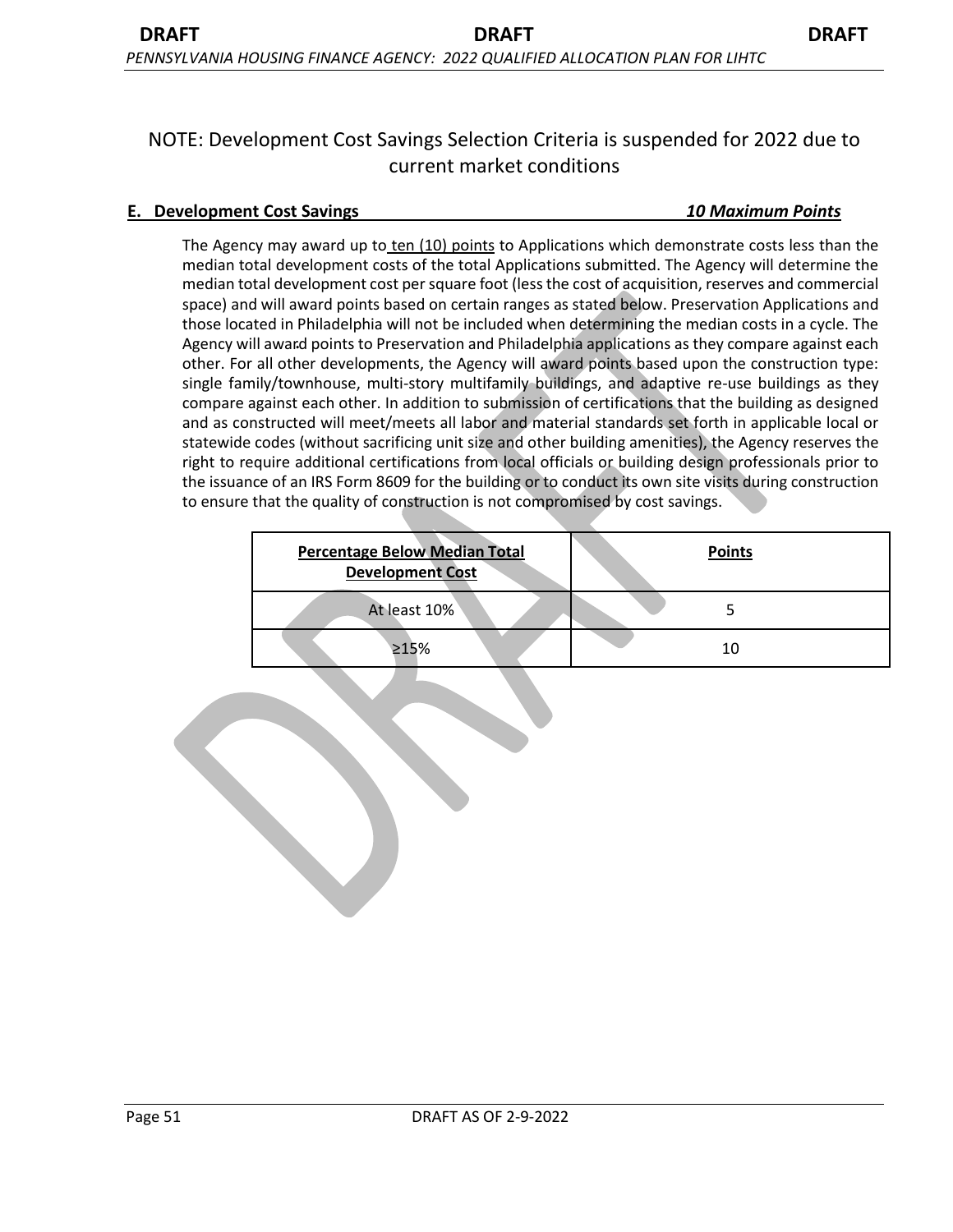### **F. Complete Application Package** *5 Maximum Points*

The Agency may award 5 bonus points for Applications that are submitted with all required Application exhibits and information as delineated in the Application Checklist and the Application Guidelines.

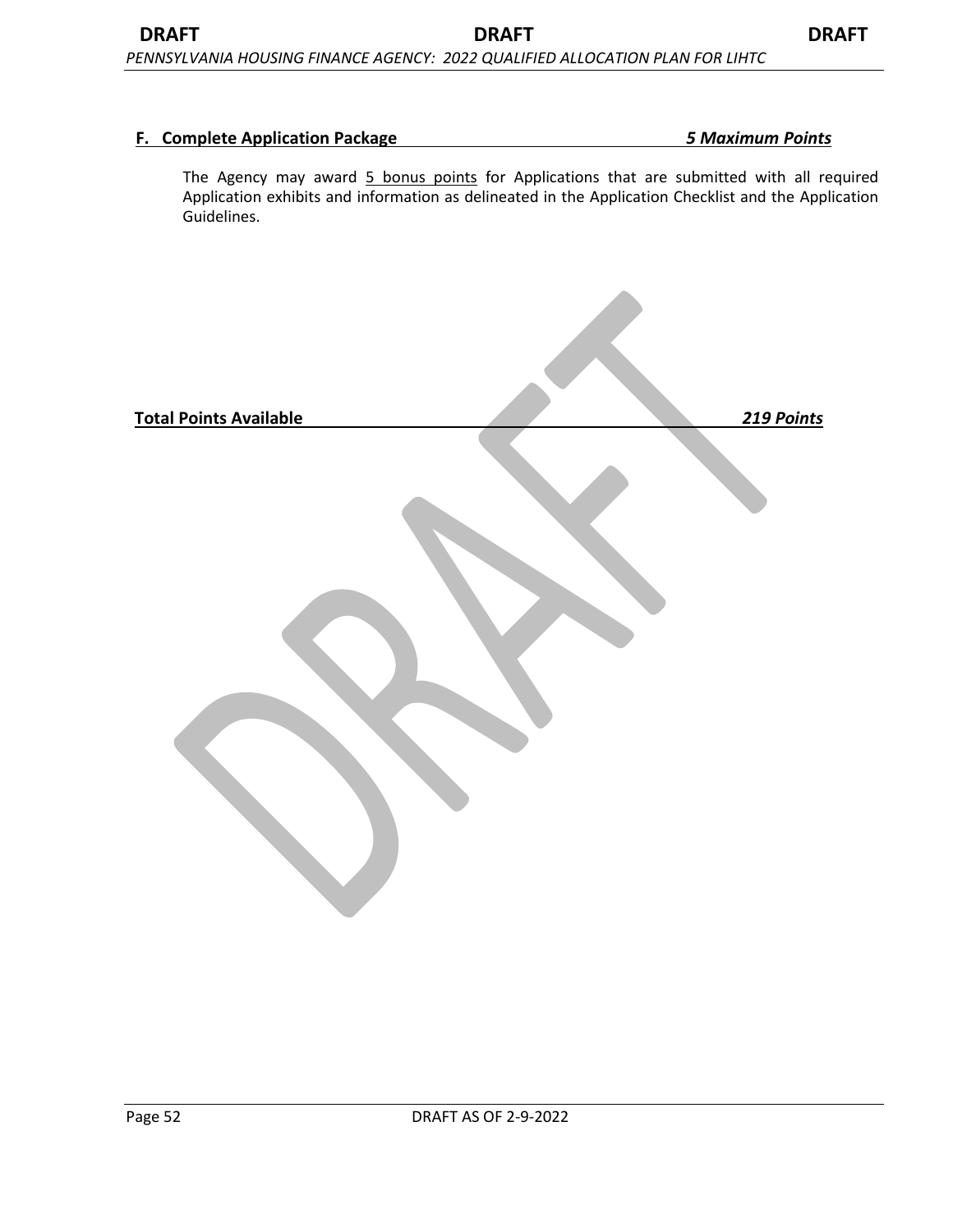#### **EXHIBIT URBAN**

The following urban areas qualify for Application submission in the Urban Pool of the 2022 Program Years.

**Allegheny County** City of Pittsburgh **Berks County** City of Reading **Blair County** City of Altoona **Cambria County** City of Johnstown **Dauphin County** City of Harrisburg **Delaware County** City of Chester **Erie County** City of Erie Lackawanna County City of Scranton **Lancaster County** City of Lancaster **Lawrence County** City of New Castle **Lebanon County** City of Lebanon **Lehigh County** City of Allentown City of Bethlehem **Luzerne County** City of Hazelton City of Wilkes-Barre **Lycoming County** City of Williamsport Northampton County City of Bethlehem City of Easton

Philadelphia County City of Philadelphia **York County** City of York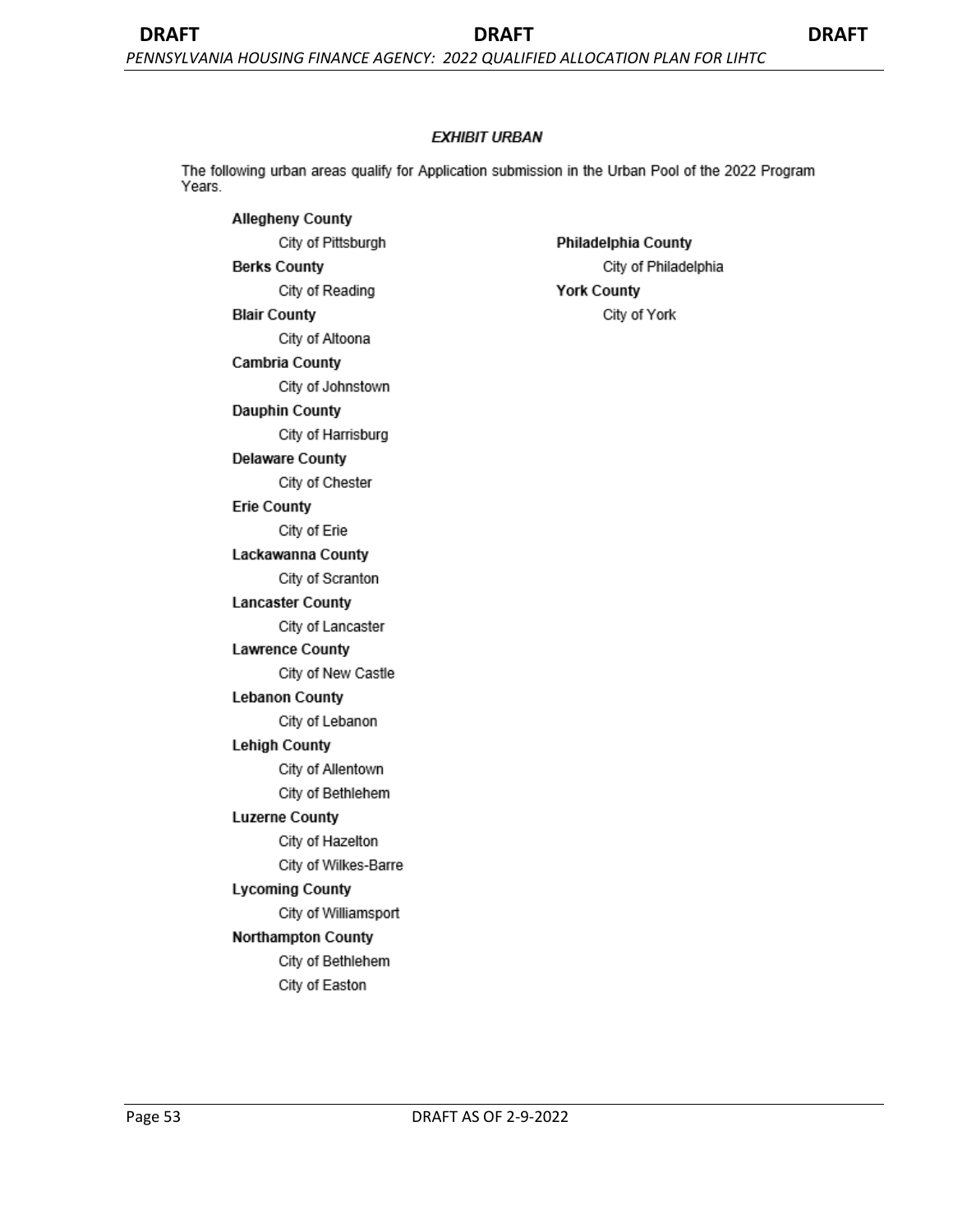# **5. Waivers**

# **5.1 APPLICATION WAIVER REQUESTS**

Requests for waivers of application processing and threshold requirements must be submitted to the Agency for review as part of the Application. Review of waiver requests prior to the submission of an Application will be considered by the Agency based on the nature of the request. The Agency will promptly review requests for waivers.

Detailed below is guidance regarding common Waiver requests.

# **5.2 MAXIMUM BASIS PER UNIT**

The Agency may consider a waiver of the Maximum Basis per Unit limitations (outlined above in Section 3.4) for Developments with a minimum of fifty-one percent 51% of the units in the development having three (3) or more bedroom units.

For all other Developments, the Agency may consider a waiver of the established limits based upon the demonstration of compelling circumstances and justification for the additional basis eligible costs. Compelling circumstances include:

- 1. preservation of a designated historic building or necessitated by building in or adjacent to a designated historical district;
- 2. construction costs attendant to providing supportive services to the resident population that are over and above that typically associated with such housing, including reasonable costs related to the construction of community service facilities;
- 3. costs due to structurally unsuitable subsoil conditions; costs associated with environmental remediation of an existing building that will remain in the development;
- 4. costs resulting from local conditions or attempts to exclude affordable housing (this may include excessive impact fees, building code requirements, restrictive zoning, extraordinary litigation costs incurred because of neighborhood opposition and planning requirements); and
- 5. other specific, clear and demonstrable cases that the extraordinary costs are justified.

For those Developments seeking to exceed limits based on items 1 through 4 in the list above, costs due to historic considerations, unsuitable subsoil conditions or costs associated with environmental remediation, evidence must be provided that such costs are in excess of expenditures required for eligibility for Tax Credits. In addition, a detailed cost breakdown must be provided indicating the difference between the costs for these items and those of typically constructed developments. Applicants must provide full explanation of all alternative site considerations and provide adequate justification of the need for the development at the identified location or a full explanation and adequate evidence of cost savings.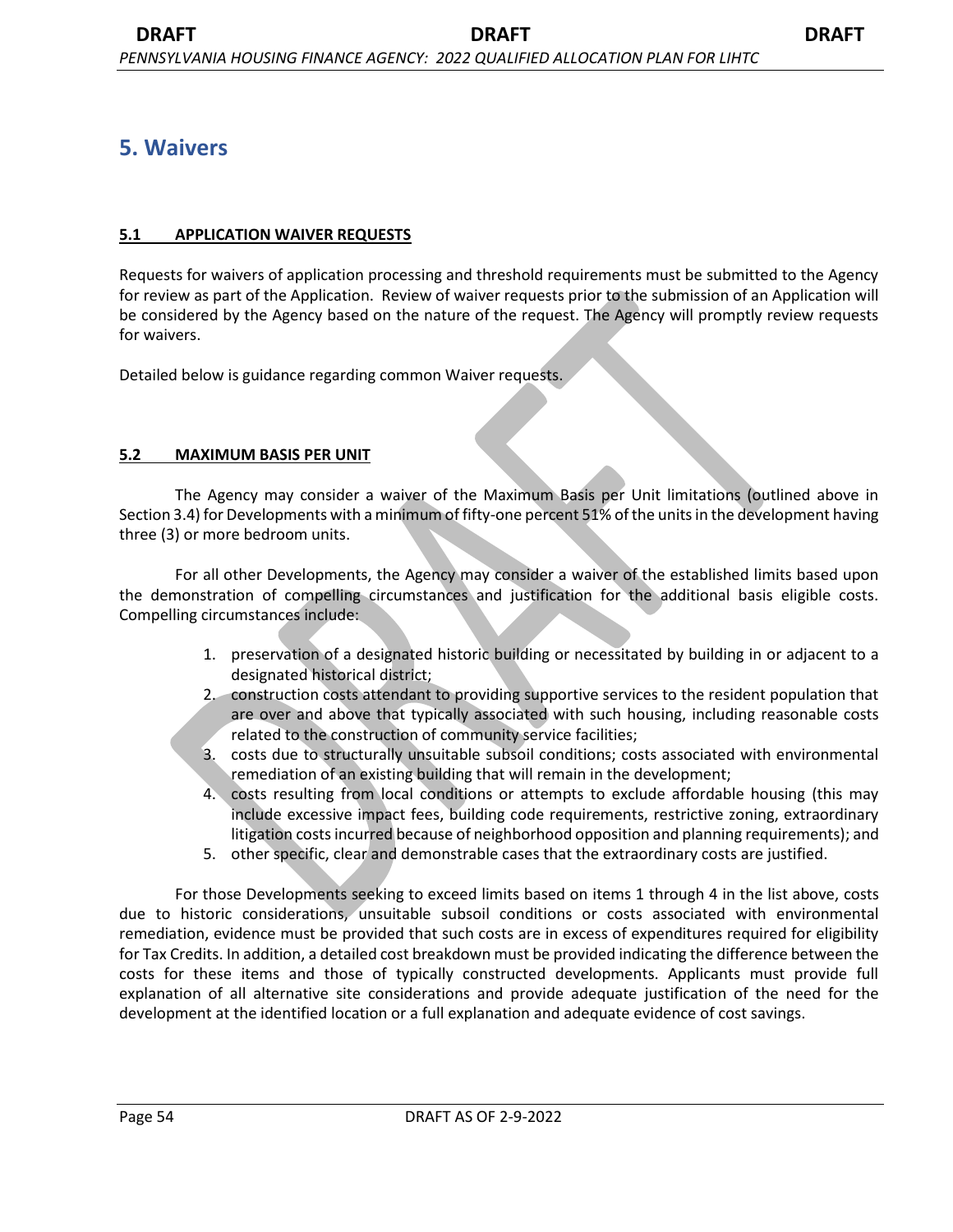For those Developments seeking to exceed limits based on item 5 in the list above, the Agency will only approve waivers based on unique circumstances such as the development of scattered site housing or material increases in costs resulting from the Covid-19 pandemic.

For Applications affected by local attempts to exclude affordable housing, Agency staff will not approve Tax Credits above 30 percent of the Maximum Basis limitation. For all other circumstances, Agency staff will not approve Tax Credits above 15 percent of the Maximum Basis limitation.

All requests for waivers of the Maximum Basis per Unit limitations will be subject to a rigorous evaluation by Agency staff. The Agency reserves the right to make final decisions regarding waiver requests. A waiver of the Maximum Basis limitation is solely determined by the Agency.

### **5.3 STATE DESIGNATED 130% BASIS BOOST**

As detailed above in Section 2.5, Applicants for Competitive 9% Tax Credits may request a State Designated Basis Boost in an amount up to 130 percent (130%) of the eligible rehabilitation/new construction basis. The waiver request must include evidence satisfactory to the Agency that the Development will have excess development expenses and costs related to one of the following reasons:

- 1. location in areas of the Commonwealth with limited federal, state, local or financial resources; or
- 2. provision of general occupancy units in "areas of opportunity", as defined by the Agency or their siting in order to affirmatively further fair housing or in areas that have not received representative resources in the past; or
- 3. provision of supportive housing opportunities; or
- 4. community impact developments; or
- 5. other specific, clear and demonstrable cases that a basis boost is justified.

Projects located in a Qualified Census Tract (QCT) or Difficult Development Area (DDA) as designated by HUD are automatically qualified for a 30% basis boost and are therefore not also eligible to receive the State Basis Boost.

Applications for 4% Tax Credits and Tax-Exempt bonds are ineligible for a discretionary 30% boost of the eligible rehabilitation/new construction basis.

#### **5.4 DEVELOPER'S FEE**

Waivers of the caps on Developer's Fee detailed above in Section 3.5 must provide detail regarding the justification for the fee. To the extent that the Development Budget anticipates a reinvestment/deferral of a portion of the Developer's Fee, the operating projections must indicate an expectation that the entire reinvested/deferred amount will be repaid from operating cash flow in the first 10 years of operations.

In no case will the Agency provide a waiver of the methodology used to calculate the Developer's Fee.